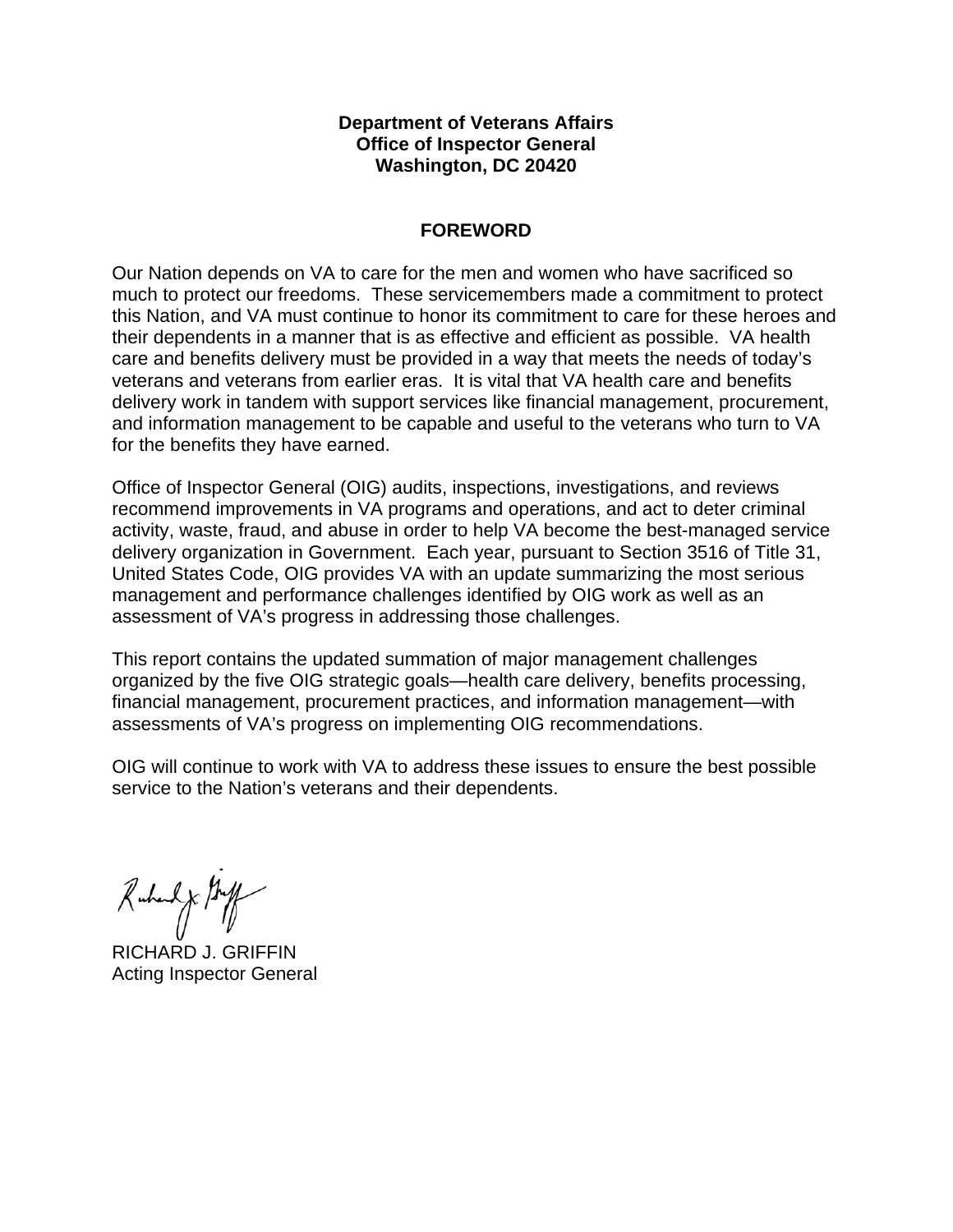

# **Part II. Performance Section**

# **Major Management Priorities and Challenges**

| <b>Major Management Challenge</b> |                                                                                                        | <b>Estimated</b>                  |           |
|-----------------------------------|--------------------------------------------------------------------------------------------------------|-----------------------------------|-----------|
|                                   |                                                                                                        | <b>Resolution</b>                 |           |
| No.                               | <b>Description (Responsible Office)</b>                                                                | <b>Timeframe</b><br>(Fiscal Year) | Page<br># |
| OIG <sub>1</sub>                  | <b>Health Care Delivery (VHA)</b>                                                                      |                                   |           |
| 1A                                | Quality of Care (VHA)                                                                                  | 2014/2015                         | 75        |
| 1B                                | Access to Care (VHA)                                                                                   | ongoing                           | 81        |
| 1C                                | Care for Homeless Veterans (VHA)                                                                       | 2014                              | 87        |
| OIG <sub>2</sub>                  | <b>Benefits Processing (VBA, NCA)</b>                                                                  |                                   |           |
| 2A                                | Improving the Accuracy of Claims Decisions (VBA)                                                       | 2015                              | 90        |
| 2B                                | Improving the Management of VBA's Fiduciaries (VBA)                                                    | 2015                              | 96        |
| 2C                                | Improving Access to Benefits for Rural Veterans (NCA)                                                  | 2015                              | 98        |
| 2D                                | Management and Administration of Education Benefits<br>(VBA)                                           | 2015                              | 99        |
| OIG <sub>3</sub>                  | <b>Financial Management (OM, VHA)</b>                                                                  |                                   |           |
| 3A                                | Compliance with the Improper Payments Elimination and<br>Recovery Improvement Act (OM)                 | 2016                              | 101       |
| 3B                                | Ensuring Accurate Initiation and Effective Monitoring of<br>Workers' Compensation Program Claims (VHA) | 2015                              | 103       |
| OIG <sub>4</sub>                  | <b>Procurement Practice (OALC, VHA)</b>                                                                |                                   |           |
| 4A                                | Improving Health Care Center Leasing (OALC, VHA)                                                       | 2014                              | 105       |
| 4B                                | Improving Oversight of Minor Construction Projects<br>(VHA)                                            | 2014                              | 108       |
| OIG <sub>5</sub>                  | <b>Information Management (OIT, VBA, VHA)</b>                                                          |                                   |           |
| 5A                                | Develop an Effective Information Security Program and<br>System Security Controls (OIT)                | 2015                              | 112       |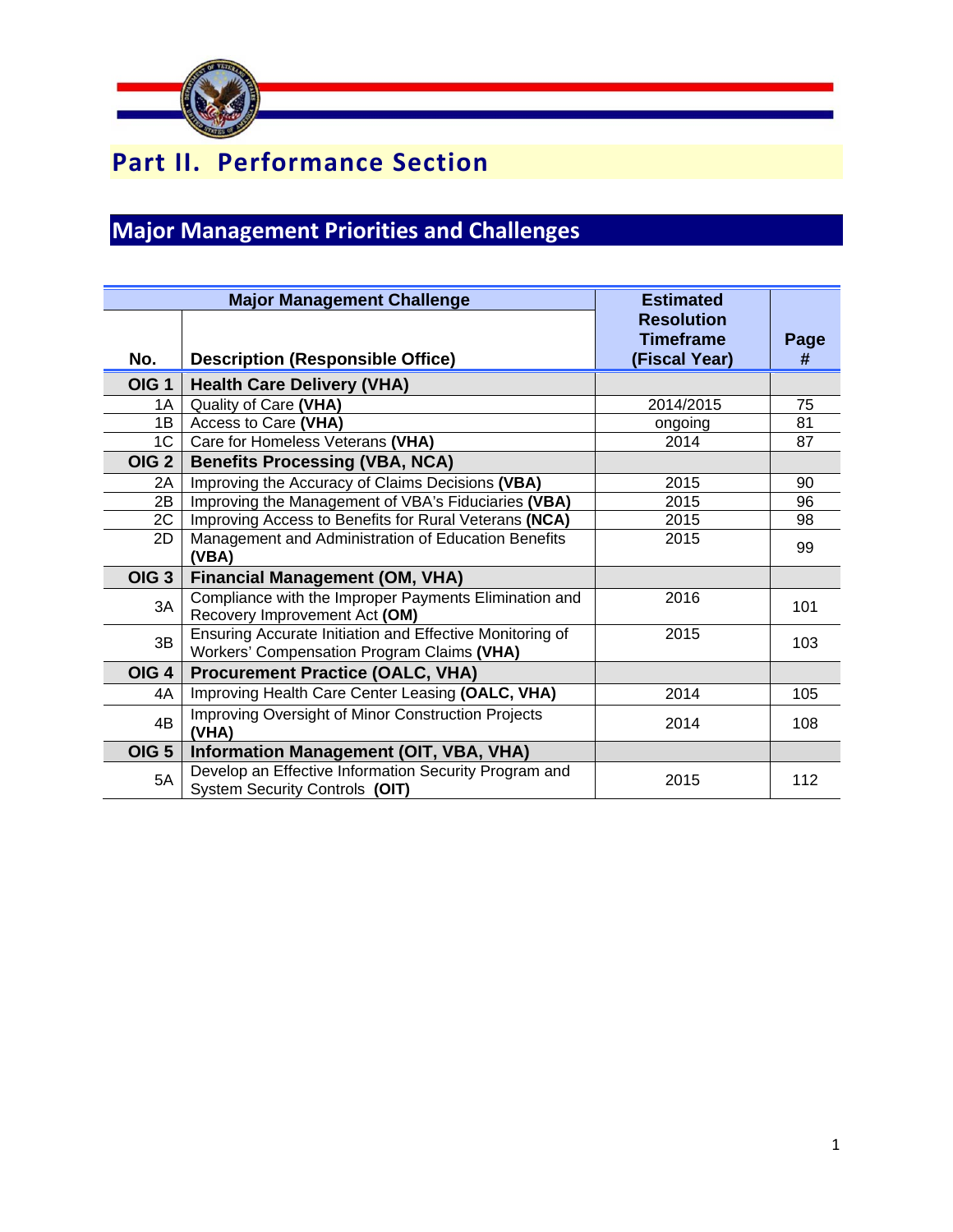

## **OIG CHALLENGE #1: HEALTH CARE DELIVERY (VHA)**  *-Strategic Overview-*

For many years, the Veterans Health Administration (VHA) has been a national leader in the quality of care provided to patients when compared with other major U.S. health care providers. However, in the Office of Inspector General's (OIG) review of deficiencies in patient scheduling and lengthy waiting times at the Phoenix Health Care System (HCS), OIG also identified nationwide systemic deficiencies of inappropriate and non-compliant scheduling practices that still persist throughout VHA. These problems and the environmental culture that allowed the issues to proliferate negatively impact the quality of care and result in a lack of data integrity. OIG reviews at a growing number of VA medical facilities have provided insight into the current extent of these inappropriate scheduling practices and confirmed that they are systemic throughout VHA.

VHA faces particular challenges in managing access to care, including ensuring the legitimacy of reported waiting times at its health care facilities nationwide. Further, the effectiveness of clinical care, budgeting, planning, and resource allocations are negatively affected due to the continued yearly uncertainty of the number of patients who seek care from VA. Historically, OIG has invested about 40 percent of its resources in overseeing the health care issues impacting our Nation's Veterans and has conducted reviews at VA Medical Centers (VAMCs) and Community Based Outpatient Clinics (CBOCs) as well as national inspections and audits, issue-specific Hotline reviews, and criminal investigations. This year, OIG used more than half of its workforce to address wait time and inappropriate scheduling allegations. The following sub-challenges highlight the major issues facing VHA today.

## **OIG Sub-Challenge #1A: Quality of Care (VHA)**

VHA provides Veterans with comprehensive primary and specialty medical care; however, VHA continues to face challenges with matching Veterans' demands for specific types of medical care with the appropriate technology, infrastructure, and care providers. This is evident with VHA's difficulty in providing a proper mix of in-house mental health (MH) providers and outpatient MH services as well as integrating purchased care providers seamlessly into the plan of care for Veterans who receive their MH care from non-VA providers. Matching the supply of available providers to the demand for health care is made more difficult by the absence of VHA staffing standards for most physician specialist and MH providers, inaccuracies in data reported from the current appointment and consult management systems, and the lack of oversight to compel VA managers to rigorously evaluate the business case that determines how the provider workforce is utilized.

Modern health care requires that timely decisions be made and then executed with precision. VA is the largest integrated health care organization in the U.S. with a patient electronic health record (EHR) that was originally a model for other health care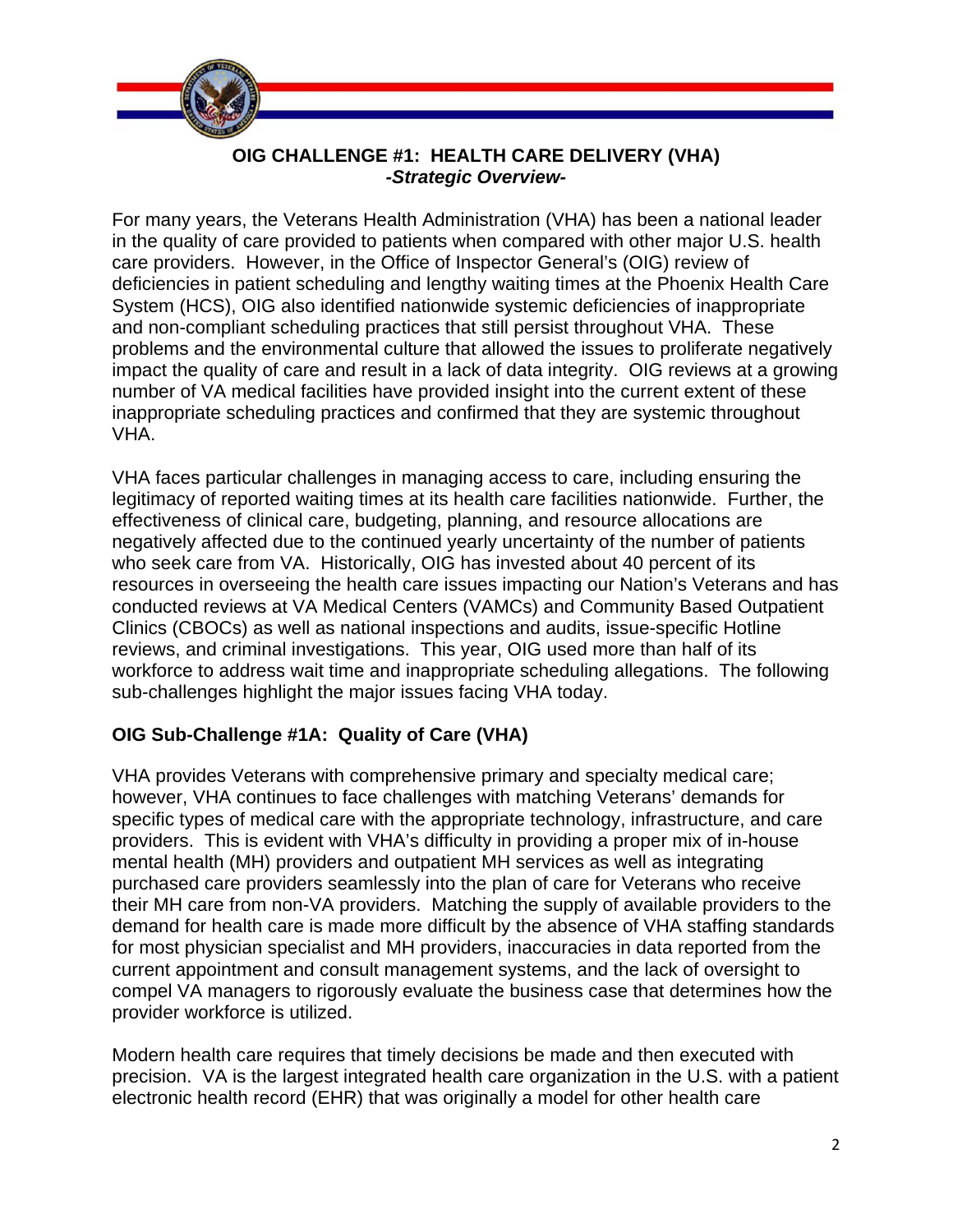

organizations. However, VA's EHR has not been upgraded as necessary to keep pace with competing medical record systems with respect to appointment scheduling and decision support. In addition, VAMCs are permitted to modify certain aspects of the EHR, making it difficult and inefficient to implement national system updates and patches and resulting in diversity of nomenclature. VA's EHR has many outstanding features, but without improved standardization and a clear and workable plan going forward, VA will have increasing difficulty managing the data required by providers and administrators to ensure quality and timely health care for Veterans.

While VHA generally provides good quality medical care to its patients, recent OIG work has routinely reported on clinical outcomes or performance where VHA did not meet expectations and where OIG determined there were opportunities by people and systems to prevent untoward outcomes. To strengthen patient confidence and reduce risk of unexpected outcomes, VA managers must focus on operations oversight to ensure that VAMCs operate in accordance with VA and other applicable standards and that health care is VHA's number one priority. A lack of internal oversight and common business rules has resulted in quality of care deficiencies (poor care coordination, delays in diagnosis and treatment, lapses in patient safety, inadequate staff training, and noncompliance with VA policies) that were reported by OIG this past year. These instances include a patient death in an emergency department after safeguards in the EHR were bypassed, inaccuracies in and lack of follow through on root cause analyses, a patient death by overdose and insufficient monitoring in a substance abuse treatment program, a fragmented and inconsistent infection control program that put patients at risk, and concerns regarding operating room cleanliness. To correct these quality care deficiencies, VA must review the current methods used to fill internal vacancies, review quality oversight mechanisms used by Veterans Integrated Service Network (VISN) and national leaders, and make the required changes to address these shortcomings.

Veterans who have been injured during their service often suffer from physical and mental injuries. The use of narcotic medications for pain related symptoms in the U.S. and within VA is of staggering proportions. The use of high doses of narcotics for individual patients, where the medication has significant abuse potential, creates significant societal stresses within VA's community. VA's policy with respect to the management of the population of high narcotic users must be regularly reviewed and supported in order to affect the best possible outcomes for patients.

#### **VA Program Response Estimated Resolution Timeframe: FY 2014/2015 Responsible Agency Official: Under Secretary for Health**

#### **Completed Fiscal Year 2014 Milestones**

Productivity Standards

Estimated Resolution Timeframe: 2015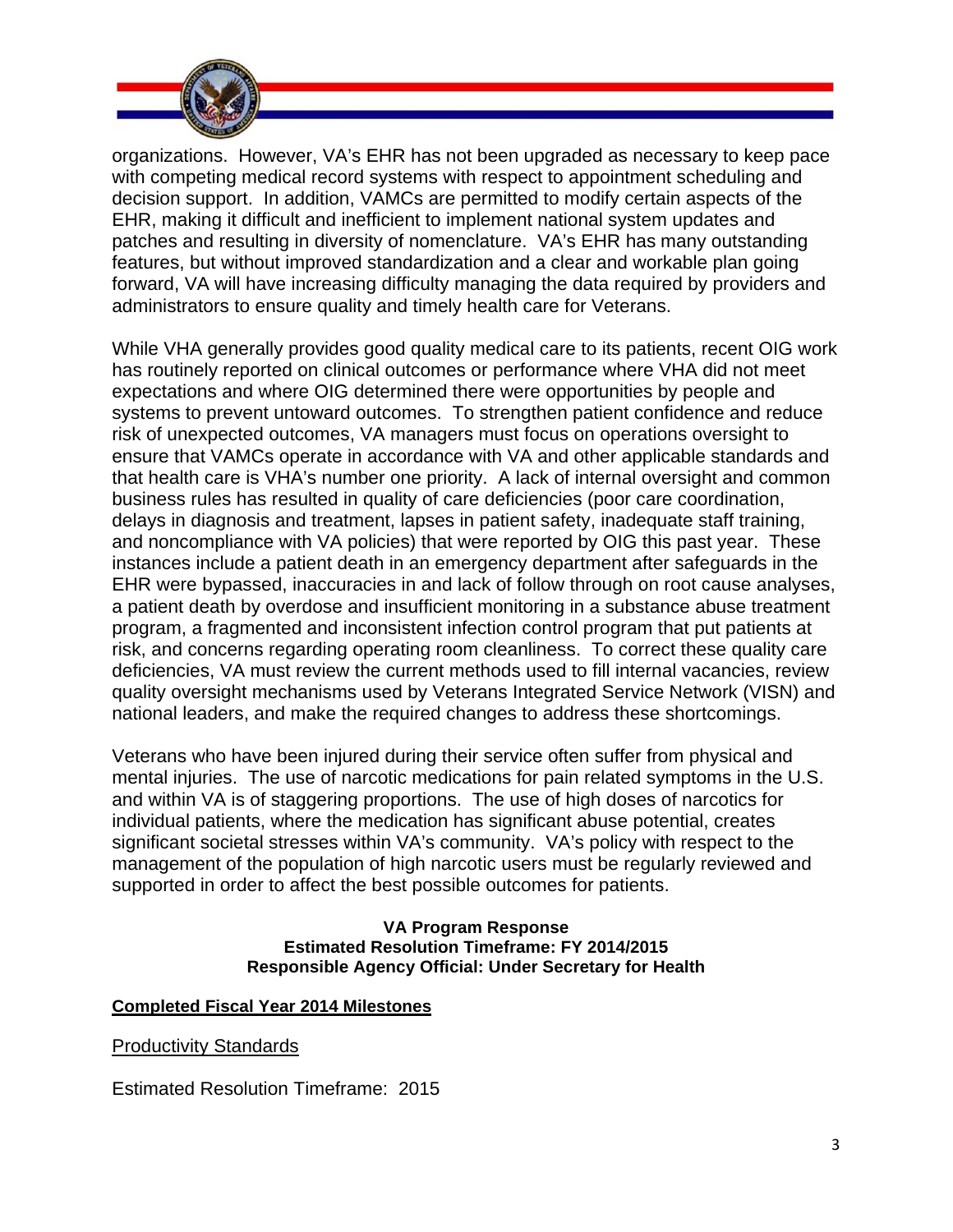

Physician productivity standards have been established for 30 specialties representing more than 91 percent of the VHA's physician workforce.

- The standard for each specialty has been set as the FY 2013 mean by Medical Center Complexity Group for each specialty.
- These standards not only cover all physician specialties (including Internal Medicine and Psychiatry), they also include four non-physician specialties (Psychology, Optometry, Podiatry, and Chiropracty).
- These standards have been set for FY 2014 and will be revisited for FY 2015 (with consideration for transitioning to a standard relative to an external benchmark, such as the Medical Group Management Association).
- Only four specialties remain to be implemented: Anesthesiology, Pathology, Emergency Medicine, and Geriatrics.

The Office of Policy and Planning has utilized the Enrollee Health Care Projection Model to project clinical workload (in work Relative Value Units (wRVU)) by facility and by specialty for each of the 30 specialties with productivity standards established for FY 2018.

- These facility- and specialty-specific workload projections are being added to Specialty Productivity- Access Report & Quadrant Tool to provide a future workload trajectory (in wRVU) for guiding resource decisions and integrating operations, budget formulation and execution, and planning.
- Preliminary estimates of staffing requirements for physicians and support staff have been modeled using these Enrollee Health Care Projection Model estimates.

Using the framework and data that VHA put in place to measure physician productivity and staffing, we now use these data to assess capacity.

- The key elements of capacity include: 1) the numbers of clinical providers (physicians and physician extenders), and 2) the specialty-specific productivity expectations (acceptable/achievable levels of productivity) for each of those health care providers. The product of the two represents capacity.
- VHA can increase the number of providers, increase productivity, or increase both to increase capacity.
- Achieving desired levels of productivity for health care providers requires the following: 1) an efficient clinical environment (adequate numbers of exam rooms per provider and efficient clinic space, scheduling support, IT support (automatic appointment reminders for patients to minimize no-shows, etc.), Operating Room availability for surgeons, etc.), and 2) an optimal number and mix of clinic support staff per provider to ensure these providers can practice to the full extent of their license/capability.
- VHA has simulated productivity expectations (moving low performers to the standard) and calculated the appropriate support staff ratios to assist providers to become more productive or maintain productivity, as well as to assist potentially overburdened practices with the necessary physician staffing augmentation.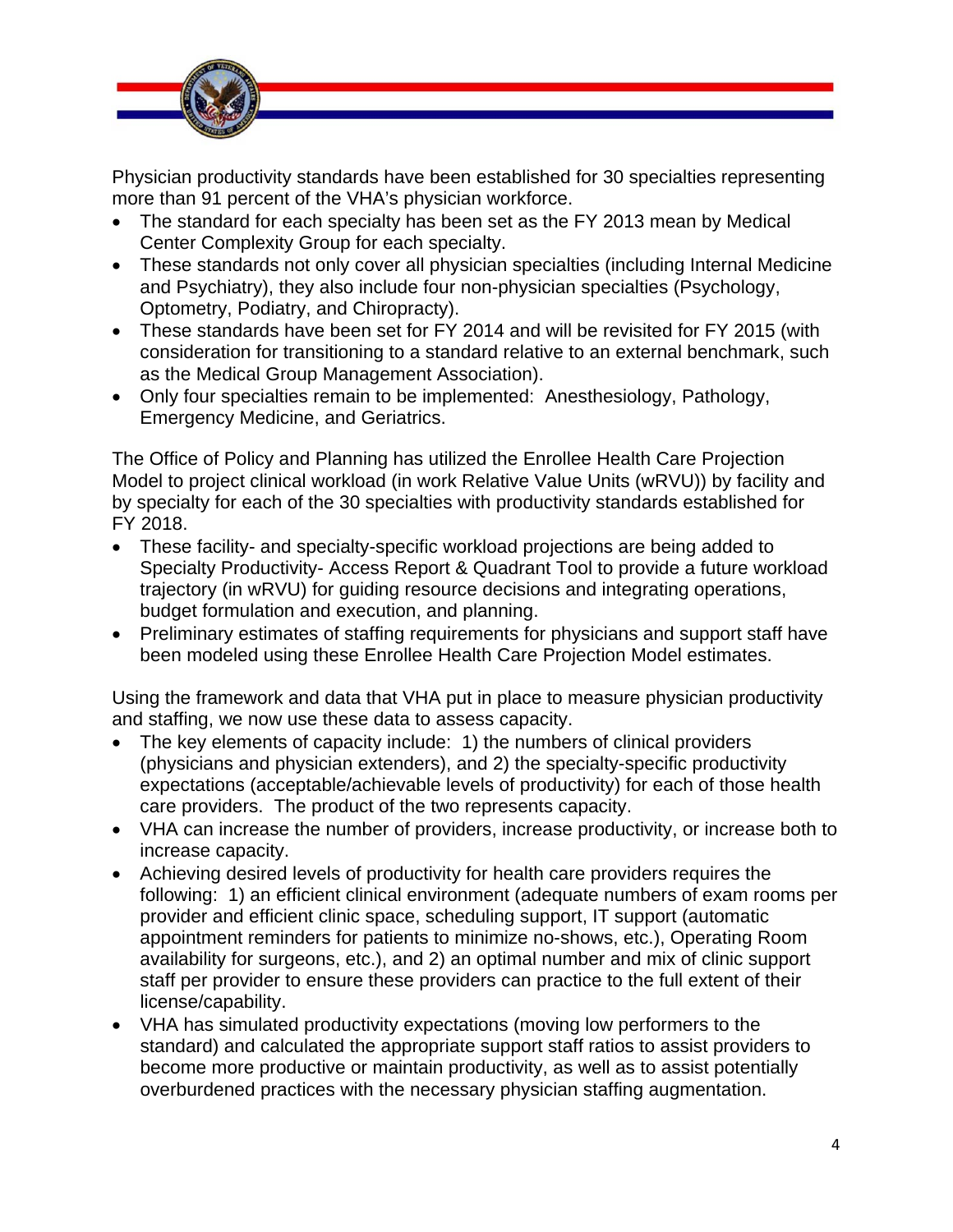

- These data were used in the assessment of VHA's actions to address national issues about access to care.
- Additionally, VHA used these data to assess for sites at significant risk inefficient specialty practices (low productivity, poor access) Office of Performance, Efficiency, and Staffing (OPES) staff are actively engaging with these at-risk sites on process improvement.

#### Audiology Productivity Standard

Estimated Resolution Timeframe: OPES will provide a productivity cube that includes Audiology data by the end of FY 2014.

VHA Audiology Program Office and OPES are collaborating to develop and establish productivity standards for Audiology. OPES will provide a productivity cube that includes Audiology data by the end of FY 2014. OPES is on target to put into development a Rehabilitation Services Productivity Cube that will provide detailed data for Audiologists, as well as other Rehabilitation providers. OPES is responsible for developing the data to assist the program office in establishing policy regarding productivity and staffing.

#### Electronic Health Record

Estimated Resolution Timeframe: end of FY 2014

VistA Evolution is VA's program to create a seamless medical record for Veterans and modernize the EHR. VistA Evolution's main product is the next generation of VA's EHR system called VistA 4. VistA 4 includes clinical documentation and management features and scheduling functions, among other capabilities. VistA 4 also builds on VistA 3, which is standardization of the core VistA code across facilities.

This effort addresses three of OIG's concerns above: standardizing EHR across facilities with improvements, matching supply of available providers to the demands for healthcare, and management of narcotic users.

**VistA standardization:** VA standardized much of VistA code through the gold-disk effort of VistA 3. VHA is undertaking the deployment of standardized packages. The first nine standardization sites were completed in Quarter 1 of FY 2014, and standardization will be complete for all 133 VA medical center VistA instances by late 2015. A waiver program allows sites to get approval to maintain site-specific code that has clinical value. VistA 4 will be centrally deployed, similar to the Computerized Patient Record System versions. While the core code will not be subject to local modifications, tools will be provided for controlled customization within certain parameters. VistA 4's centralized software will also allow centralized control of content. This will allow VA to efficiently distribute and maintain, for example, rules for clinical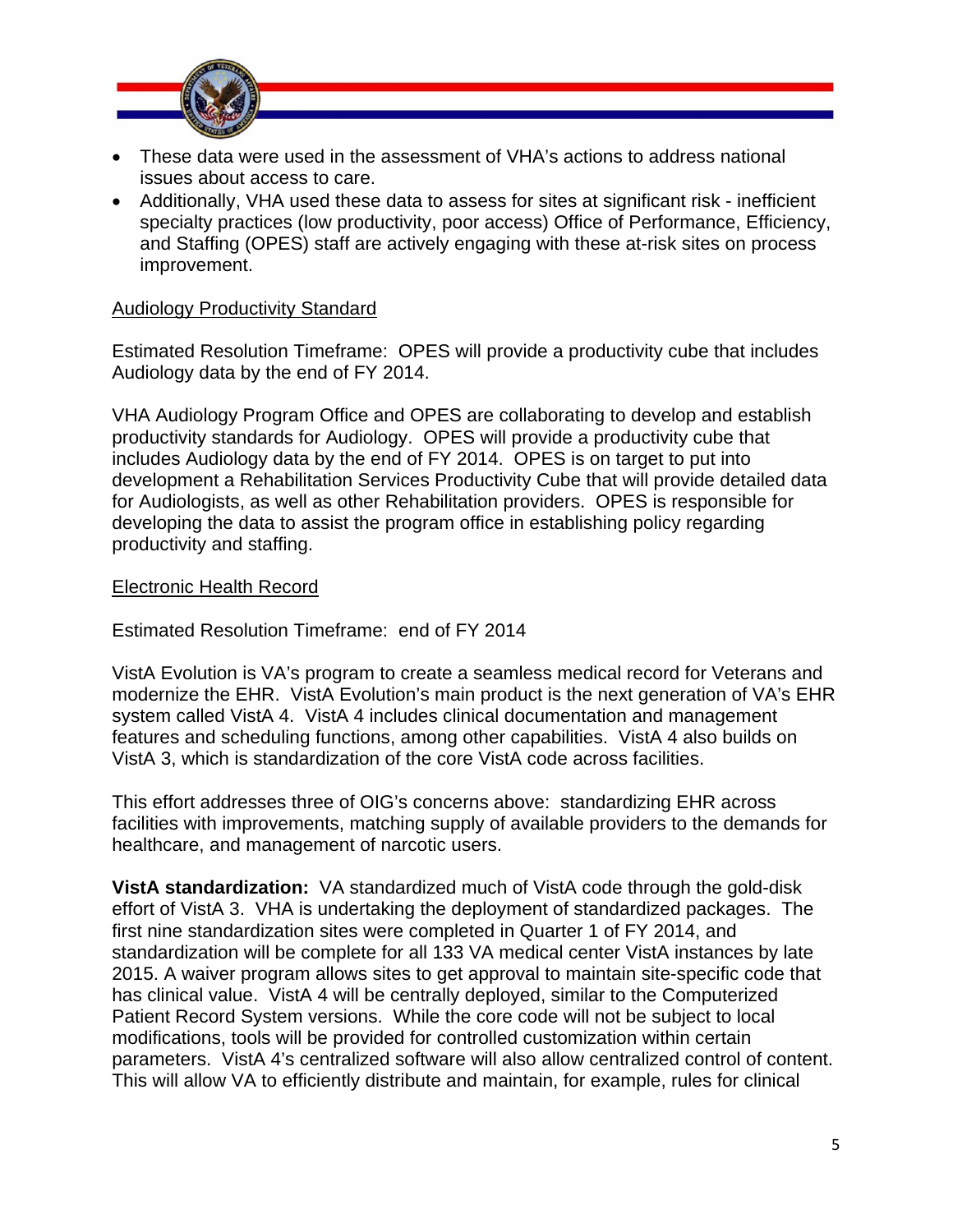

reminders and decision support. OIT is officially responsible for these efforts with the VHA participation.

**Matching demand to available providers:** VHA is designing VistA 4 to explicitly address resource management through scheduling, care plans, and activity management. The Medical Appointment Scheduling System is the major acquisition to address scheduling. This new software will provide improved visibility for managers and scheduling clerks into supply and demand for appointments. The system is currently planned for deployment to initial sites by FY 2016 and enterprise-wide deployment complete by FY 2018. OIT is responsible for both projects.

## Management of Narcotic Users**:**

In addition to scheduling-software improvements, activity management in the core EHR will help predict and manage clinical based resources. Activity management has two parts: 1) resource management and 2) business-process management. Resource management brings together caregivers, Veterans, Servicemembers and their dependents, material resources, and in the appropriate care settings for diagnostic, therapeutic, or informational tasks. External VA care partners are important members of the care team; therefore, activity management considers and integrates the activities, resource management and communications with these external care team members. Business-process management ensures sequencing of these tasks according to standardized or custom care pathways. Sequencing activities for a given patient across multiple clinical disciplines through a care plan identifies who is doing what, when, and with what resources. Managers will be able to use the outputs of activity management to appropriately allocate resources across time, geography, or virtual modes of interaction. Types of workflows can be evaluated to determine the best productivity and inform future decisions. OIT is primarily responsible with VHA Office of Informatics & Analytics (OIA) participating. Preliminary aspects of activity management will be deployed in FY 2016. Additional functionality will be gradually deployed to full functionality in 2018.

For the management of narcotics, VistA 4 will supplement the aforementioned pharmacy interventions with panel management and population health capabilities. VistA 4 will allow practitioners charged with managing narcotics to customize lists of patients to monitor progress towards goals or increased need and adjust therapy accordingly. OIT is primarily responsible with VHA OIA participating. Patient panel functionality will be deployed with basic functionality in 2016 with increasing functionality through FY 2018.

#### Operations Oversight

VHA Directive 2009-055, *Staffing Plans*, dated November 2, 2009, established national VHA policy to assist health care facilities in developing formal plans for staffing levels and the proper staff mix in all disciplines to support patient outcomes, clinical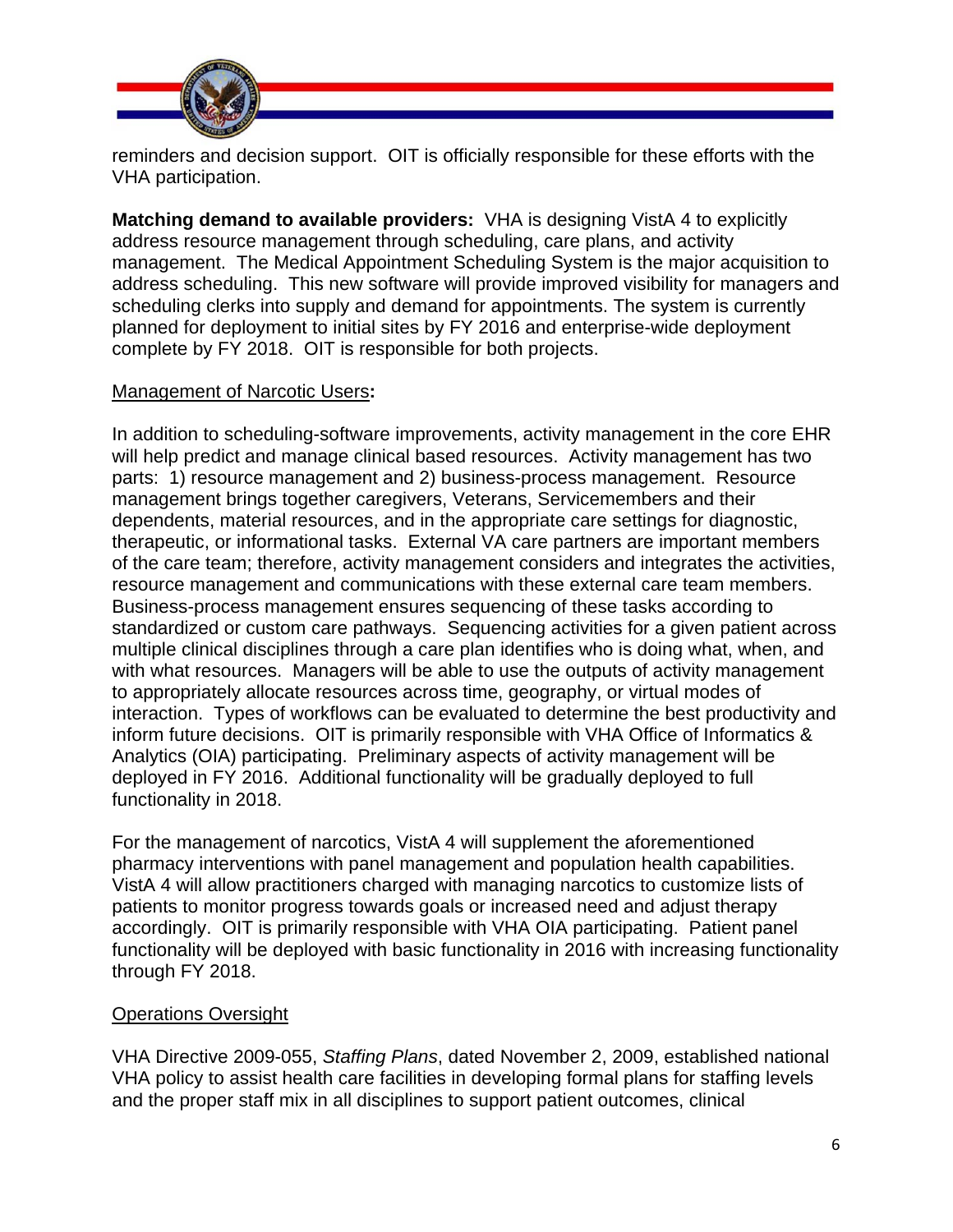

effectiveness, and efficiency. The Directive provides a framework for developing, implementing, and reviewing staffing plans. Managers at the point-of-care (facility level) make staffing decisions about the appropriate mix and level of staff required based on:

- Mandated national staffing levels or methodologies;
- Recommendations from the team providing the care or services; and
- Performance measures, patient outcomes, or other indicators or monitors of the accessibility and quality of care provided.

Recent events have shown marked vulnerabilities in the way care is managed and delivered requiring an approach that balances appropriate measurement, with better self-assessment, and focused plan for improving those areas that are underperforming. VHA needs to ensure appropriate levels of staffing and create hiring strategies for staff in regions of the country that are unusually competitive. Further, it will be critical that VHA quickly fill leadership positions at facilities and VISNs and subsequently ensures that new leaders are given the advanced skills to maximize success.

As such, VHA is finalizing a new handbook and directive that will define the policy for monitoring and assessing specialty provider group practice productivity and associated staffing levels. The Assistant Deputy Under Secretary for Health (ADUSH) for Patient Care Services and the ADUSH for Clinical Operations are responsible for the development of the staffing guidelines. The policy outlines general guidelines VHA facilities must follow on a yearly basis. The guidelines require assessing and measuring productivity and staffing, to include performing needs assessments for hiring.

In addition to increased focus on appropriate staffing, VHA is developing a framework that will combine self-assessment with use of key measures to determine facilities that may have a range of vulnerabilities that could put patient care at risk. These facilities will be paired with top performers to help accelerate and sustain improvements.

#### Use of Narcotic Medications

## Estimated Resolution Timeframe: February 28, 2015

VA has taken steps to enhance prescribing and prescription fulfillment processes to prevent harms associated with the use of pain medications. Included among these steps are the following:

- Deployment of an Opioid Safety Initiative which was implemented nationwide in August 2013.
	- o Monitoring of patients dispensed opioids
	- o Monitoring of concurrent opioid/benzodiazepine prescribing
	- o Monitoring of morphine equivalent daily dose
	- o Monitoring of urine drug screens for patients on opioids for longer than 90 days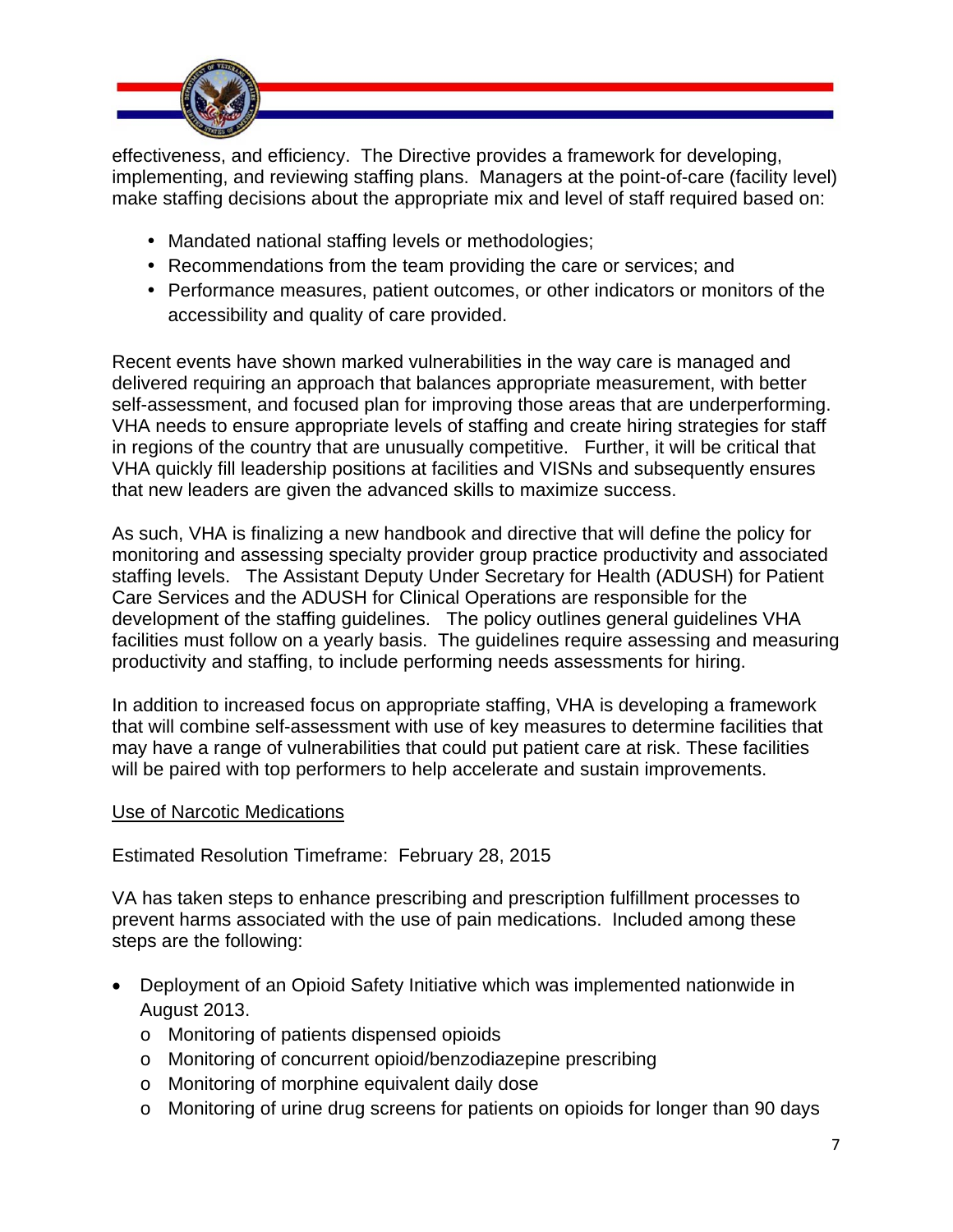

- To support implementation of the OSI, the National Pain Management Program office, in collaboration with other VHA offices including Pharmacy Benefits Management, Primary Care, and Mental Health (MH), has:
	- o Developed detailed clinical guidance recommendations in instructional formats for training clinical teams throughout the VHA in safe opioid prescribing practices and the integration of safe, non-opioid, evidence-based pain therapies;
	- o Disseminated this guidance, along with other pain management education developed jointly with the Department of Defense, through educational programs for VHA's Primary Care Services and Patient Aligned Care Teams (PACT), the VHA Pain Management Program's VISN and facility points of contact, and the VHA's pain Website.
- Deployment and implementation of Overdose Education and Naloxone Distribution in April 2014 to prevent harms from intentional or unintentional opioid overdose
- Successful piloting of an Academic Detailing/Psychotropic Drug Safety Initiative which is scheduled for nationwide implementation in Quarter 4, FY 2014
- Distribution of acetaminophen prescribing education information to the field on June 10, 2014. Education information can be found at the following link: <http://www.pbm.va.gov/PBM/vacenterformedicationsafety/vacenterformedicationsafe> tybulletinsandnewsalerts.asp.
- Deployment and implementation of the Medication Order Check Healthcare Application to the field took place on July 9, 2014. The application is expected to reduce inadvertent prescribing harms such as drug interactions
- An Essential Medication Information Directive has been in concurrence since January 8, 2014. This directive will standardize how medication information is displayed to patients and staff.
- VHA Directive 1005, *Informed Consent for Long-Term Opioid Therapy for Pain*, published on May 6, 2014, establishes policy regarding patient education and informed consent for long-term opioid therapy for pain and policy regarding opioid pain care agreements.
- On March 21, 2014, a briefing on the need for a VA Medication Reconciliation/Patient Medication Overarching Strategy was conducted.

## **OIG Sub-Challenge #1B: Access to Care (VHA)**

In response to allegations of gross mismanagement of VA resources and potential criminal misconduct by VA senior leadership at the Phoenix VA Health Care System (PVAHCS) that arose in April 2014, VHA needed to take immediate steps to ensure all Veterans receive appropriate and timely access to care. OIG identified several patterns of obstacles to care that resulted in a negative impact on the quality of care provided by the PVAHCS. Patients recently hospitalized, treated in the emergency department, attempting to establish care, or seeking care while traveling or temporarily living in Phoenix often had difficulty obtaining appointments. Furthermore, although OIG found that PVAHCS had a process to provide access to a mental health assessment, triage, and stabilization, problems were identified with continuity of mental health care and care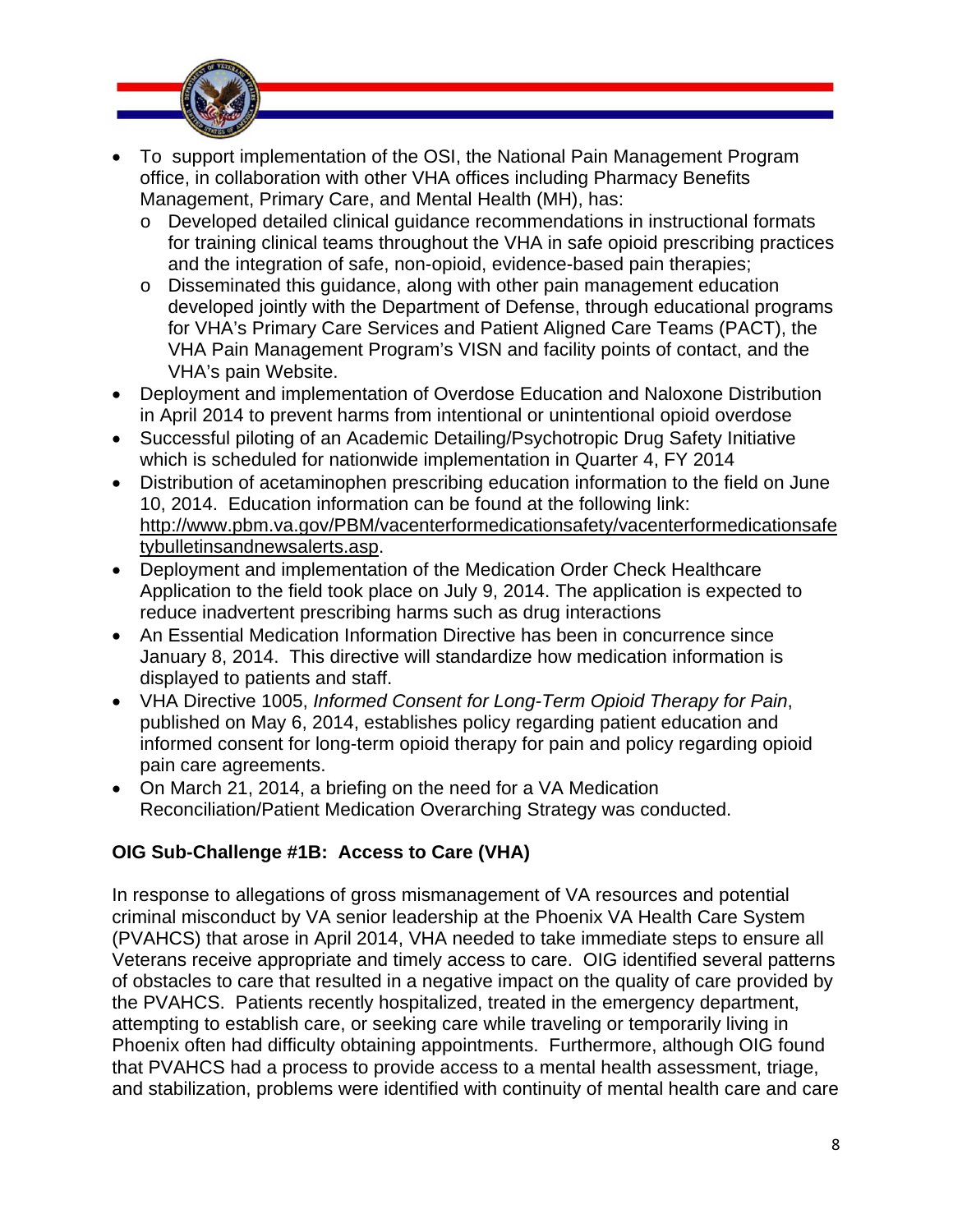

transitions, delays in assignment to a dedicated health care provider, and limited access to psychotherapy services.

As of April 22, 2014, OIG identified about 1,400 Veterans waiting to receive a scheduled primary care appointment who were appropriately included on the PVAHCS electronic wait list (EWL). As work progressed, OIG identified over 3,500 additional Veterans, many of whom were on what was determined to be unofficial wait lists, waiting to be scheduled for appointments but not on PVAHCS's official EWL. These Veterans were at risk of never obtaining their requested or necessary appointments.

Subsequent to publication of the interim report on the initial Phoenix HCS allegations, OIG received approximately 225 allegations regarding the PVAHCS and approximately 445 allegations regarding manipulated wait times at other VA Medical facilities through the OIG Hotline, from Members of Congress, VA employees, Veterans and their families, and the media. VA OIG's Office of Investigations opened investigations at 93 sites of care in response to allegations of wait time manipulations. In particular, OIG focused on whether management ordered schedulers to falsify wait times and EWL records or attempted to obstruct OIG or other investigative efforts.

The national implications associated with the concerns of whether the facility's EWL purposely omitted the names of Veterans waiting for care, and at whose direction, and whether the deaths of any Veterans resulted from delays in care have shaken public confidence in VA's system of health care networks. OIG identified a systemic practice to manipulate performance metrics by intentionally leaving patients off wait lists and manipulating wait list data to better reflect performance on facility reports. OIG also identified a prevalent lack of management attention at the level expected of leaders at VHA medical facilities.

OIG's *Audit of VHA's Mobile Medical Units* assessed VHA's use of Mobile Medical Units (MMU) to provide health care access to Veterans in rural areas. This work was requested by the U.S. House of Representatives Committee on Appropriations. OIG found that VHA leadership and program managers knew little about the operations of its MMUs and were not collecting sufficient data to determine whether MMUs improved rural Veterans' health care access. VHA did not know the number, locations, purposes, patient workloads, and general operating costs of the units in this initiative. VHA operated at least 47 MMUs in FY 2013. Medical facilities only captured utilization and cost data in VHA's Decision Support System (DSS) for 6 of the estimated 47 MMUs. Consistent collection of these data could have helped VHA compare MMU utilization and costs with other health care delivery approaches. Such information could have enabled VHA leadership to make assessments and decisions to ensure MMUs provided efficient health care access to Veterans in rural areas. Though sound in concept, this initiative was weakened because VHA leaders did not designate specific program responsibility for MMU management, define a clear purpose for its MMUs, or establish policies and guidance for effective and efficient MMU operations. VHA was unable to demonstrate whether the almost \$29 million spent, as well as unknown amounts of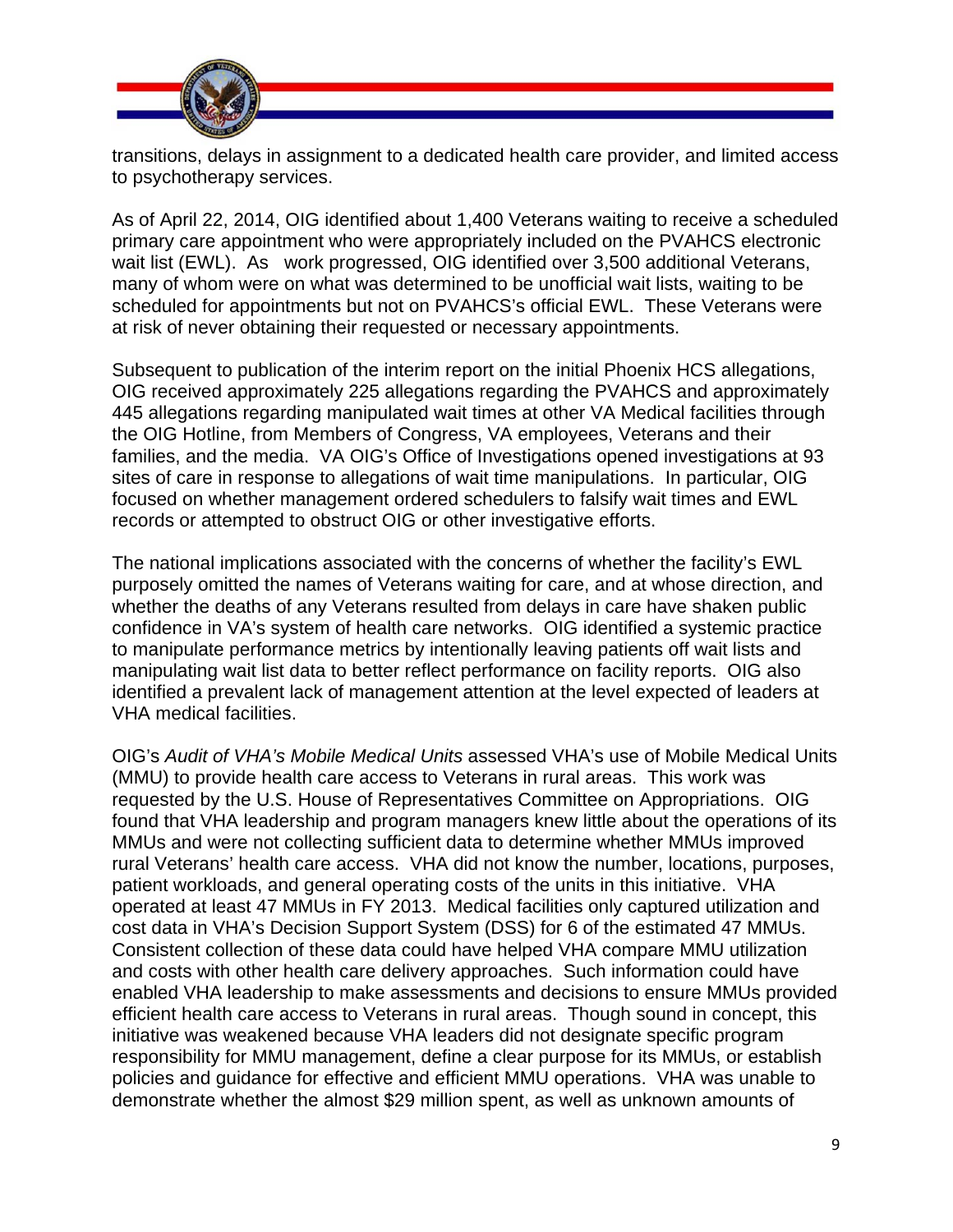

expended medical facility funding, had actually increased rural Veterans' health care access, and if it did, to what extent.

#### **VA Program Response Estimated Resolution Timeframe: ongoing Responsible Agency Official: Under Secretary for Health**

## Completed Fiscal Year 2014 Milestones

## Access to Care

VA is in the midst of addressing its most serious crisis in more than a generation. As we begin to tackle nationwide challenges for ensuring Veterans have timely access to health care they have earned, our priorities are clear: 1) to get Veterans off wait lists and into clinics, while also fixing our scheduling system; 2) to address VA's cultural issues, which includes holding people accountable for willful misconduct or management negligence, and creating an environment of openness and transparency; and 3) to use our resources to consistently deliver timely, high-quality health care to our Nation's Veterans.

VHA understood the need for immediate action prior to the release of OIG's Interim Report, *Review of Patient Wait Times, Scheduling Practice, and Alleged Patient Deaths at the Phoenix Health Care System,* on May 28, 2014. From May 12, 2014 through June 3, 2014, VHA conducted a nationwide Access Audit of 731 facilities to determine if allegations about inappropriate scheduling practices were isolated instances of improper practices or if broader, more systemic problems existed. Because initial findings from the audit were a strong basis to commence immediate action, on May 23, VHA:

- a. Deployed the Accelerating Access to Care Initiative. This initiative identified roughly 100,000 Veterans who were currently experiencing long wait times for their VA health care. VHA immediately began contacting these Veterans to accelerate access to care either at VA facilities or through referral to community providers.
- b. Launched the Leading Access and Scheduling Initiative in order to make rapid and definitive changes to ensure integrity in managing Veterans' access to care so we could maintain our focus on providing Veterans timely access to quality health care.

 VHA not only responded immediately to the results of the nationwide access audit via Access to Care Initiative and Leading Access and Scheduling Initiative; we also took action to reform access to VA health care including, hiring additional clinical and patient support staff, using temporary staffing measures, deploying Mobile Medical Units, and providing more care by modifying local contracts for community care. In May 2014,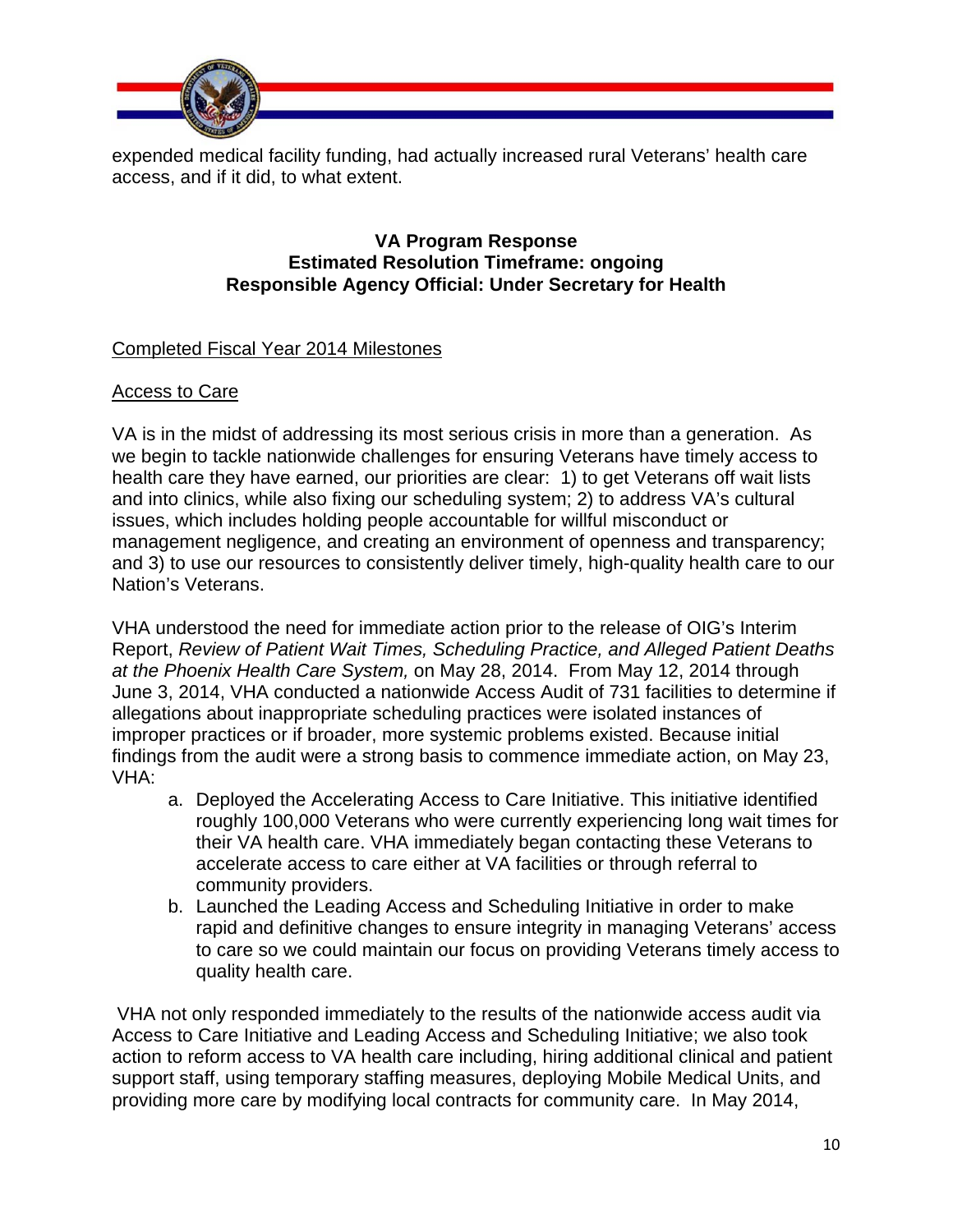

when OIG published its Interim Report, providing VA leadership with four recommendations for immediate implementation, we acted on those recommendations immediately.

- a. OIG recommended that the "VA Secretary take immediate action to review and provide appropriate health care to the 1,700 veterans we identified as not being on any existing wait list." In response:
	- i. VA announced on June 4, 2014, that the Department had reached out to all Phoenix, Arizona-based Veterans identified by the IG as not being on any wait list to immediately begin scheduling appointments for all Veterans requesting care.
	- ii. Of those Veterans identified by the IG 1,057 Veterans requested and were scheduled for medical appointments.
	- iii. As of October 29, 2014, all 1,057 Veterans have been contacted, scheduled an appointment and either completed their appointment or did not show.
- b. OIG recommended that the " VA Secretary review all existing wait lists at the Phoenix Health Care System to identify veterans who may be at greatest risk because of a delay in the delivery of health care (for example, those veterans who would be new patients to a specialty clinic) and provide the appropriate medical care." In response:
	- i. As part of the review, VA reached out to more than 5,000 Veterans in Phoenix to coordinate the acceleration of their care. The 1,700 Veterans identified by the OIG are a subset of those 5,000 Veterans.
	- ii. Those Veterans included all individuals on the Phoenix VA Health Care System's New Enrollees Appointment Request List , EWL and patients who were waiting greater than 90 days to receive a scheduled appointment.
	- iii. Once contact had been made, Phoenix staff scheduled Veterans for appointments based on the Veterans' preference for the timing of their appointments as well as appropriate clinical need.
	- iv. Clinical staff attempted to accommodate all needed appointments at the Phoenix VA Health Care System. Where capacity did not exist to provide timely appointments, staff referred patients to non-VA community care in order to provide all Veterans timely access to care.
	- v. Since May 15, VA has scheduled 2,300 appointments at the Phoenix VA Health Care System and made 2,713 referrals for appointments to community providers through non-VA care.
- c. OIG recommended that the "VA Secretary initiate a nationwide review of veterans on wait lists to ensure that veterans are seen in an appropriate time, given their clinical condition." In addition, on May 21, 2014, former Secretary Shinseki directed the Veterans Health Administration leadership to personally review their processes to ensure VA is doing everything possible to schedule Veteran patients for timely appointments. In response: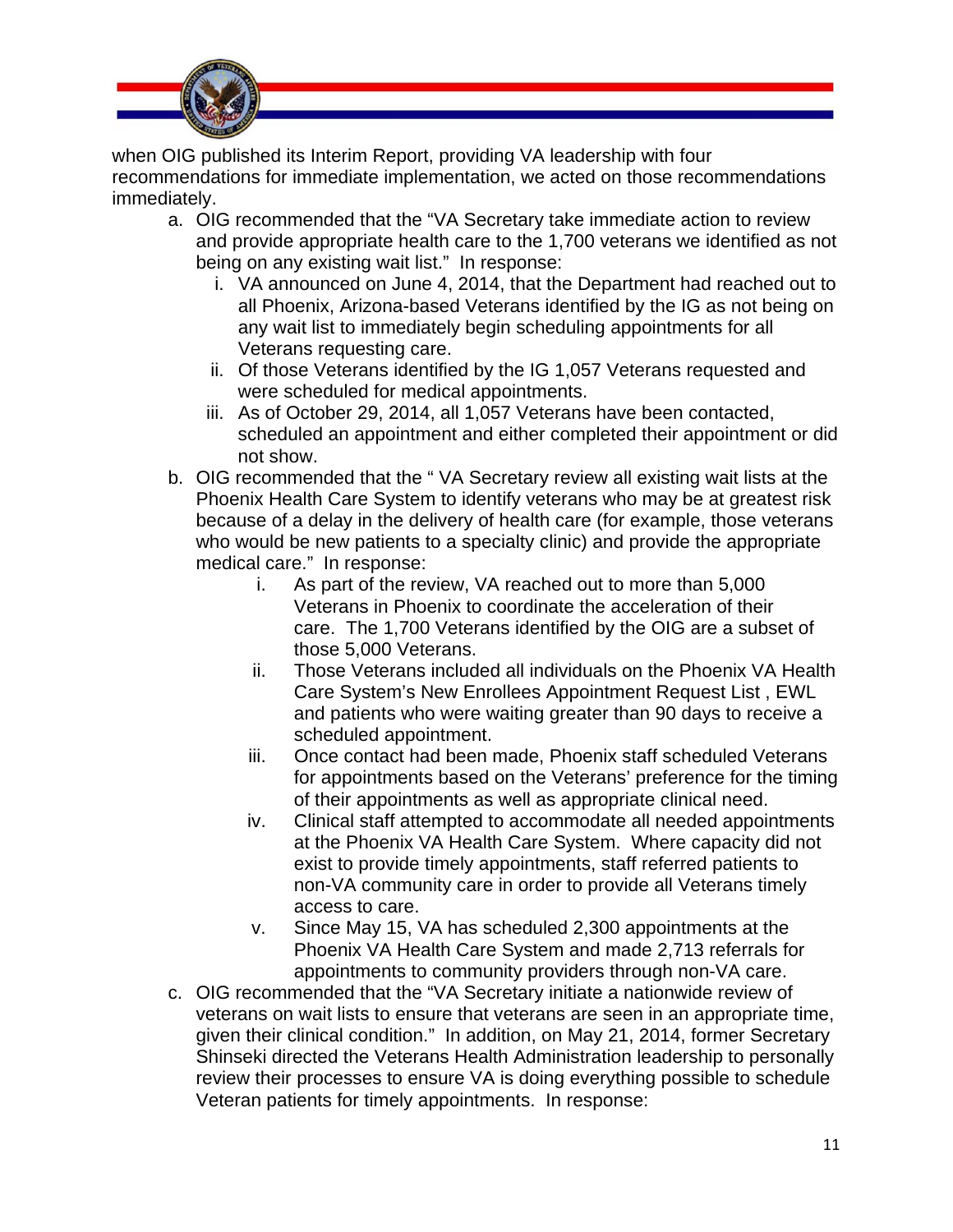

- i. VA health care facilities nationwide continuously monitor clinic capacity in an effort to maximize VA's ability to provide Veterans timely appointments given their clinical conditions.
- ii. Where VA cannot increase capacity, VA is increasing the use of care in the community through non-VA medical care.
- iii. Approximately 200,000 new VA appointments nationwide were scheduled for Veterans between May 15 and June 15, 2014.
- iv. Additionally, nearly 40,000 individual Veterans have received referrals for their care to private providers in the community in order for Veterans to receive needed care as quickly as possible.
- v. Each of VA's facilities continuously reaches out to Veterans waiting greater than 90 days for care to coordinate the acceleration of their care.
- vi. Facility clinical staff continuously evaluate Veterans currently waiting for care to determine if the timing of their appointment is medically appropriate given their individual clinical conditions.
- d. OIG recommended that the "VA Secretary direct the Health Eligibility Center to run a nationwide New Enrollee Appointment Request report by facility of all newly enrolled veterans and direct facility leadership to ensure all veterans have received appropriate care or are shown on the facility's electronic waiting list." In response:
	- i. The Health Eligibility Center, in connection with the Veterans Health Administration Support Services Center, developed a report to identify those individuals currently waiting on the NEAR List.
	- ii. As of October 29, 2014, approximately 896 Veterans are on the NEAR list.
	- iii. A preliminary analysis of the 61,900 Veterans removed from the NEAR list shows:
	- 1. 20 percent cancelled their request for an appointment
	- 2. 11 percent scheduled an appointment
	- 3. 2 percent were placed on the EWL
	- 4. 7 percent requested and were referred to other VA services
	- 5. 7 percent were in the early stages of eligibility and verification
	- 6. 52 percent are still in process
	- 7. Of the 52 percent in process, VA has made several attempts to contact those Veterans by phone. After verifying mailing addresses, VA sent certified letters to every Veteran who could not be reached by phone.

On July 23, 2014, the Interim Under Secretary for Health (USH) chartered a special workgroup to reinvigorate VHA's Performance Management Program, starting with the system-level measures used for the Agency's Performance Plan (APP). The workgroup will also provide recommendations for restructuring the process of measure governance, with particular attention to how VHA translates its high level priorities into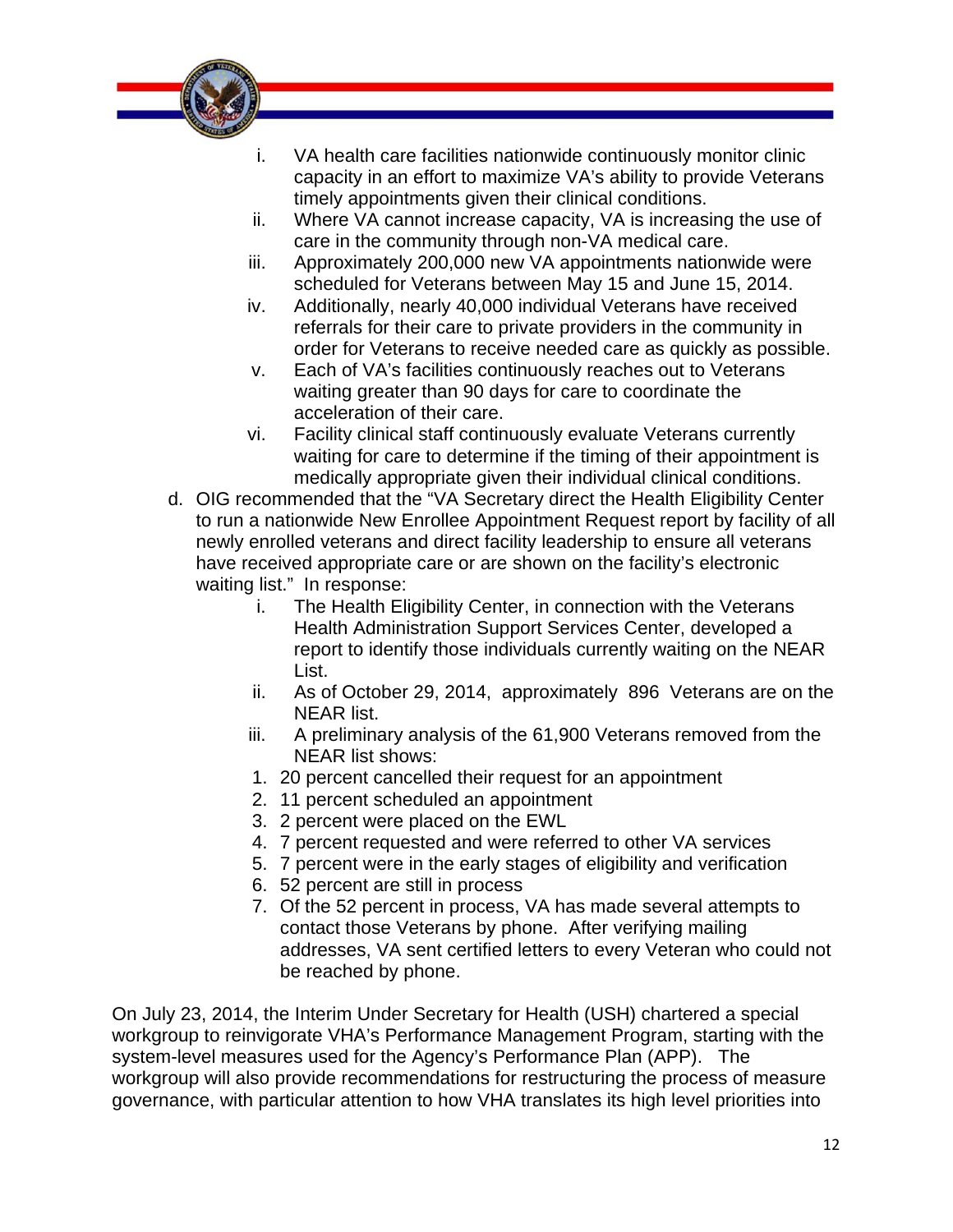

strategic, tactical, and transactional measures that communicate our priorities and provide feedback for management and operations. VHA's intent is to create an environment in which all VA employees feel engaged with the measures that are used to monitor and improve performance, understand the primacy of Veteran-centered care over "meeting the target," and feel comfortable in raising concerns, regardless of their position in the organization. As this is a large scale overhaul of VHA's entire program planning, budgeting, performance measurement, and evaluation cycle, VHA anticipates the new system to be fully implemented in FY 2016. Preliminary recommendations will be provided to the Interim USH by August 22, 2014.

Additional short term actions are also underway. VHA has removed all waiting-time based performance measures from VHA Senior Executive performance plans, and is seeking approval from the Office of Management and Budget to remove waiting time measures from VHA's FY 2015 Agency Performance Plan (anticipated completion date: September 30, 2014). As of May 30, 2014, facility and VISN Directors were directed to conduct "Listening Sessions" with front-line staff across all scheduling units to engage them in discussing access, integrity, and the integrity of performance measures. Visits to all scheduling units are expected to be completed by December 2014. As of October 29, 2014, 4,000 site visits have been completed.

## Mobile Medical Units

data on MMUs to ensure the resources can be used as part of VHA's emergency plan.<br>Additionally, VHA will implement a mechanism to ensure mobile medical unit-specific VHA issued a memorandum to all VISN Directors to withhold funding for the purchase of new Mobile Medical Units (MMUs) or for new resources for current MMUs until a comprehensive assessment is conducted to assess factors, such as the current composition of the MMU fleet, services provided, operational delays and costs, and the impact on rural Veteran's access to health care. VHA anticipates this review to be completed in September 2014. Contingent upon completion of the comprehensive assessment review, VHA will develop and publish mobile medical unit policies, objectives, strategy for providing program oversight and guidance for effective and efficient operations of MMUs. VHA will assign responsibility for maintaining operational operations and financial data are collected in VHA's Decision Support System.

In April 2014, the Office of Finance Managerial Cost Accounting Office (MCAO) sent out guidance to all VA medical centers on how to properly account for MMUs in the DSS. This guidance included instructions on how to acquire a new division number, which is required for proper cost accounting of MMUs. In May 2014, the guidance was redistributed and the facility Directors identified in the OIG report were provided with a status update.

As of September 30, 2014, MCAO reported the following: 1) 42 MMUs require no further action (have acquired division numbers enabling them to be properly accounted for in DSS); 2)23 MMUs pending action in the Veterans Affairs Site Tracking (VAST); 3)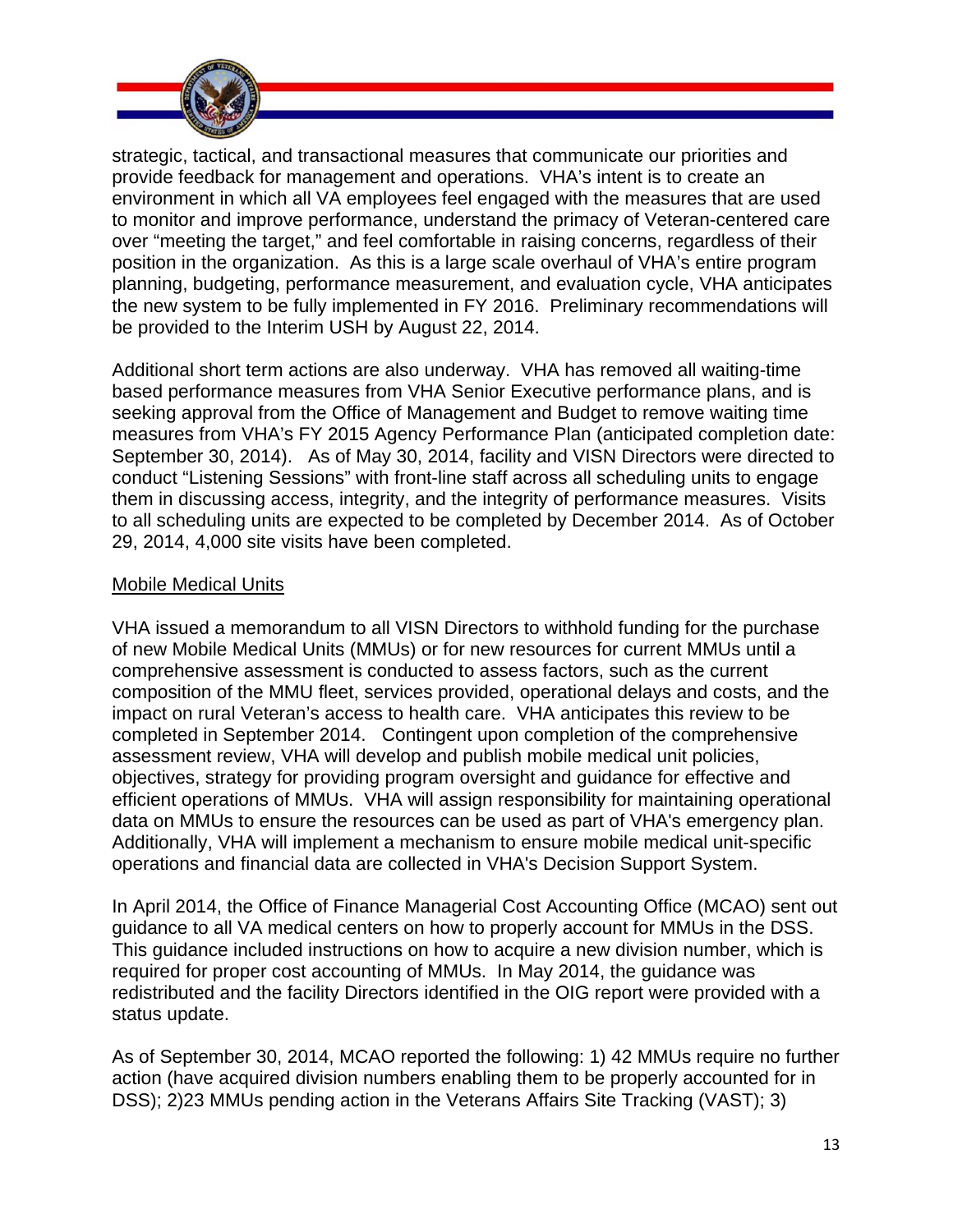

division request need to be initiated; and 4) 0 pending clarification. The reason that the total number of MMUs has grown is that MCAO, in collaboration with the staff at VAST, have uncovered a number of sites that had dual MMUs sharing the same division number. The reason that these sites provided for this practice is that the MMUs provided identical clinical services and often shared staff. These sites have been instructed to acquire a separate division number for each MMU, regardless of the services provided and staff that is shared.

## **OIG Sub-Challenge #1C: Care of Homeless Veterans (VHA)**

The need for timely access to appropriate health care for our homeless Veteran population is also a significant challenge. VA has been involved in street outreach, residential and transitional housing services, vocational rehabilitation, access to primary and MH care, counseling for substance abuse and assistance with benefits for those who qualify. One resource available is VHA's Supportive Services for Veteran Families (SSVF). Under this program, VA awards grants to private nonprofit organizations and consumer cooperatives that can provide a range of supportive services to eligible very low-income Veteran families. Supportive services include outreach, case management, and assistance in obtaining VA benefits and coordinating other public benefits available in the grantee's area or community. The program is designed to rapidly re-house homeless Veteran families and prevent homelessness for those at imminent risk due to a housing crisis. SSVF grantees can make temporary financial assistance payments on behalf of Veterans to third-party providers to cover rent, utilities, security deposits, moving, transportation, child care, and emergency supplies.

The program has been successful in that it provided services to over 62,000 participants in FY 2013 although it was projected to serve only 42,000 for the entire fiscal year. To date, over 80 percent of those discharged from SSVF have been placed in or saved their permanent housing. OIG's review of the SSVF program indicates that the program has adequate financial controls in place and is working as intended to ensure funds are appropriately expended by grantees to care for the homeless.

However, SSVF program leaders can improve controls to ensure only eligible Veterans and their family members participate in the program. OIG found three of five grantees used outdated area median income limits to determine eligibility and were denied benefits. In addition, four of five grantees did not verify Veterans' discharge status with the required Certificate of Release or Discharge from Active Duty (DD 214), which could have allowed non-Veterans to receive benefits for which they were not eligible. For FY 2013, the SSVF Program awarded about \$100 million in grants. Grant funding for FY 2014 has increased to \$300 million. VHA needs continued diligence to ensure Veterans and families, who are homeless or at risk of homelessness, are adequately served.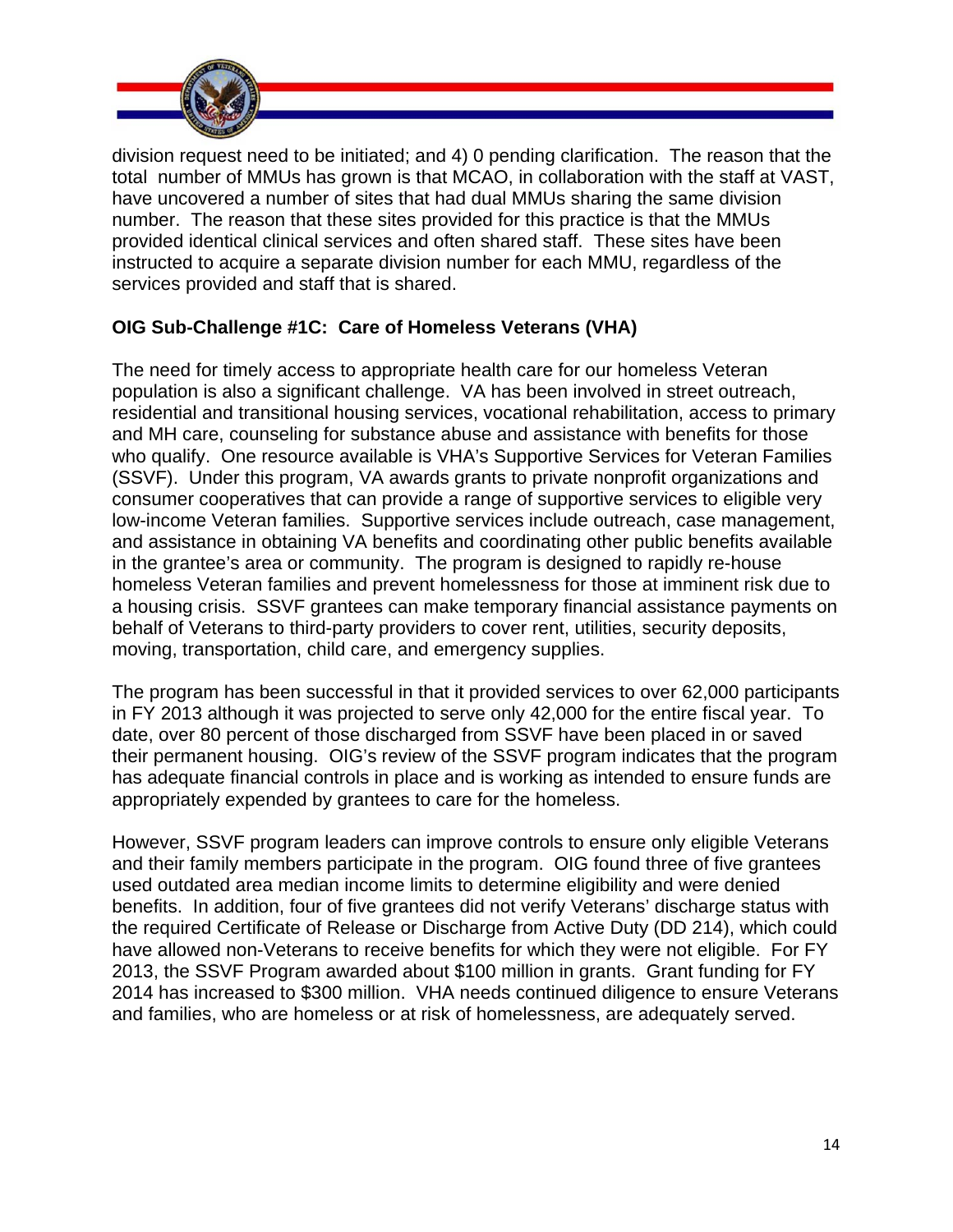

#### **VA's Program Response Estimated Resolution Timeframe: 2014 Responsible Agency Official: Under Secretary for Health**

#### Completed Fiscal Year 2014 Milestones

SSVF Program Guide and through training provided by SSVF Regional Coordinators. SSVF will provide email notification to all grantees when area median income (AMI) limits are published by Department of Housing and Urban Development (HUD). In addition, SSVF will continue to provide guidance on how to find the current AMI in the On February 21, 2014, the SSVF program office issued HUD's AMI in an email sent to all grantees. The email stated the following:

"The FY 2014 Area Median Income (AMI) limits were published by HUD at the end of 2013. Grantees should confirm that the AMI limits that they are using are the most current limits. To do this, grantees can go to the HUD User Data Site at [http://www.huduser.org/portal/datasets/il/il14/index\\_il2014.html. T](http://www.huduser.org/portal/datasets/il/il14/index_il2014.html)hey can then click on the gray box for FY 2014 Income Limit Documentation. They can select a state and a county and then click on the next screen button. This will take them to the limits at 30 percent, 50 percent, and 80 percent per household occupants. Grantees are reminded that in order to be eligible for SSVF, a Veteran family must have a gross annual income that is at or below 50percent AMI (which is considered very low-income)."

SSVF issued updated guidance to the field on December 19, 2013, instructing grantees on the SSVF eligibility requirements. Additionally, on December 19, 2013, SSVF conducted a national webinar for all SSVF grantees reviewing eligibility for services. This guidance detailed how grantees can ensure that Veterans are eligible for services. On March 31, 2014, a portion of this guidance was revised to reflect the original application of SSVF program eligibility under the SSVF regulatory definition of Veteran (38 CFR Part 62). VA is reviewing the implications that changes in SSVF eligibility and the application of Veterans under 38 CFR Part 62 might have on homeless and at-risk Veterans and on SSVF grantees. Furthermore, SSVF continues to provide ongoing technical assistance and guidance regarding Veteran eligibility. In addition to written guidance (see Section VI.B. of Program Guide below), SSVF reviewed eligibility during a national conference call in April 2014, in subsequent monthly calls conducted by SSVF staff, and regional meetings held during summer 2014.

The following guidance has been excerpted from the SSVF Program Guide:

"Veterans eligible for SSVF must also meet the requirements defined for VHA benefits, found at [http://www.va.gov/healthbenefits/resources/epublications.asp.](http://www.va.gov/healthbenefits/resources/epublications.asp)  To prove a participant's Veteran status, grantees should obtain a copy of the Veteran's Department of Defense (DD) Form 214 Certificate of Release or Discharge from Active Duty (see Section I.D. of Program Guide for definition of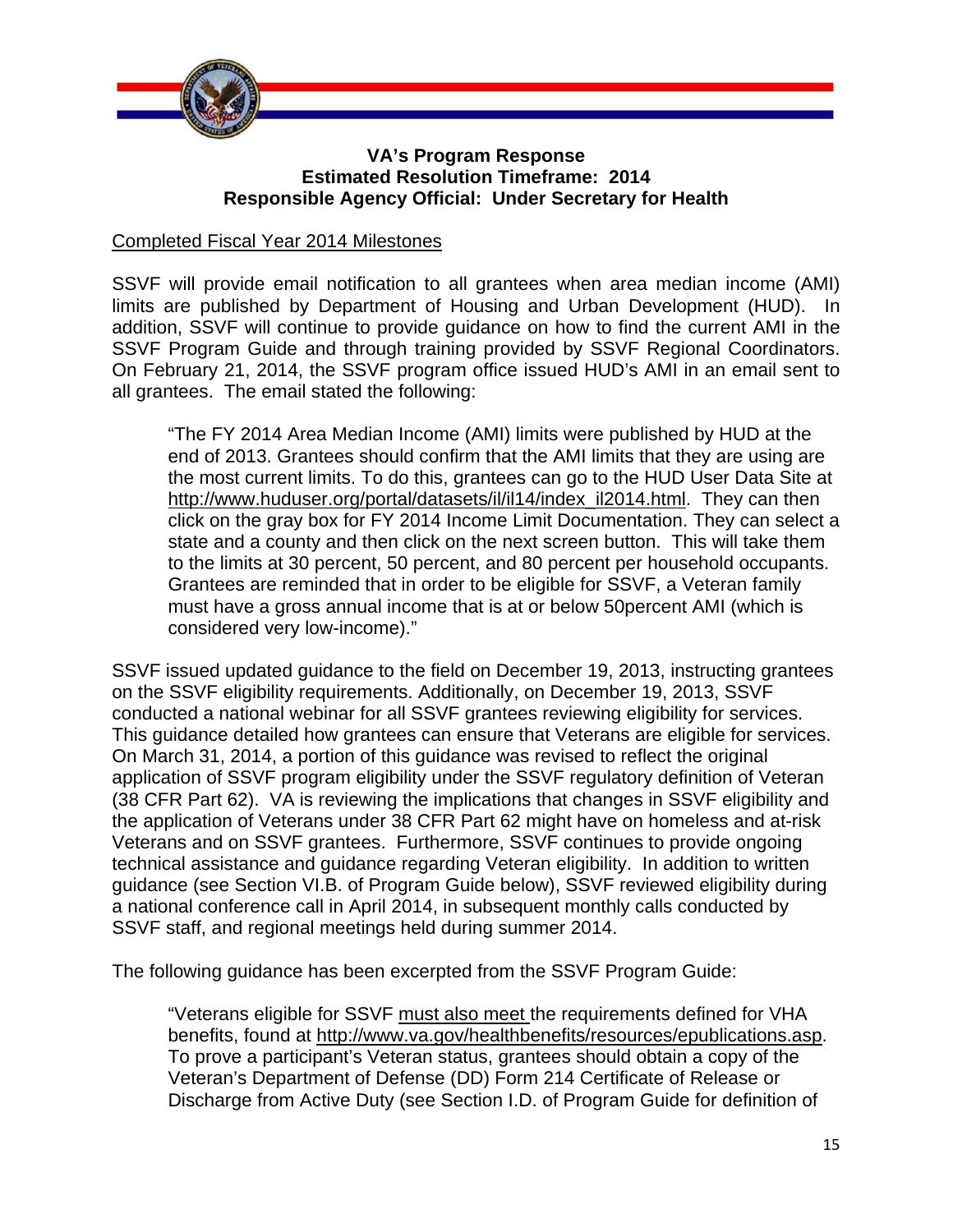

DD Form 214) and keep a copy of that form in the Veteran family's file. VA recommends one or more of the following may be used as verification of Veteran status in lieu of the DD214: a VA Medical Card, HINQ (see below), or proof from VBA of a VA service connected disability.

The Department of Veterans Affairs (VA) utilizes several methods of Veteran eligibility verification:

- a. The Health Eligibility Center (HEC) supports VA's health care delivery system by providing centralized eligibility verification and enrollment processing services.
- b. Hospital Inquiry System (HINQS) is used by VA Medical Centers to query VBA's compensation and pension BDN to secure information on C&P entitlements and eligibility.
- c. Veteran Information Solution (VIS) is a web-based application that provides a consolidated view of comprehensive eligibility and benefits utilization data from across VBA.

To request verification through an existing VIS or HINQS user, grantees can call a designated staff at the local VA medical center with VIS access. Some facilities work out a call process with the VHA registration staff. Grantees unfamiliar with either of these processes may contact their SSVF Regional Coordinator for assistance."

In addition, grantees have been instructed that documents needed to confirm eligibility can also be obtained online through the following resources:

- [E-benefits enrollment: https://www.ebenefits.va.gov/ebenefits](https://www.ebenefits.va.gov/ebenefits-portal/ebenefits.portal)portal[/ebenefits.portal](https://www.ebenefits.va.gov/ebenefits-portal/ebenefits.portal)
- Online application for VHA services:

<https://www.1010ez.med.va.gov/sec/vha/1010ez>

• DD214 online: <http://www.archives.gov/veterans/military-service-records/>

VA will ensure compliance with AMI guidelines and eligibility requirements through annual monitoring visits conducted by VA Regional Coordinators and contract staff as well as periodic audits conducted by VA's Financial Services Center. Additionally, in order to further ensure compliance, the SSVF Program Office will continue to conduct training on these topics in the first quarter of FY 2015.

## **OIG CHALLENGE #2: BENEFITS PROCESSING**  *-Strategic Overview-*

Persistent large inventories of pending claims for compensation benefits pose a continuing challenge for Veterans Benefits Administration (VBA). As of September 2014, this inventory of claims is 515,621, with a backlog of 241,991 claims pending over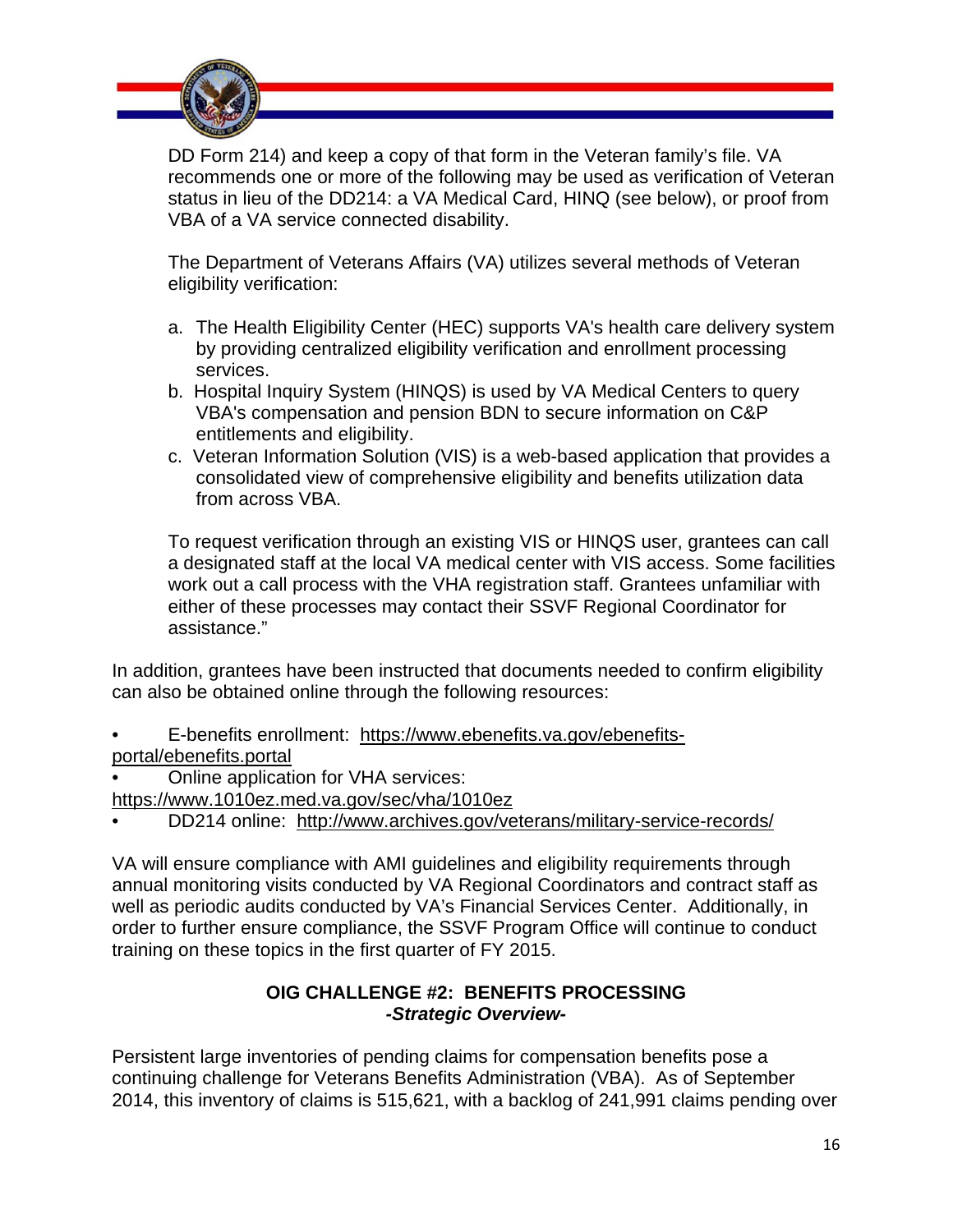

processing challenges. 125 days. This backlog is attributed to an increase in the disability claims workload, in part due to returning Iraq and Afghanistan Veterans, reopened claims from Veterans with chronic progressive conditions related to Agent Orange, relaxed evidentiary requirements to process post-traumatic stress disorder claims, and additional claims from an aging Veteran population with declining health issues. Complex benefits laws related to traumatic brain injury (TBI) claims as well as court decisions, technology issues, workload management, and staffing concerns also contribute to VBA's benefits

In efforts to address this backlog, VBA has adopted numerous transformation initiatives, including claims digitization and automated processing using the Veterans Benefits Management System (VBMS). VBA has also moved to initiatives such as claims brokering to even out workloads across VA Benefit Offices, provisional ratings for claims over 2 years old, expedited rollout of Disability Benefits Questionnaires, and mandatory overtime for claims raters. Efforts to reduce the backlog of claims waiting to be processed have resulted in VBA actions to reprioritize workloads and reallocate staff from other programs.

OIG reported VBA continues to experience challenges in ensuring its 56 VA Benefit Offices comply with VA regulations and policies and deliver consistent operational performance. Some initiatives to reduce the claims backlog were put in place without adequate controls. OIG continues to report the need for enhanced policies and procedures, training, oversight, quality reviews, and other management controls to improve the timeliness and accuracy of VBA's disability claims processing. OIG reports issued in 2014 highlight continued VBA challenges in managing the claims backlog and ensuring accuracy in disability benefits processing.

Delivering timely and accurate benefits is central to VA's mission. VBA is responsible for oversight of the nationwide network of VA Benefit Offices that administer a range of Veterans benefits programs, including compensation, pension, education, home loan guaranty, vocational rehabilitation and employment, and life insurance. These programs are estimated to pay out over \$73 billion in claims to Veterans and their beneficiaries in FY 2015, and comprise approximately half of VA's total budget.

OIG conducts inspections of VA Benefit Offices on a 3-year cycle to examine the accuracy of claims processing and the management of Veterans Service Center (VSC) operational activities. After completion of the inspections, reports are issued to each VA Benefit Office Director on the inspection results. These inspections address the processing of high-risk claims such as TBI and temporary 100 percent disability ratings. In FY 2013, OIG initiated the second cycle of reviews of all VA Benefit Offices. Furthermore, OIG is also performing separate reviews focused on two of VBA's major initiatives related to accuracy of electronic processing of claims using VBMS and effectiveness of provisional decisions under the Special Initiative to Process Rating Claims Pending Over 2 Years. For example, at the end of June 2013, VBA reported 516,922 rating claims pending in its backlog, including 1,258 rating claims pending over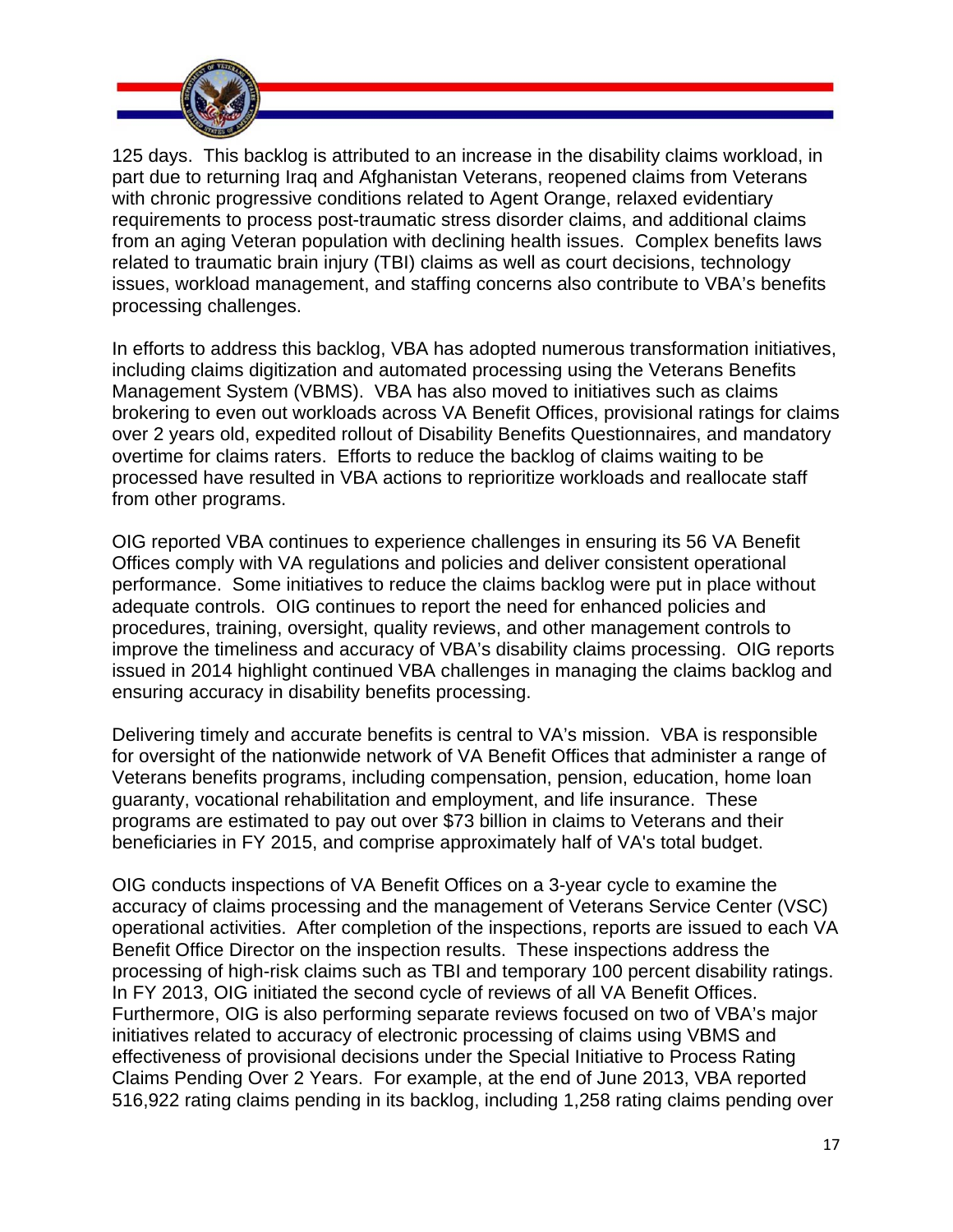

2 years. For that same time frame, OIG estimated that 7,823 provisionally-rated claims had been removed from the inventory although they were still waiting for final decisions. These 7,823 provisionally-rated claims represent less than 2 percent of VBA's reported backlog; however, they represent over 12 percent of the claims completed under the special initiative.

## **OIG Sub-Challenge #2A: Improving the Accuracy of Claims Decisions (VBA)**

VA Benefit Office staff faced challenges providing accurate decisions on Veterans' disability claims. For our inspections, OIG sampled claims with certain medical disabilities considered to be at higher risk of processing errors, thus results do not necessarily represent a VA Benefit Office's overall accuracy in processing disability claims. Claims processing that lacks compliance with VBA procedures could increase the risk of improper payments to Veterans and their families.

From October 2013 through June 2014, OIG inspected 16 VA Benefit Offices and reported on their performance in 5 claims areas:

- Temporary 100 percent disability evaluations for service-connected conditions requiring surgical or medical treatment.
- $\bullet$  TBI.
- Special Monthly Compensation (SMC).
- Systematic Analyses of Operations (SAO).
- Benefits Reductions.

OIG determined VA Benefit Office staff did not correctly process 35 percent of the total 977 claims sampled primarily due to a lack of oversight and training. Specifically, VA Benefit Office staff incorrectly processed:

- 52 percent of 359 temporary 100 percent disability evaluations, resulting in nearly \$3 million in improper payments within this sample of national claims.
- 18 percent of 326 TBI claims reviewed. OIG found that TBI claims processing errors resulted from staff using VHA medical examination reports that did not contain sufficient information to make accurate rating determinations. Staff generally over-evaluated the severity of TBI-related disabilities because they did not properly interpret the medical examination reports.
- 37 percent of 292 claims involving SMC and ancillary benefits.

VBA's management of temporary 100 percent disability evaluations is considered ineffective and as a result OIG sees significant risks of improper payments. In OIG's June 2014 report, *Follow-up Audit of VBA's 100 Percent Disability Evaluations,* the objective was to determine whether VBA took sufficient action to implement Recommendation Seven from the prior 2011 OIG report. The recommendation was to "Conduct a review of all temporary 100 percent disability evaluations and ensure each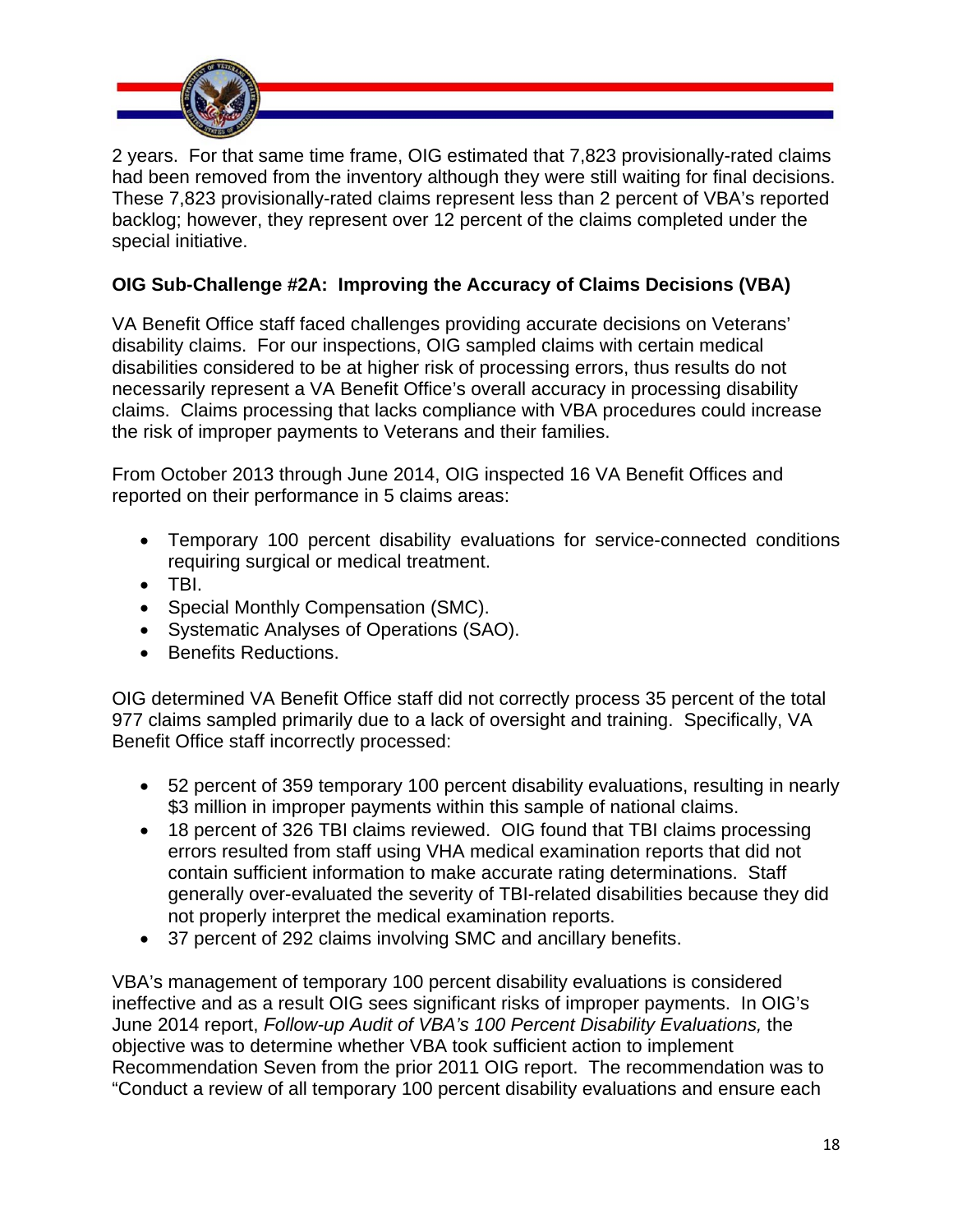

evaluation has a future exam date entered in the Veterans' electronic records." OIG previously reported in the 2011 *Audit of 100 Percent Disability Evaluations* that VBA was not correctly evaluating and monitoring 100 percent disability evaluations. At that time, OIG projected that VA Benefit Office staff did not correctly process 100 percent disability evaluations for about 27,500 (15 percent) of 181,000 Veterans. The 27,500 disability evaluations included over 9,900 Veterans with temporary 100 percent disability evaluations without future exam dates entered in the electronic record. Without improved management of these claims, VBA could overpay Veterans a projected \$1.1 billion in the next 5 years.

As of January 2014, VBA identified over 8,300 temporary 100 percent disability evaluations for VA Benefit Offices to review; however, 7,400 (88 percent) had not been reviewed. Further, OIG estimated 3,100 (42 percent) of these Veterans had received almost \$85 million in improper benefit payments since January 2012 because their claims lacked adequate medical evidence. OIG remains concerned about VBA's financial stewardship of these claims and projects that without action, VBA could continue making unsupported payments to Veterans totaling about \$371 million over the next 5 years. The most recent OIG follow-up audit reported a \$456 million (\$85 million plus \$371 million) total impact to the Government. This projection was reduced to \$222.6 million for reporting purposes because the 2011 projection and report included all benefits before December 31, 2015.

The pressure to reduce the backlog has had a negative and sometimes unintended impact on other aspects of claims processing. On April 19, 2013, VBA began a special initiative to process all claims pending for 2 years or more. VA Benefit Office staff were to issue decisions on all these within 60 days if there was sufficient evidence to make a decision. As such, a new "provisional" rating category was established. VBA applied this initiative to all claims received on or before July 1, 2011. VBA identified a total of 62,600 claims under this initiative. However, VBA's provisional rating policy was not fully effective in meeting the special initiative goals. In comparison with the existing intermediate ratings policy, provisional ratings provided some claims decisions faster, but did not allow benefits to be granted more quickly. Further, by removing provisionally-rated claims from the backlog, VBA misrepresented its workload statistics and progress toward backlog elimination.

OIG takes exception to VBA's procedures in its provisional ratings policy because it focused on providing decisions that removed these claims from the pending inventory. VBA considered claims to be complete upon issuance of provisional ratings in spite of Veterans still awaiting final ratings decisions. Further, VA Benefit Offices did not prioritize finalization of provisionally-rated claims once they were no longer considered part of the backlog. OIG estimated 6,000 Veterans with provisional ratings were awaiting final decisions as of January 2014. VBA did not always ensure electronic system controls were functioning as intended to remind of the need for future actions to finalize these provisional ratings. VBA also did not accurately identify all provisionallyrated claims that needed to be tracked and managed through to finalization. Because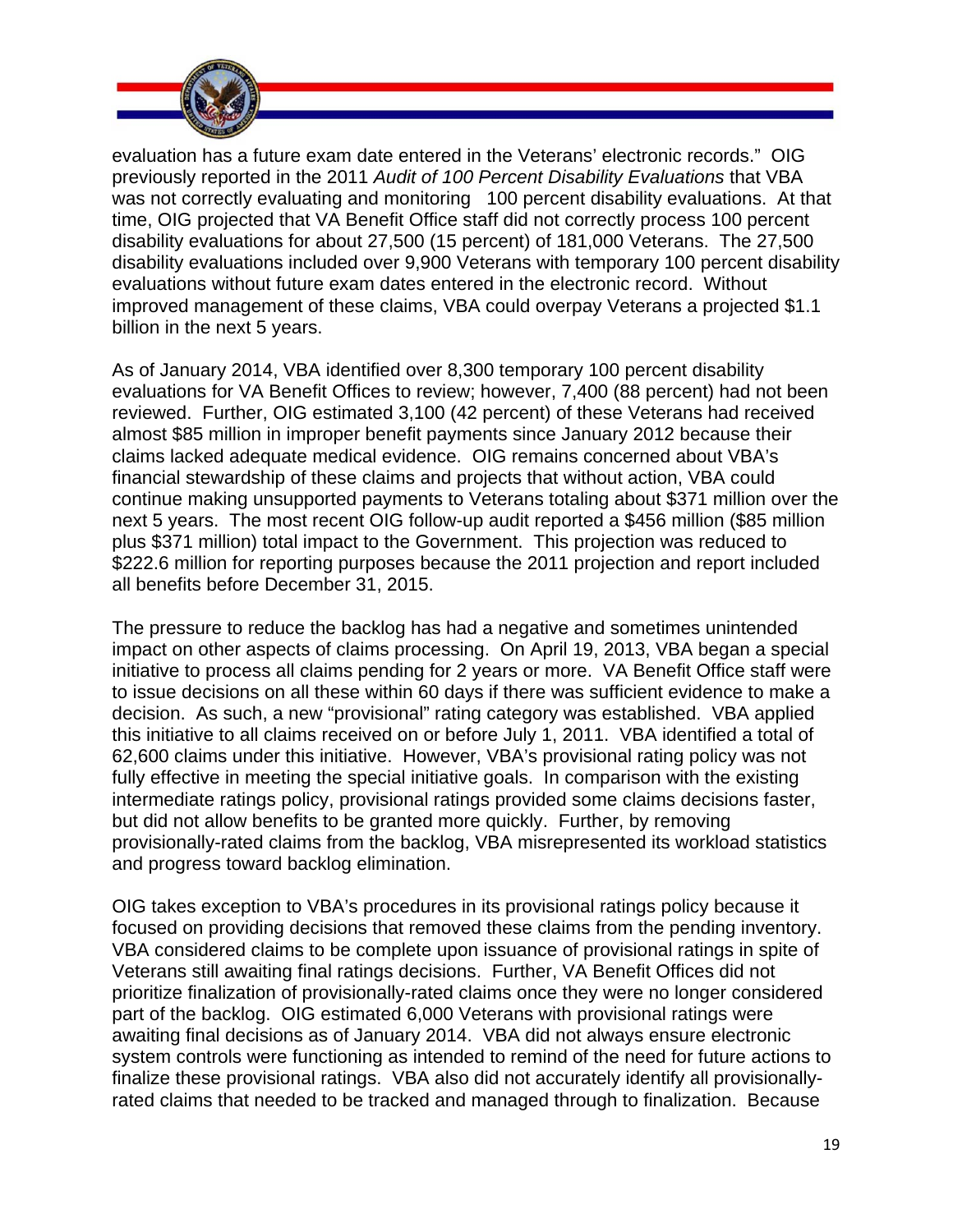

of this lack of controls, some Veterans may never have received final rating decisions if not for OIG's review.

VBA also did not accurately process 77 (32 percent) of 240 rating decisions issued under the special initiative. Generally, these errors occurred because VA Benefit Offices felt pressured to complete these claims within VBA's 60-day deadline. OIG estimated VA Benefit Office staff inaccurately processed 17,600 of 56,500 claims, resulting in \$40.4 million in improper payments during the special initiative period.

There is a correlation between the special initiative and recent VBA statistics that the claims backlog is decreasing. The backlog has actually decreased by 17 percent since the end of FY 2011. However, claims not counted in the inventory (non-inventory rating) are increasing—by a staggering rate of almost 51 percent during the same period. VBA's special initiative to reduce the number of claims pending over 2 years or more provides an example of how, if not why, this is happening. In essence, when claims were reviewed under this initiative, claims that were ready-to-rate (having sufficient evidence on file) were completed and granted, or denied. Claims awaiting certain evidence were given a provisional rating, for which the criteria are quite complicated. These claims were electronically coded to "be reviewed and rated in 365 days" and taken off the inventory. VBA sent notification to the Veterans, advising of the 'provisional' ratings and requesting the evidence needed to support their claims. However, these claims were no longer treated as pending claims. Thus, the inventory of pending claims dropped while claims in the non-inventory category increased.

Figure 1 illustrates the shift in the claims processing workload for about the last 3 years.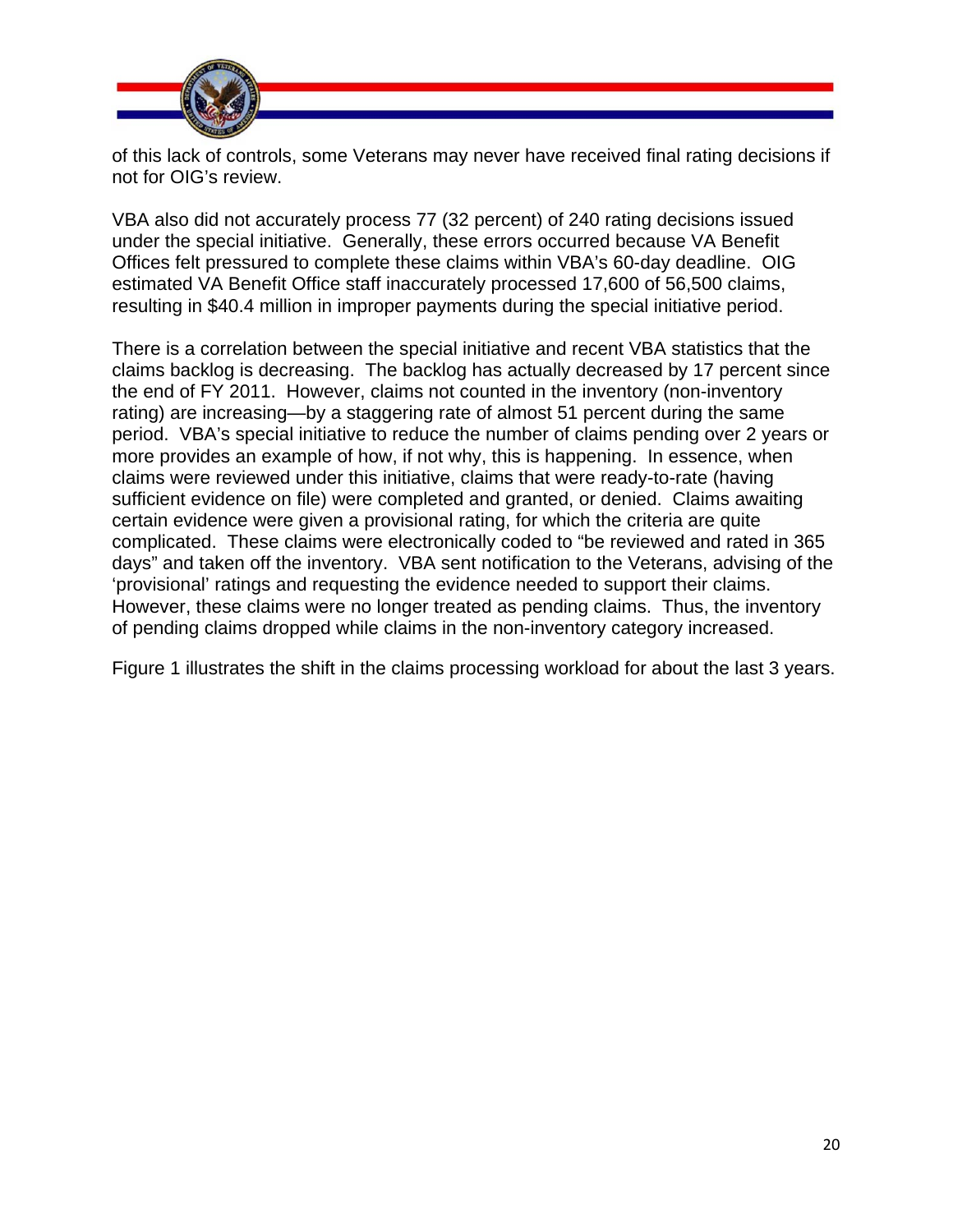

A key point of interest is the increased appeals inventory resulting from VBA's focus on eliminating the claims processing backlog. OIG is committed to performing more work in this area until a clear and decisive accounting of the claims workload is available and the processes are transparent to VA decision–makers.

Further, OIG is concerned that the pressure to complete claims under the special initiative has led to a high number of errors. Claims are typically reviewed by VBA's internal quality control staff at the VA Benefit Office, as well as a sample of claims reviewed by the Systematic Technical Accuracy Review (STAR) team. However, work under the special initiative was expected to be completed within 60-days at the direction of the Under Secretary. As such, VA Benefit Office management advised that the quality of the decisions made in processing these claims was not assessed. VA Benefit Office staff also advised OIG that neither internal quality reviews nor STAR reviews were undertaken for claims processed as part of this special initiative until after the initiative was completed. The pressure to meet the 60-day deadline led to incorrect processing of as many as one-third of the claims processed under the special initiative. Errors included insufficient evidence to make a decision, incorrect evaluation of a Veteran's disabilities, incorrect effective dates for payment, not deciding on all issues in the claim, and not properly notifying the Veteran of a decision. Despite the fact that the special initiative resulted in over 62,000 claims processed in 2 months, the net gain might not be what was expected.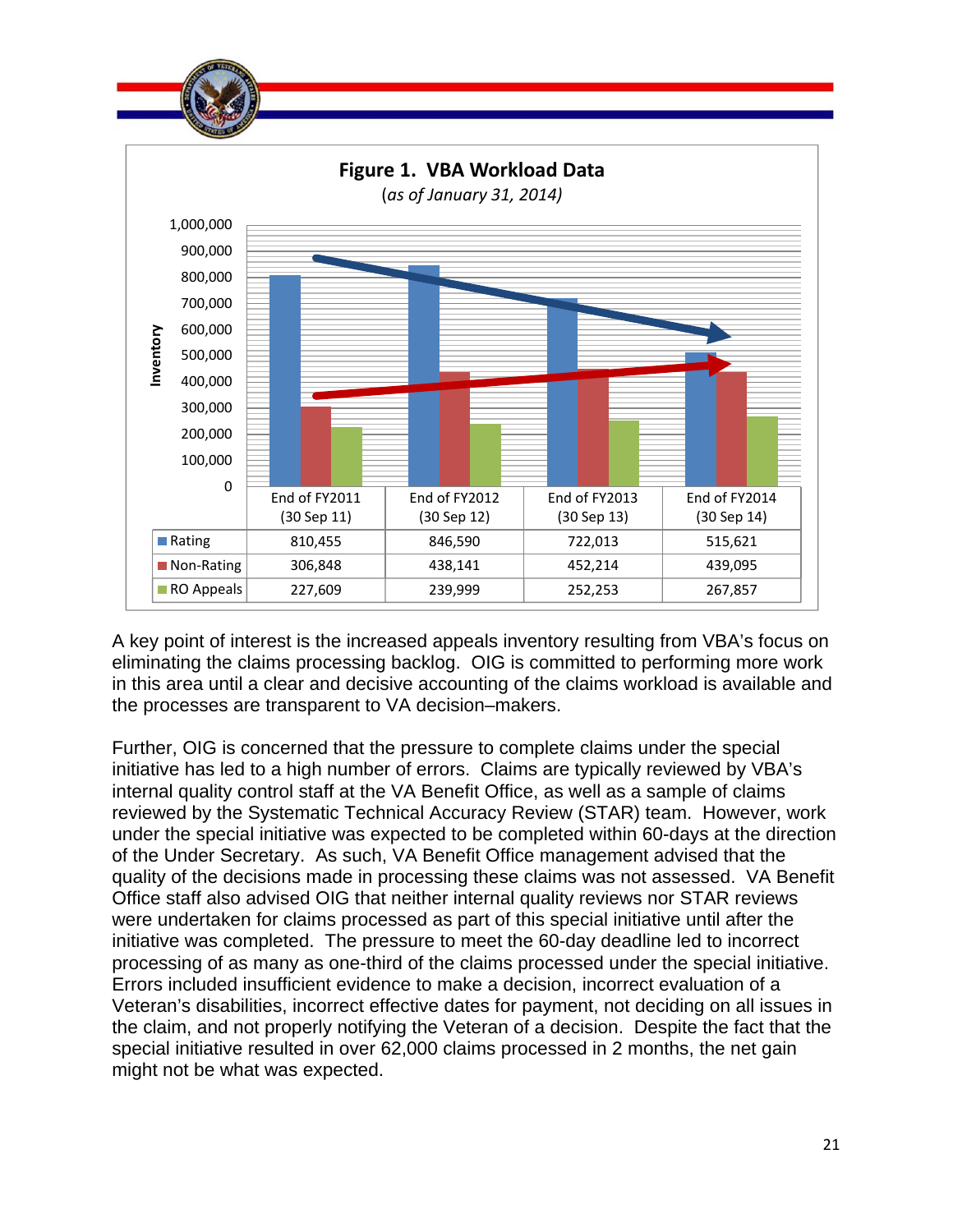

Another aspect of VBA's challenge to ensure accurate claims payments is ensuring Veterans are not concurrently compensated when performing their Reservist or National Guard obligations. Federal regulations prohibit Reservists and National Guard members from concurrently receiving VA compensation or pension benefits along with military reserve pay, also known as "drill pay." OIG determined VBA did not timely process VA benefits offsets when drill pay was earned concurrently. According to VBA, higher priorities, such as processing compensation claims, took precedence over processing offsets. VBA also lacked an adequate tracking mechanism, a current costbenefit analysis, and SAO reviews of the drill pay offset process. VBA's rate of unprocessed offsets reported in OIG's 1997 audit was almost the same as the rate in the current review. Therefore, VBA has not processed hundreds of millions of dollars in offsets since OIG's previous report. VBA could recover millions in improper payments using the offset process. OIG's 2014 audit estimated that VBA could recover approximately \$623.1 million in improper payments.

## **VA Program Response Estimated Resolution Timeframe: 2015 Responsible Agency Official: Under Secretary for Benefits**

## Completed 2014 Milestones

As part of its largest transformation in history to fundamentally redesign and streamline the way it delivers benefits and services, VBA is now electronically processing over 90 percent of its claims inventory in a new digital environment, the Veterans Benefits Management System (VBMS). Combined with such initiatives as increased brokering of claims, centralized mail, access to the Social Security Administration's Government Services Online system, electronic service treatment records, and mandatory overtime, VBA completed a record-breaking 1.3 million disability rating claims in FY 2014, compared to the previous record of 1.17 million claims in FY 2013. In conjunction with recent training, such as the Specialized Adjudication Review and Supervisory Technical Analysis of Data courses, claim-level accuracy increased from 83 percent in June 2011 to 90.4 percent as of September 30, 2014; accuracy is 96 percent at the issue-level.

Although VBA focused on its priority goal to eliminate the disability rating claims backlog for Veterans who have been waiting the longest, and is achieving record-breaking levels of production, VBA did not ignore non-rating claims. VBA continued to complete more non-rating work each year; however, as more rating claims are processed, non-rating receipts increase. VBA completed 2.7 million end products beyond the record breaking rating-related work accomplished in FY 2014, an increase of approximately 170,000 over FY 2013. VBA is now handling non-rating workload such as dependency claims by using contractors, National Call Centers, and the Rules-Based Processing System, which automatically processes such claims.

As of September 30, 2014, VBA's pending workload included: 515,621 claims awaiting a rating decision, 439,095 non-rating claims, and 267,857 appeals at regional offices.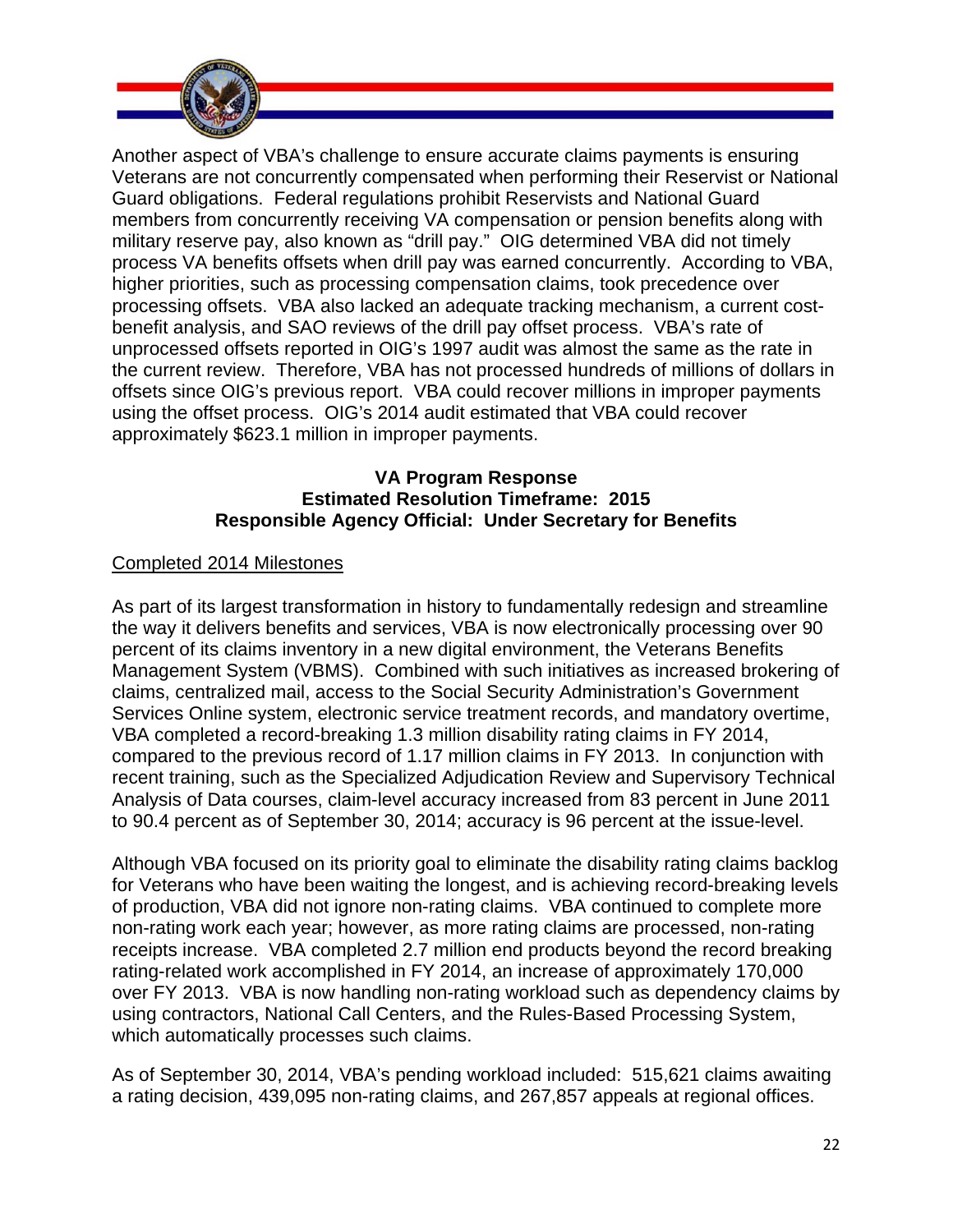

VBA's "Oldest Claims" initiative was launched in April 2013 and ended on November 8, 2013. During this timeframe, VBA rendered over 500,000 rating decisions to Veterans who had been waiting the longest for a decision on their claim. Of those, about 14,800 (less than 3 percent) of the decisions rendered during this timeframe were "provisional" rating decisions. Of these decisions, 10,277 (71 percent) granted service connection for at least one condition.

On June 2, 2014, VBA directed a complete review of all provisional rating decisions to be concluded by September 1, 2014, or at least one year after the provisional rating was issued (whichever was later), unless additional evidence needed to correctly decide the claim remained outstanding. With the exception of five cases pending at the Board of Veterans' Appeals, regional office Quality Review Teams reviewed all provisional decisions to determine if the ratings were completed properly, if a final rating was warranted, or if further development was necessary.

VBA updated the Traumatic Brain Injury Training and Performance Support System (TPSS) module, which is required for all rating personnel assigned to Special Operations, Appeals, or Quality Review Teams. In July 2014, VBA reminded RO personnel when to rate co-morbid mental disorders separately from other TBI residuals.

In December 2013, VA corrected a defect in the Special Monthly Compensation Calculator that impacted the basic rate in cases at the SMC R1 and higher level.

VBA redistributed resources to focus on processing drill pay waivers and offsets. In May 2014, VBA modified the existing internal controls Systematic Analysis of Operations (SAO) requirement for regional offices to also include an analysis of drill pay matching activities to better monitor these reviews, identify existing or potential problems, and evaluate the effectiveness of any corrective actions taken. All regional offices will complete this on their standard, annual SAO completion schedule.

VBA implemented an aggressive plan to ensure appropriate action is taken on all temporary 100 percent disability evaluations either within 180 days of their inclusion on the temporary 100 percent report, or upon the maturation of the future examination indicator that is established when VA awards a Veteran a temporary 100 percent evaluation.

**OIG Sub-Challenge #2B: Improving the Management of VBA's Fiduciaries (VBA)**  OIG substantiated allegations of mismanagement at VBA's Eastern Area Fiduciary Hub, including systemic misuse of beneficiary funds. The Fiduciary Program oversees the benefits paid to Veterans, or family members, who are incapable of handling their financial affairs either because of injury, disease, infirmities of advanced age, or being under 18 years of age. Under the program, VA appoints a fiduciary (individual or entity) to receive and disburse VA benefits on behalf of the beneficiary. As of August 2013, the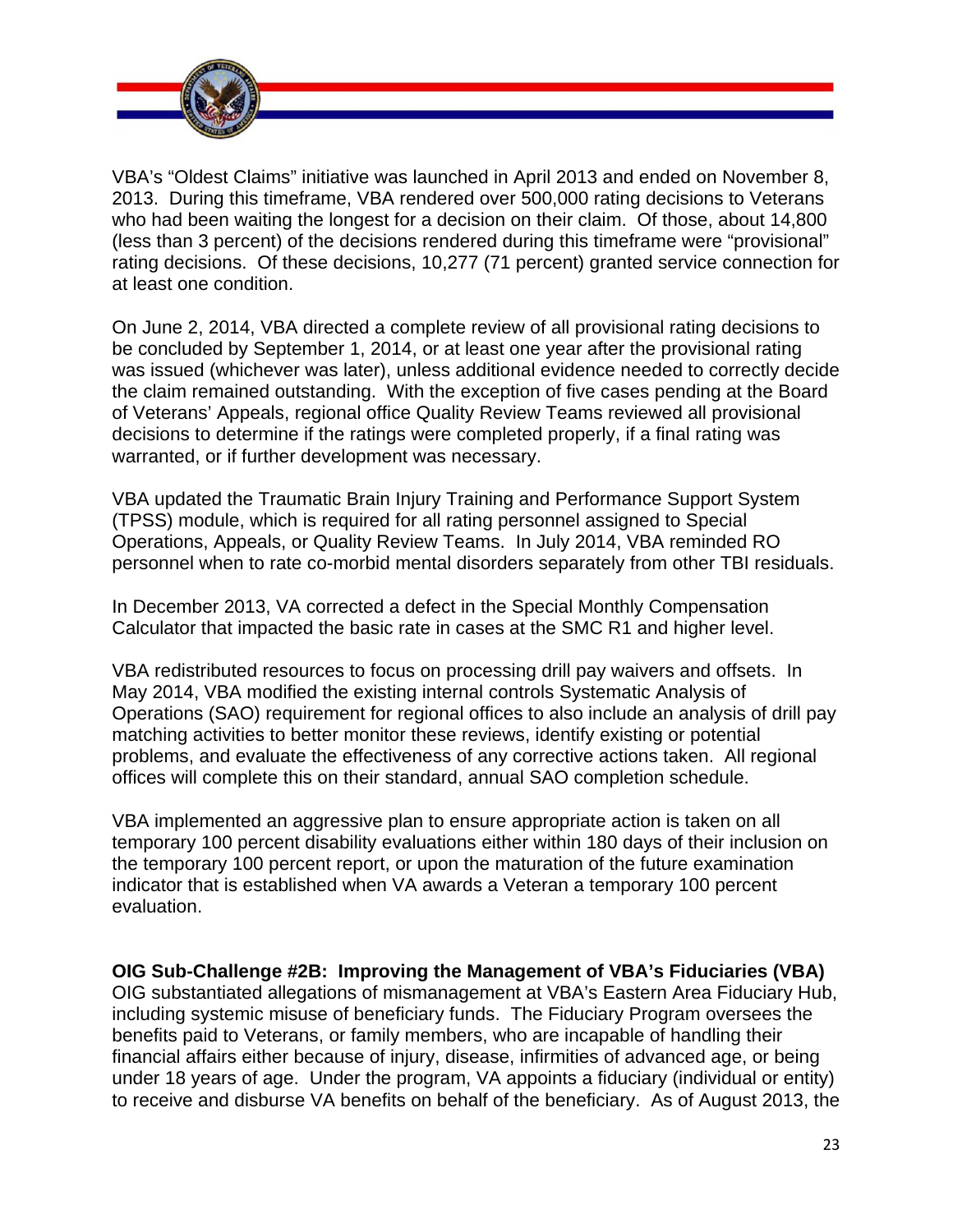

Fiduciary Program reported providing oversight of fiduciaries responsible for more than 150,000 beneficiaries. Field examinations are 'spot-checks' by VBA officials to ensure beneficiaries are being cared for as expected and that fiduciaries are doing their jobs as required.

OIG noted VBA leaders failed to take the required actions when misuse of beneficiary funds was identified. OIG determined VBA staff was negligent in its oversight of the fiduciaries' misuse of funds. Further, actions (when taken) were not within standards in some cases VBA took no action when misuse occurred. As a result, VA could be responsible for repayment of approximately \$944,000 to the affected beneficiaries.

In addition, OIG substantiated VBA had a large backlog of pending field examinations, specifically at this Fiduciary Hub. More than 11,000 (69 percent) of 16,000 pending field examinations had not been completed within the 45 days established in its timeliness standards. As a result, the general health and well-being of beneficiaries are placed at increased and unnecessary risk. OIG also identified more than 3,200 pieces of mail that had yet to be processed and exceeded processing timeliness standards at this Fiduciary Hub. Some of these documents were time-sensitive and critical to the Veterans' receipt of the proper health care and benefits. Delays in processing the 3,200 pieces of mail ranged from 11 to 486 workdays, with an average delay of 30 workdays. Without effective management of incoming mail, those receiving VA benefits could be negatively affected.

VBA beneficiary funding managed by the Fiduciary Program are at risk for fraud based on program weaknesses. From April 1, 2009, to March 31, 2014, OIG conducted 146 investigations involving fiduciary fraud and arrested 79 fiduciaries and/or associates. OIG investigations highlight program vulnerabilities that are exploited by unscrupulous individuals at the expense of VA beneficiaries.

Three recent examples illustrate the effective approach OIG has in combating fiduciary fraud by pursuing prosecution and court-ordered restitution against those individuals diverting funds intended for VA beneficiaries. In the first example, an OIG investigation revealed that a VA-appointed fiduciary diverted for his own use \$8,208 of his father's VA benefits. In April 2013, after pleading guilty to charges relating to his theft, the subject was sentenced to 20 months' incarceration and ordered to pay \$8,208 in restitution. In the second example, an OIG investigation revealed that a VA-appointed fiduciary, while employed with a professional financial services company, diverted \$17,000 in funds intended for the Veteran. The fiduciary was arrested and in February 2014 agreed to a pretrial diversion agreement requiring repayment of \$17,000 in restitution to the Veteran. In the last example, an OIG investigation revealed that a VA-appointed fiduciary diverted \$26,108 of a Veteran's funds for his own personal use. The subject was indicted, arrested, and in December 2013, agreed to a pretrial diversion agreement requiring him to pay \$26,108 in restitution to the Veteran.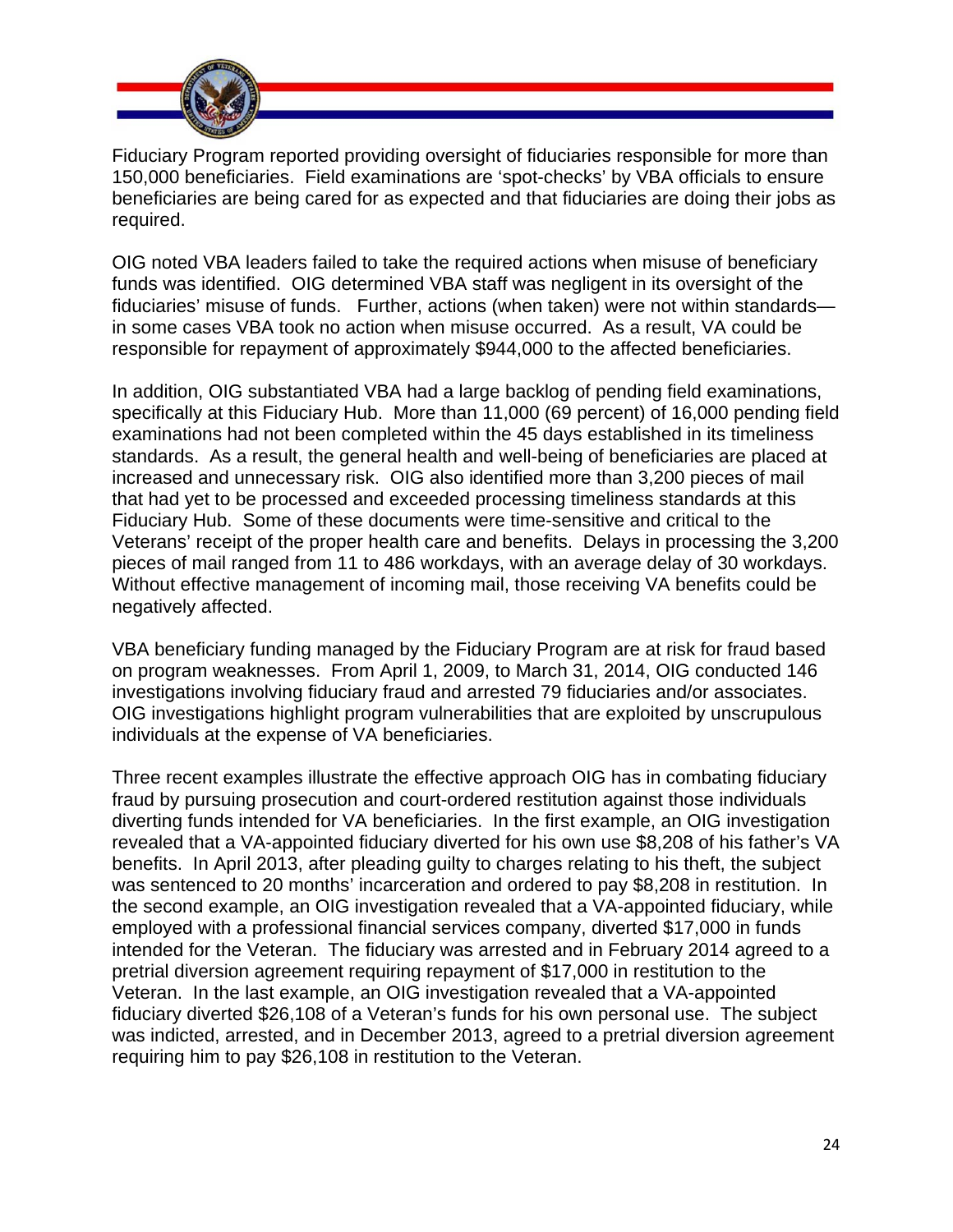

#### **VA Program Response Estimated Resolution Timeframe: 2015 Responsible Agency Official: Under Secretary for Benefits**

#### Completed 2014 Milestones

VBA has made significant changes to the fiduciary program to improve the services it provides to beneficiaries who cannot manage their VA benefits. VBA improved the processing of fiduciary matters when it deployed a new fiduciary workload management system, the Beneficiary Fiduciary Field System (BFFS), in May 2014. BFFS provides the ability to track, manage, and report on the status of misuse of benefits by fiduciaries throughout the entire process, from allegation through debt collection. VBA centrally monitors the information in BFFS to ensure oversight of fiduciaries and confirm field compliance with program policies and procedures.

In FY 2014, VBA took steps to improve the identification and prevention of misuse of beneficiary funds. VBA developed new misuse training designed for the specific responsibilities of field employees. This mandatory training course will be deployed during the first quarter of FY 2015. BFFS automates the misuse protocol and ensures that field personnel address all steps in the standardized process. In addition, in November 2013, VBA implemented new procedures (VBA Fiduciary Misuse Debt Processes) to ensure that field employees initiate debt collection from fiduciaries who misuse the benefits they were entrusted to protect. VBA also made it easier to track fiduciary debts in both the Centralized Administrative Accounting Transaction System (CAATS) and the Financial Management System. The new BFFS system includes data fields to monitor and report on debt establishment, payments received, and reissued benefits. BFFS provides this data regarding fiduciary activities occurring after deployment of the system, and fiduciary program personnel will use it to compile and maintain misuse case reports.

In February 2014, VBA deployed an "Accounting Wizard," which it later incorporated in BFFS, for Legal Instrument Examiners to use when auditing accountings. The tool improves accounting auditing accuracy, reduces common processing errors, and improves efficiency by automatically generating correspondence and accounting packages.

VBA has implemented a plan for field examiners at the Eastern Area Fiduciary Hub (EAFH) to process both initial appointment and fiduciary-beneficiary field examinations timely. In March 2014, the EAFH implemented a plan to eliminate its backlog of field examinations by the end of FY 2015. The EAFH also created new standard operating procedures to process all incoming hub mail based on the date of its initial receipt at VA.

In its first major update to the fiduciary regulations since the 1970s, VA prescribed new rules for all aspects of the program's administration, specifically the rights of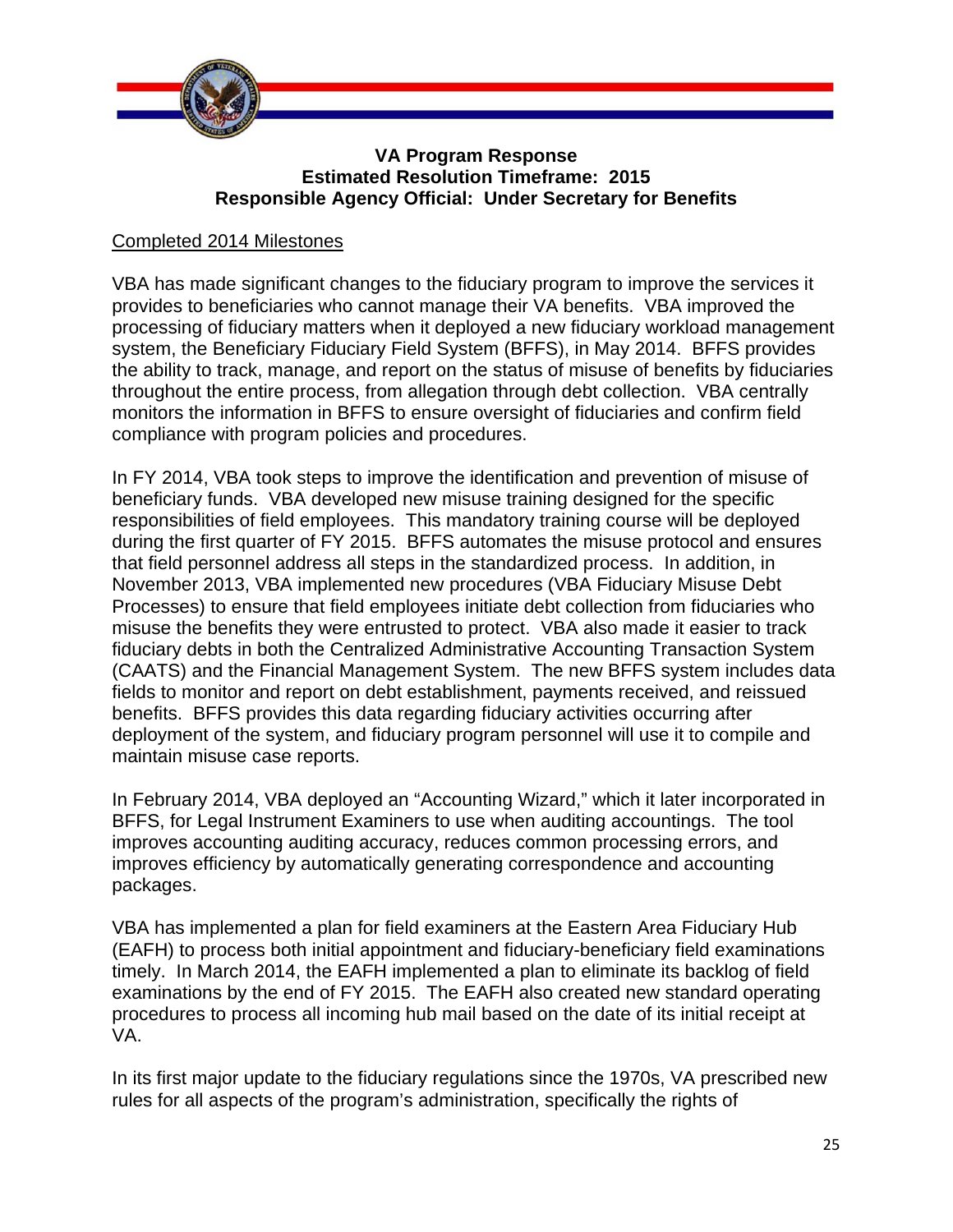

beneficiaries and the roles of VA and fiduciaries. On January 3, 2014, VA published the proposed regulations in the Federal Register (79 Fed.Reg.429). Final regulations are under development, and VA anticipates completion by the end of December 2014.

In FY 2014, VBA established promulgation teams in the Fiduciary Hubs. These teams issue final decisions regarding beneficiaries' ability to manage their VA benefits, initiate monthly benefit payments to fiduciaries on behalf of beneficiaries, and release beneficiaries' retroactive payments to their fiduciaries. This new process ensures timely release of benefits to beneficiaries and eliminates hand-offs between VBA's Pension Management Centers, Veterans Service Centers, and Fiduciary Hubs.

## **OIG Sub-Challenge #2C: Improving Access to Benefits for Rural Veterans (NCA)**

Congress expressed concerns that the National Cemetery Administration (NCA) is not adequately serving the Nation's Veterans residing in rural areas. Some concerns included identifying the number and geographical areas where rural Veterans are unserved, assessing gaps in service between rural and urban Veterans, recommending appropriate policy on new national cemeteries to serve rural areas, and developing a national map showing locations and number of unserved Veterans. NCA's Rural Veterans Burial Initiative does not adequately identify the number and percentage of Veterans residing in rural areas who do not have reasonable access to a burial option.

OIG determined that prior to the planned NCA Rural Veterans Burial Initiative, NCA was not providing reasonable access to a burial option for approximately 302,000 (34 percent) of about 888,000 rural Veterans in the initiative's 8 targeted states. When completed, NCA's Rural Veterans Benefits Initiative was expected to decrease the total number of unserved rural Veterans by nearly 120,000 (40 percent) to about 182,000 in these 8 states.

OIG's review indicated NCA could not adequately identify the number and percentage of unserved Veterans who reside in rural areas because it uses a methodology that identifies Veterans residing within a 75-mile radius of a national, VA-funded state or tribal organization Veterans' cemetery, and does not classify Veterans as rural, urban, or any other designation. In addition, NCA leadership lacked a specific performance measurement that evaluated NCA's progress towards increasing service to rural Veterans. As a result, NCA cannot evaluate the level of service provided to Veterans and their families residing in rural areas throughout the eight targeted states and the entire Nation. Without this specific Veteran population information, NCA cannot adequately report to Congress and other stakeholders its performance serving rural Veterans.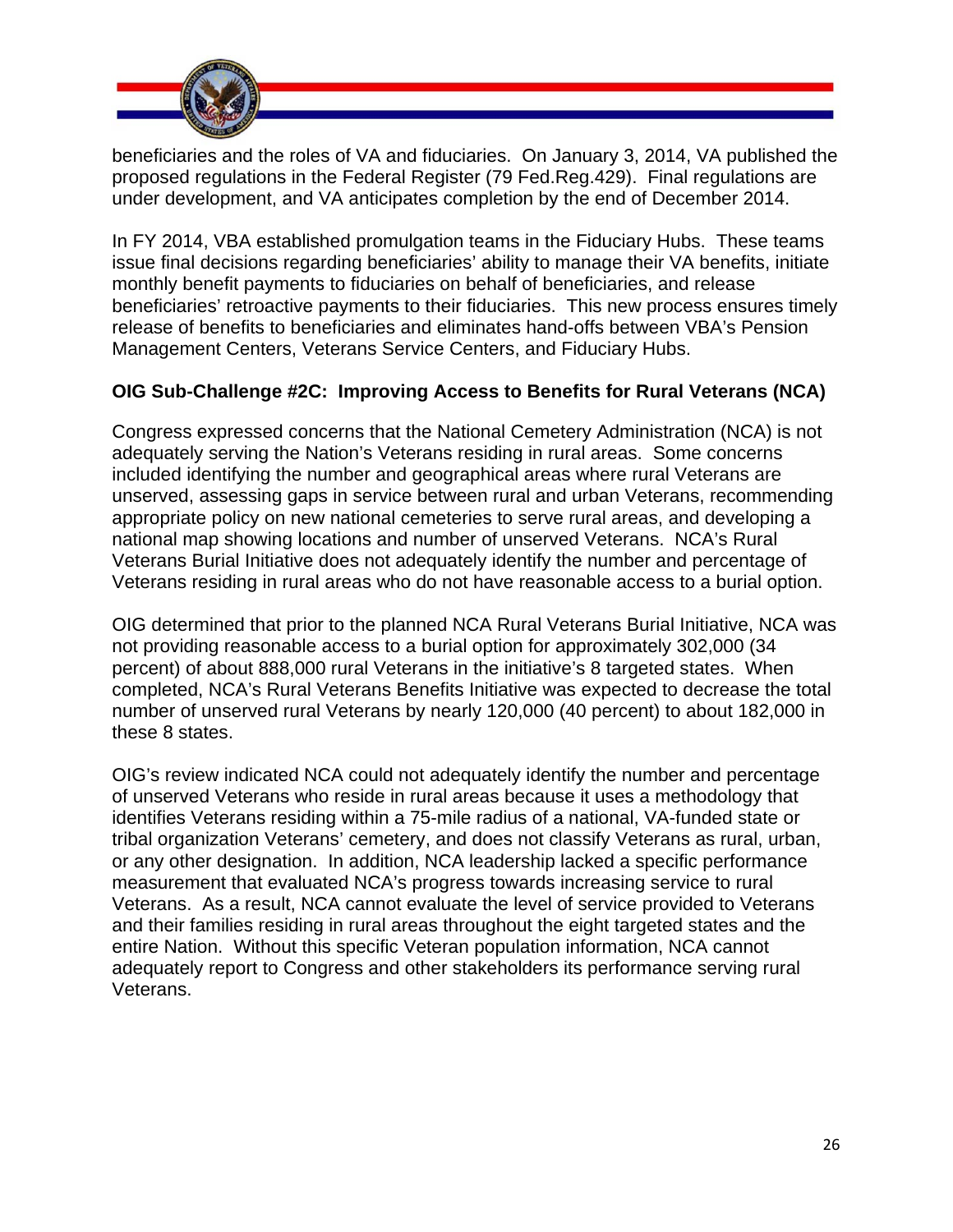

#### **VA Program Response Estimated Resolution Timeframe: 2015 Responsible Agency Official: Acting Under Secretary for Memorial Affairs**

## Completed 2014 MMC Milestones

With the establishment of 13 new national cemetery facilities currently planned, NCA will serve 96percent of the Veteran population with access to a burial option. While NCA cannot quantify the percent of the Veteran population that may be identified as rural, it is clear that a substantial number of rural Veterans have been and will be provided access to a burial option using our current methodology of locating cemeteries in areas of greatest need based on county level Veteran population. In order to provide more specific Veteran population information, NCA concurred with all three recommendations in the OIG report and began work in late FY 2014 to address these recommendations. NCA is developing new analytical tools, including a new database, which will enable NCA to "drill down" and better identify and analyze the level of service VA provides to veterans in rural areas. These tools will also enable NCA to develop performance measures specific to the level of service provided to rural veterans and to develop a national map that shows the distribution of rural veterans who are considered to be served by a burial option within a reasonable distance of their residence. VA expects to complete the work to address these recommendations by the middle of FY 2015.

## Planned FY 2015 Milestones with Estimated Completion Quarter

- 1) Develop a methodology to identify the number and percentage of served and unserved rural veterans throughout the Nation – First Quarter FY 2015
- 2) Produce a national map showing the areas and number of served and unserved rural veterans – First Quarter FY 2015
- 3) Establish performance goals for the percentage of rural and urban veterans served Second Quarter FY 2015

## **OIG Sub-Challenge #2D: Management and Administration of Education Benefits (VBA)**

Since its inception, the Post 9/11 G.I. Bill education assistance program has been difficult for VA to manage successfully. OIG evaluated VBA's administration of Post 9/11 G.I. Bill monthly housing allowance and book stipend payments. There are significant risks in the program due to its size and the amount of the budget for education benefits delivery. During calendar year 2013, VBA paid about \$5.4 billion in housing allowances and book stipends to approximately 789,000 students. OIG found students generally experienced payment processing delays in their housing allowance and book stipends. In addition, VBA improperly paid book stipends that were not collected from students after they withdrew from courses. Thus, OIG estimated students annually experience about \$60.8 million in payment processing delays and about \$41 million in improper or inaccurate payments.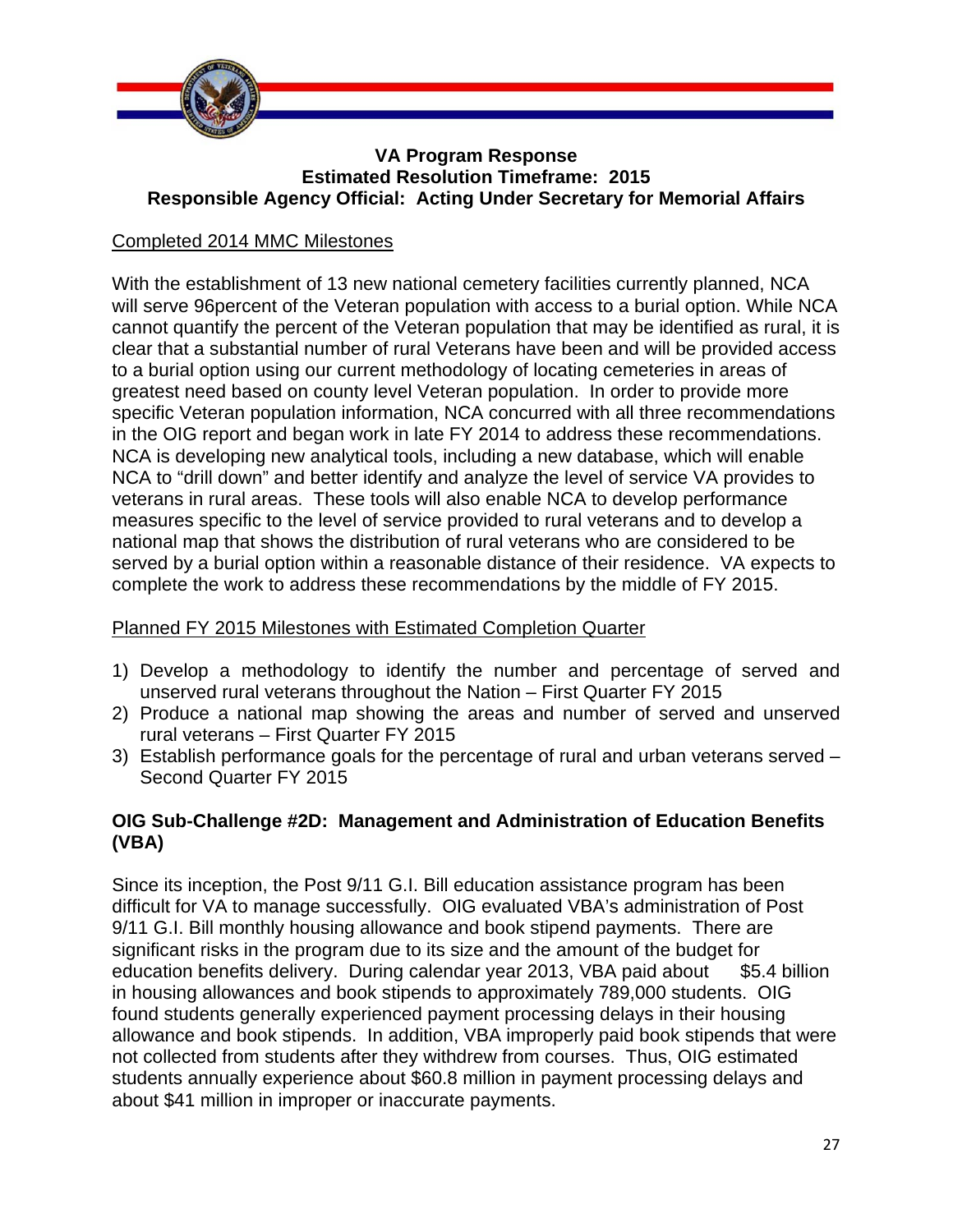

Inaccurate filings from the students caused significant delays; however, VBA did not effectively monitor schools to ensure they timely submitted accurate enrollment information. VBA staff processing errors and computation problems in the automated claims processing system also caused inaccurate payments.

#### **VA Program Response Estimated Resolution Timeframe: 2015 Responsible Agency Official: Under Secretary for Benefits**

## Completed 2014 Milestones

Since deploying the Long Term Solution end-to-end automation feature for processing education claims in September 2012, VBA significantly improved the timeliness of Post-9/11 GI Bill payments. Prior to this deployment, VBA faced timeliness challenges during the 12-month period ending March 31, 2013, covered by the OIG report. During FY 2014, Veterans received their Post-9/11 GI Bill payments and eligibility determinations quickly as original claims were processed in an average of of 16.7 days and supplemental claims in an average of 5.9 days. VBA reviewed 43 cases that OIG identified with improper payments, as defined by the Improper Payments Elimination and Recovery Act, and took action to appropriately recover these debts.

VBA addressed the timeliness of enrollment submissions by schools by determining and establishing a timeliness standard for submitting initial enrollment certifications. The approved standard was published in the School Certifying Official (SCO) Handbook and is reviewed during compliance visits with the SCOIn addition, on August 20, 2014, VBA's quarterly webinar reiterated the availability and importance of the online School Certifying Official training and the importance of schools submitting timely and accurate enrollment certifications.

VBA reviewed the current methodology for quality reviews to determine the feasibility to track and report by document type. A new methodology has been identified to track enrollment documents by type within the sample population. VBA will implement the new methodology beginning FY 2015.

In addition, VBA issued a training reminder to the education liaison staff to regularly update school information in the Web Enabled Approval Management System and include accurate full-time equivalency information in the schools' profiles. During the week of August 4, 2014, VBA also addressed this topic during a training conference.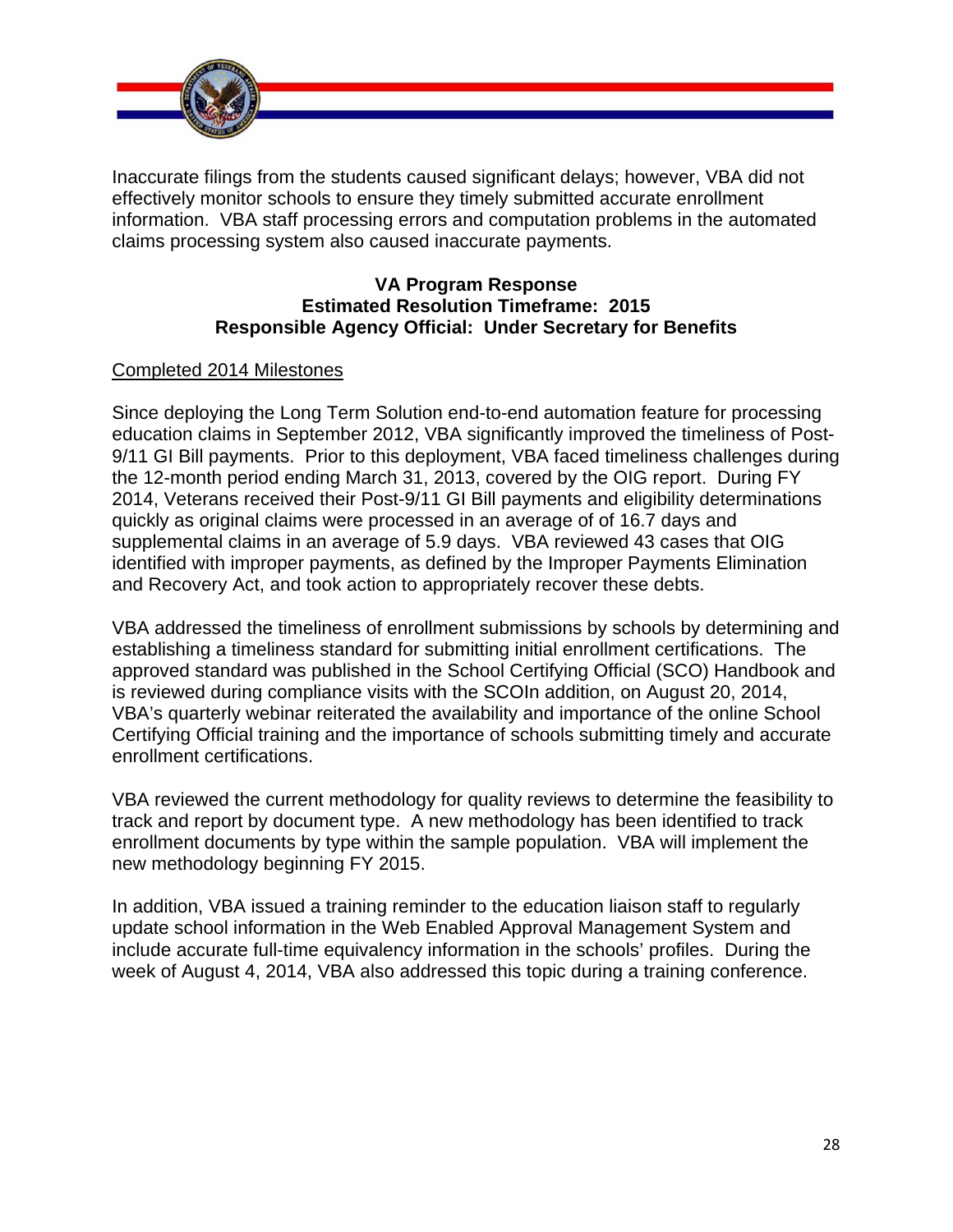

#### **OIG CHALLENGE #3: FINANCIAL MANAGEMENT -***Strategic Overview***-**

Sound financial management represents not only the best use of limited public resources, but also the ability to collect, analyze, and report reliable data on which resource use and allocation decisions depend. VA's failure in some instances to ensure accurate payments to Veterans through its range of compensation, education, and medical service programs is one way in which improper payments occur. VA could also improve accuracy in initiating and monitoring Workers' Compensation Program (WCP) claims to return employees to work when they are medically able. Addressing these and other issues related to financial systems, information, and asset management would promote improved stewardship of the public resources entrusted for Departmental use.

 action. The independent auditors will follow up on these internal control and compliance For the 15th consecutive year, OIG's independent auditors provided an unqualified opinion on VA's FYs 2013 and 2012 consolidated financial statements (CFS). VA has demonstrated improvement in one aspect of its financial stewardship. VA took sufficient corrective action to eliminate the one significant deficiency concerning undelivered orders that was cited the previous year. However, the auditors identified one material weakness: information technology security controls, a repeated condition. The auditors also provided to VA management officials several observations and recommendations concerning internal control weaknesses that did not rise to the level of significant deficiency or material weakness for purposes of the Independent Auditors' Report issued on November 26, 2013. OIG considers the observations and recommendations to be informative, significant, and worthy of management's attention and corrective findings and evaluate the adequacy of corrective actions taken during the FY 2014 audit of VA's consolidated financial statements.

## **OIG Sub-Challenge #3A: Compliance with the Improper Payments Elimination and Recovery Improvement Act (OM)**

OIG conducted the FY 2013 review of VA's compliance with the Improper Payments Elimination and Recovery Act (IPERA). VA reported \$1.1 billion in improper payments in its FY 2013 Performance and Accountability Report (PAR). OIG's assessment of VA's compliance with IPERA for FY 2013 is based on FY 2012 data as reported by VA. OIG found VA met five IPERA requirements for FY 2013 by publishing a PAR, performing risk assessments, publishing improper payment estimates, providing information on corrective action plans, and reporting on its payment recapture efforts. VA also implemented a new risk assessment process in FY 2013 across all of its programs.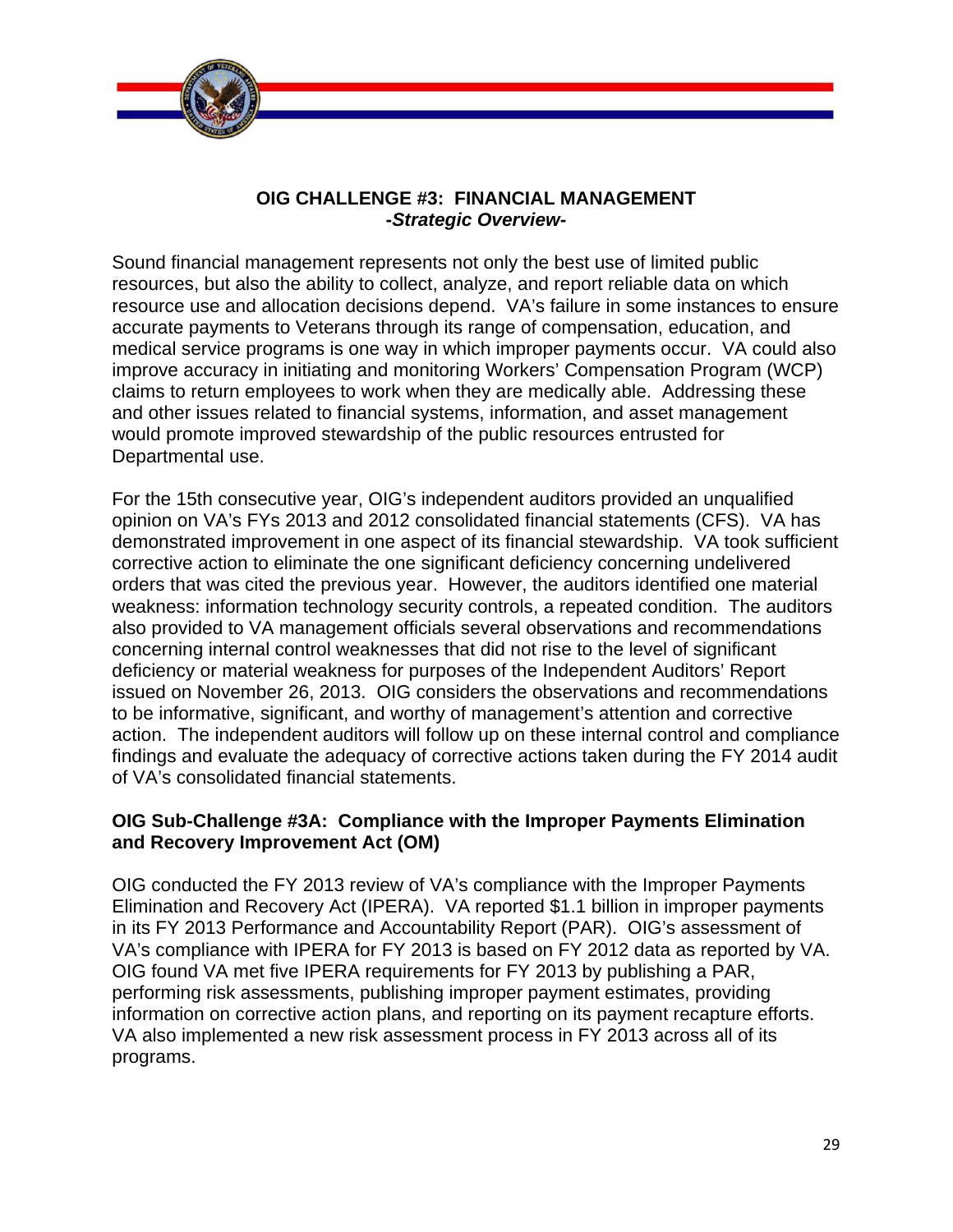

VA did not comply with two of seven IPERA requirements for FY 2013. VHA reported a gross improper payment rate of greater than 10 percent for one program and did not meet reduction targets for two programs. This represents an improvement over FY 2012 when VA did not comply with four of the seven IPERA requirements. Nonetheless, OIG identified areas for improvement in VBA's IPERA reporting. VBA underreported improper payments for its Compensation program. Test procedures for the Compensation program and one Education program also did not include steps needed to identify all types of improper payments. OIG recommended the Under Secretary for Health (USH) implement the corrective action plan included in the PAR to reduce improper payments for the State Home Per Diem program, and develop achievable reduction targets for that and Beneficiary Travel programs. OIG also recommended the Under Secretary for Benefits (USB) ensure thorough procedures for testing sample items used to estimate improper payments for the Compensation and Post 9/11 G.I. Bill programs.

## **VA Program Response Estimated Resolution Timeframe: December 2016 Responsible Agency Official: Under Secretary for Benefits and Under Secretary for Health**

VHA's Chief Business Office (CBO) has started to implement the corrective action plan included in the 2013 Performance Accountability Report to reduce improper payments for the State Home Per Diem (SHPD) program. A new database was established to capture and retain Veteran admission and payment documentation. Veterans Affairs Medical Center staff were consulted to mitigate application (10-10SH) and other documentation errors to ensure compliance with SHPD program requirements. Audit staff was increased by five personnel to measure improper payments. A system-wide electronic tracking tool has been implemented, which calculates the daily cost of care and validates payment accuracy.

Deployment of an automated 10-10SH application to ensure completion of required fields and enhance transmission is still in progress. Revision of the SHPD program handbook to facilitate standardization of program requirements is also in progress.

VBA re-evaluated and expanded the number of Compensation payment attributes tested for FY 2014 improper payment reporting (FY 2013 data testing), which resulted in a more thorough test plan. VBA improved QA measures, which included multiple levels of supervisory review and validation of identified improper and random proper payments prior to submission.

VBA's Education Service reviewed the current methodology for quality reviews to determine the feasibility to track and report by document type. A new methodology has been identified to track enrollment documents by type within the sample population. Education Service will implement the new methodology beginning in FY 2015. Additionally, VBA issued a training reminder to the education liaison staff to regularly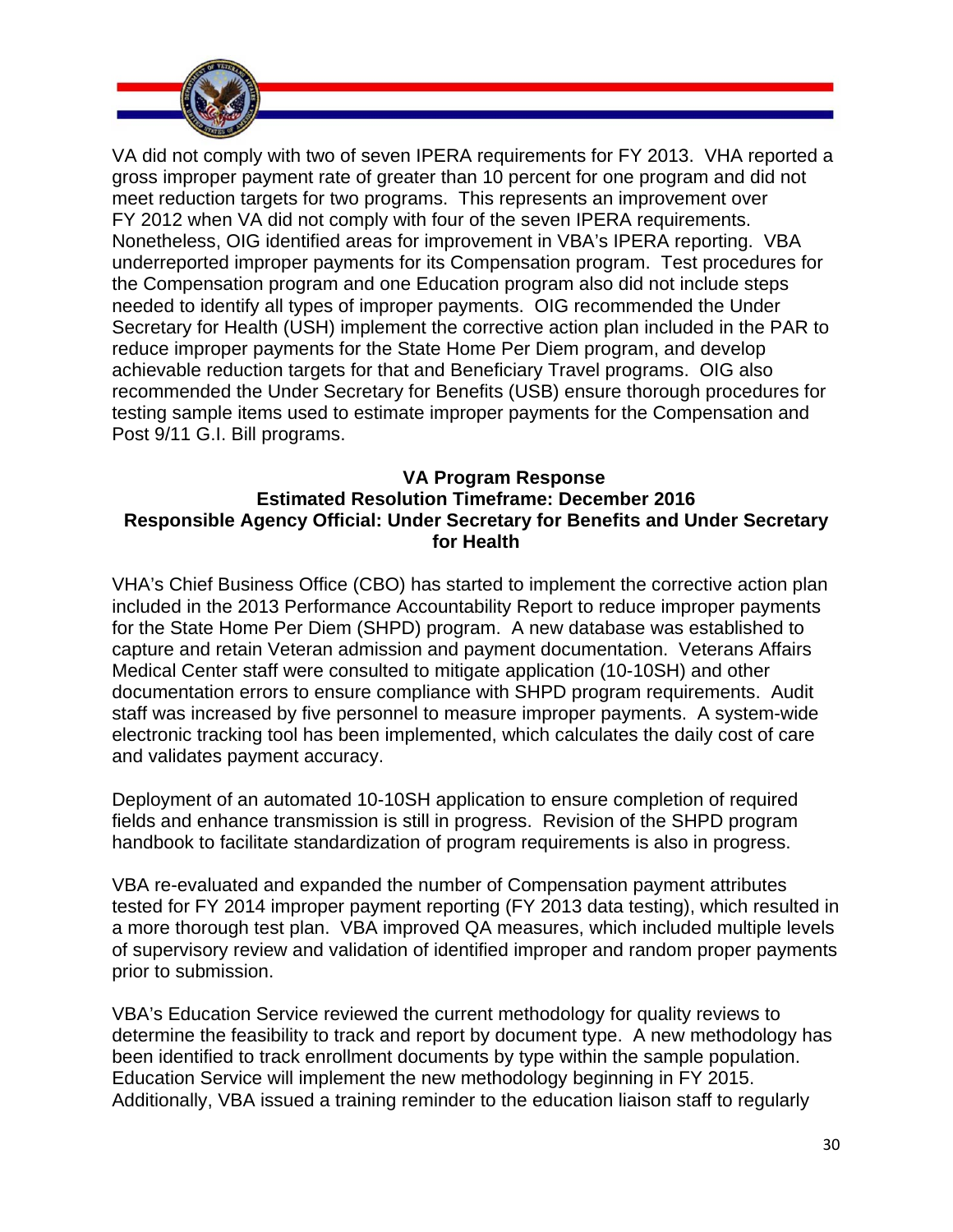

update school information in the Web Enabled Approval Management System, which includes accurate full-time equivalency information in the schools' profiles During the week of August 4, 2014, VBA also addressed this topic during a training conference.

#### **OIG Sub-Challenge #3B: Ensuring Accurate Initiation and Effective Monitoring of Workers' Compensation Program Claims (VHA)**

VHA has not improved its Workers' Compensation Program (WCP) claims management since OIG's prior audits. OIG identified issues with claims initiation and monitoring similar to those disclosed in the 2004 and 2011 audit reports. Specifically, WCP case files lacked initial or sufficient medical evidence to support connections between claimed injuries and medical diagnoses. As such, OIG estimated VHA inaccurately initiated about 56 (7 percent) of 793 WCP claims. In spite of the 2011 recommendations, VHA still lacked standard guidance and a clear chain of command to ensure compliance with WCP statutory requirements and VA policy. As a result, VHA risks paying unnecessary costs for inaccurately initiated claims.

WCP claims also were not consistently monitored to timely return employees to work. VHA WCP specialists did not consistently monitor files, make job offers, or take actions to detect fraud. This occurred because of inadequate oversight, misinterpretation of requirements, and a lack of staff. VHA also lacked a fraud detection process. As a result, VHA risks continuing improper payments to ineligible claimants. OIG projected 489 (61.7 percent) of 793 active claims were inadequately monitored. Overall, OIG estimated VHA could reduce WCP costs over the next 5 chargeback years by about \$11.9 million through improved claims initiation and \$83.3 million by increasing efforts to return medically-able staff to work. In total, opportunities exist for VHA to reduce WCP costs by about \$95.2 million with improved claims management. OIG also identified \$2.3 million in unrecoverable payments.

OIG recommended the USH ensure clear oversight, standard guidance, adequate staff, and fraud detection procedures to improve VHA's WCP case management.

#### **VA Program Response Estimated Resolution Timeframe: May 2015 Responsible Agency Official: Under Secretary for Health**

#### Completed Fiscal Year 2014 Milestones

Initial documentation of case files is being fully addressed by actions described here. In July 2013, VHA National Workers' Compensation Program (the program office) and the Center for Engineering and Occupational Safety and Health developed and published the VHA Workers' Compensation (WC) Guidebook, which includes processes and procedures to help VHA VISN and facility WCP staff effectively implement, staff, and manage a local WCP. The VHA WC Guidebook contains sections on *Basic Requirements of a Claim, WCP Staff Responsibility*, and *Questionable Claims*, which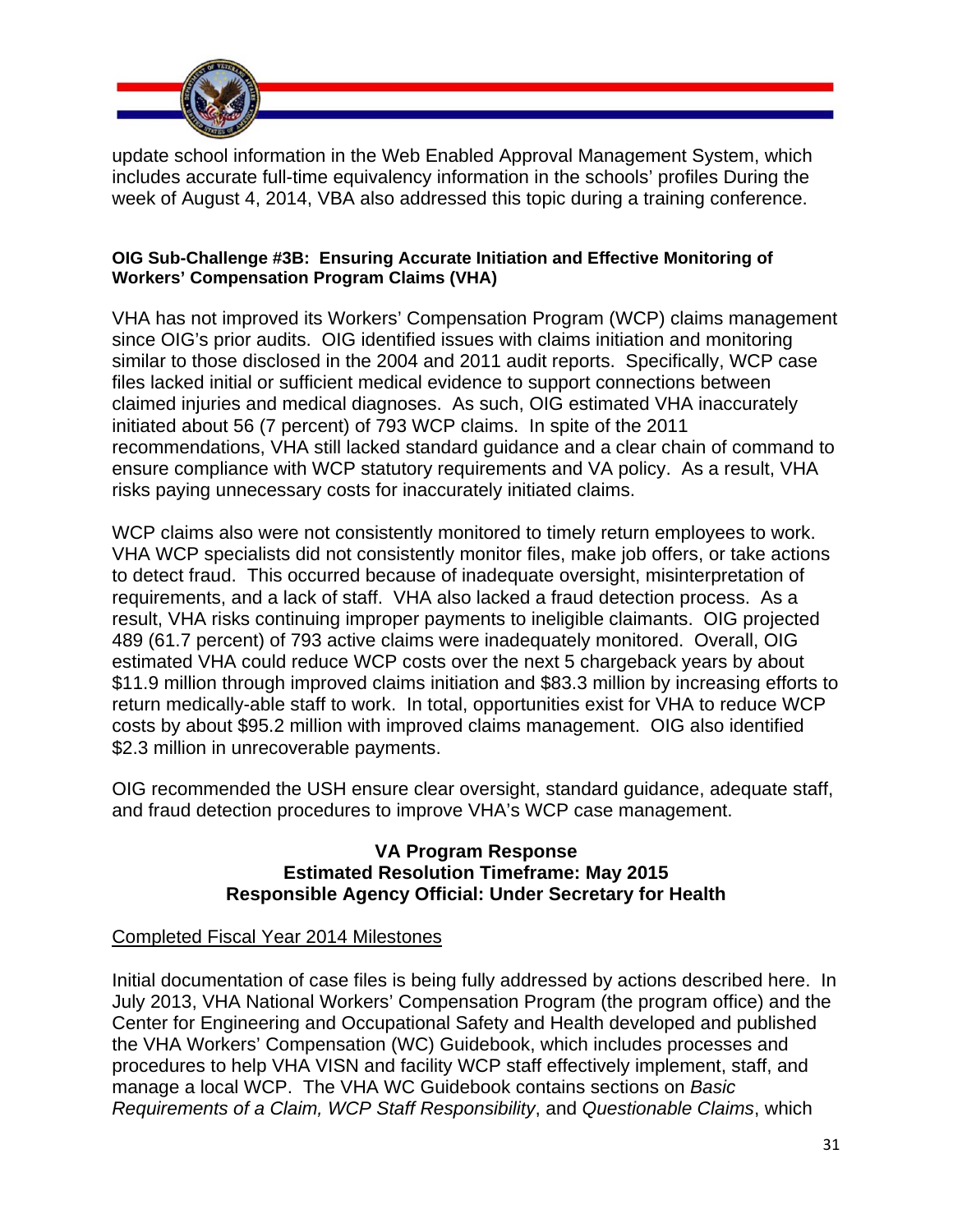

outline the required steps to evaluate the validity of a claim. In April 2014, the Program Office trained facility WCP staff on Case File Management and File Maintenance focused on case file documentation standards. In July 2014, the program office developed a Program Bulletin to provide instruction and a case file review checklist to assist the facility WCP staff understand documentation standards and provide a tool to ensure required documents are present in a case file. The program office scheduled a WC Case Review Lync Meeting for August 27, 2014, to discuss with local WCP staffs, the appropriate processes to evaluate the validity of claims and challenge the five requirements of a claim appropriately.

VHA developed processes and monitors to consistently track timely return to work. The VHA WC Guidebook also contains sections on *Return to Work* and *Permanent Job Offers*, which outline the required steps to appropriately return injured employees to work. In October 2013, the program office established a standard operating procedure (SOP) and implemented a Memorandum of Understanding (MOU) to initiate a Quality Case Management (QCM) process to evaluate local WCP activities including claims initiation, initial case management, appropriateness of claims, controversies and disputes; and return-to-work processes. Deficiencies are addressed with the local WCP staff responsible for the work. Training is provided during case review meetings and through communications such as Program and Technical Bulletins communicated to all WCP staff. In July 2014, the program office conducted two WC Case Review Lync Meetings with local WCP staff on effective return-to-work processes.

Responsibility for policy, planning, training, and oversight and compliance of the VHA National WCP is delegated to the program office. In FY 2013, the program office developed a standardized protocol to perform oversight through site visits of local WCPs and through the QCM MOU. In FY 2014, the program office conducted 14 site visits, trained VISN WCP Coordinators in the site visit process and funded two additional site visits in each VISN. Ten additional site visits have been conducted by VISN WCP Coordinators. In FY 2014, the program office conducted a staffing analysis and identified VHA facilities that are not meeting the 1:1200 Fully-time Employee Equivalent (FTEE) ratio outlined in the Human Resources Delivery Model (HRDM) 2010 approved by the Under Secretary for Health. The program office discusses staffing during each WCP site visit and periodically monitors local WCP staffing vs. employee FTEE.

The VHA WC Guidebook also refers local WCP staff to the "Office of Inspector General's (OIG) Protocol Package For Veterans Integrated Service Network Workers' Compensation Program Case Management and Fraud Detection" (OIG Report: 9D2- G01-002, Publication Date: April 14, 1999) as the standard for evaluating cases for potential fraud and referring cases to OIG. This report can be accessed at the following link: [http://www.va.gov/oig/52/reports/1999/9D2-G01-002.pdf. In](http://www.va.gov/oig/52/reports/1999/9D2-G01-002.pdf) FY 2014, the program office developed a streamlined checklist for local WCP staff to evaluate characteristics of potential fraud.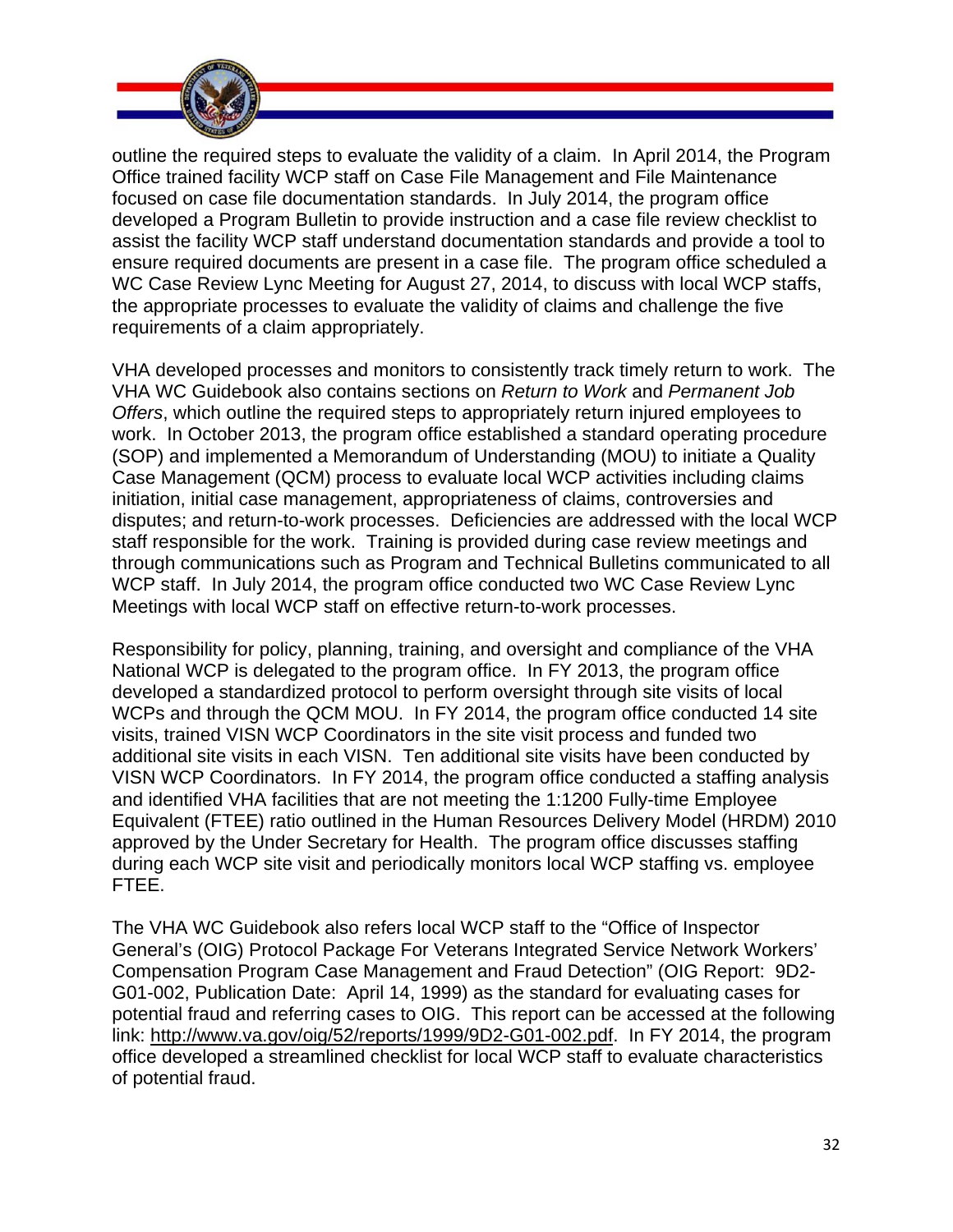

The program office scheduled a WC Case Review Lync Meeting for September 24, 2014, to train local WCP staffs on the processes to evaluate, refer and follow-up on potential fraud referrals.

## **OIG CHALLENGE #4: PROCUREMENT PRACTICE**  *-Strategic Overview-*

VA operations require the efficient procurement of a broad spectrum of services, supplies, and equipment at national and local levels. OIG audits and reviews continue to identify systemic deficiencies in all phases of the procurement process, including planning, solicitation, negotiation, award, and administration. OIG attributes these deficiencies to inadequate oversight and accountability.

Recurring systemic deficiencies in the procurement process, including the failure to comply with the Federal Acquisition Regulation and VA Acquisition Regulation, and the lack of effective oversight increase the risk that VA may award contracts that are not in the best interest of the Department. Further, VA risks paying more than fair and reasonable prices for supplies and services and making overpayments to contractors. VA must improve its acquisition processes and oversight to ensure the efficient use of VA funds and compliance with applicable acquisition laws, rules, regulations, and policies.

VA uses a Strategic Capital Investment Plan (SCIP) to prioritize its major construction, minor construction, non-recurring maintenance, and lease projects. SCIP's objective is to produce an annual consolidated list of capital projects that significantly reduce identified performance gaps in Veterans' access, workload and utilization, safety, space, and facility conditions over a 10-year period. SCIP is used to ensure that VA's strategic performance planning efforts address the needs of VA's three Administrations—VHA, VBA, and NCA.

The OIG has completed reviews that disclosed a pattern of ineffective VA capital planning and asset management. OIG reports have shown that VA has not effectively executed authorized construction and lease projects to ensure they are completed ontime and within budget. For example, VA lacks assurance that it is timely and costeffectively acquiring health care facilities to serve the needs of its Veteran population. Further, VA has not effectively managed the capital asset planning process to ensure that minor construction projects are not combined or otherwise significantly changed after approval.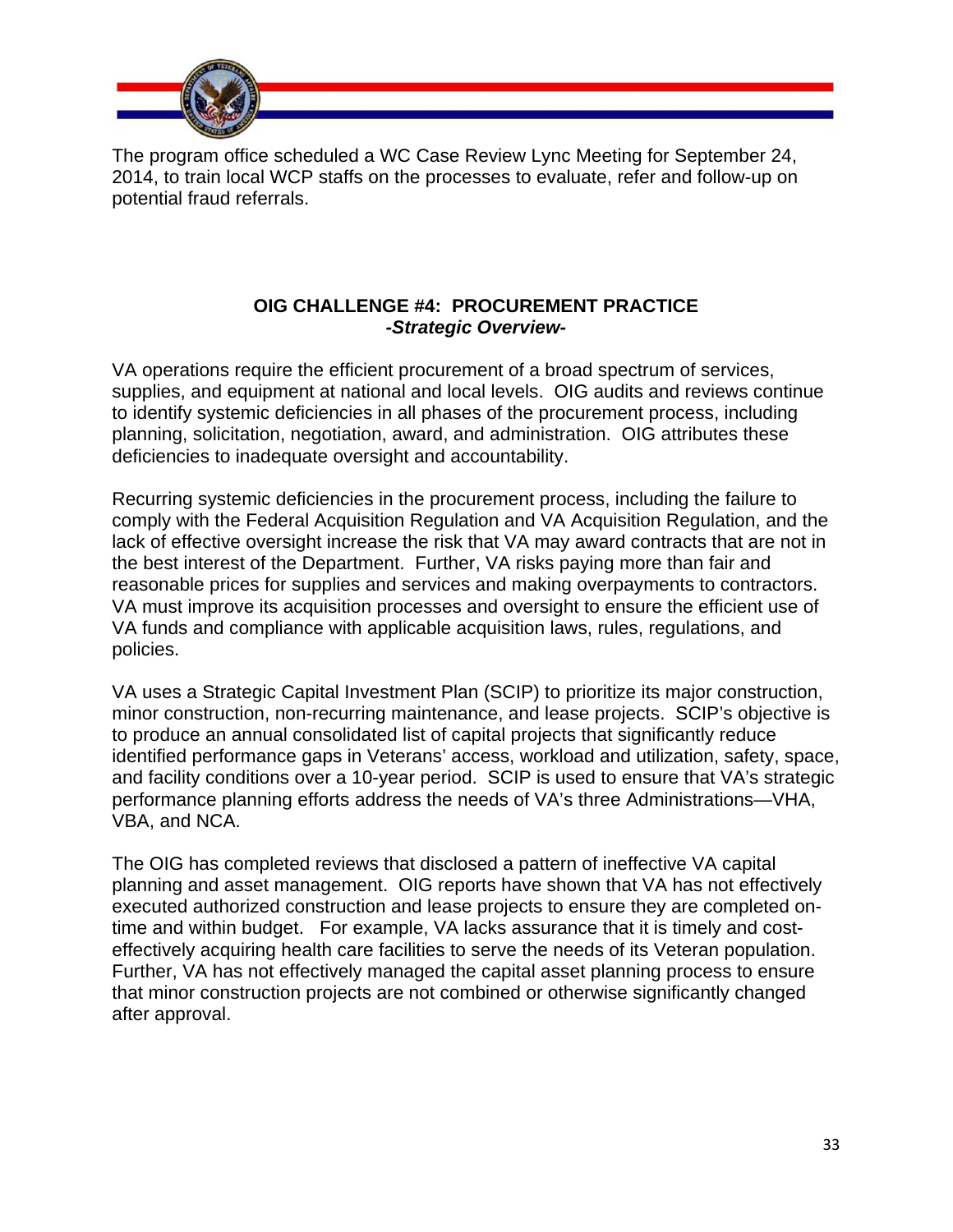

## **OIG Sub-Challenge #4A: Improving Health Care Center Leasing (OALC, VHA)**

In October 2013, OIG reported in its *Review of VA's Management of Health Care Center Leases* that VA's management of timeliness and costs in the Health Care Center (HCC) lease procurement process was ineffective. As of August 2013, only four of seven leases had been awarded and no HCCs had been built, despite VA's target completion date of June 2012. Congress authorized approximately \$150 million for the HCC facility activations. OIG found the following deficiencies:

- Lack of Guidance VA did not meet the aggressive milestones it set for HCC activation and occupancy due to a lack of specific guidance for this new initiative. The existing VA handbook did not cover lease projects with such high annual costs as those of the new HCCs.
- $\bullet$  Inaccurate Milestones VA used identical milestones for completing the seven HCCs even though the projects varied in size and budget. VA planned 32 total months for completing the seven HCCs, with annual lease costs ranging from \$3.8 million to \$16.2 million. Also, VA used a two-step process that separated land acquisition and contractor selection into different phases and should have lengthened each overall lease acquisition by 8 to 9 months.
- Lack of Documentation Documentation was unavailable to support whether VA adequately assessed the feasibility of accomplishing the HCCs in the aggressive 32-month time frame promised. Given the lack of progress to date and the inadequate planning documentation, it will take far more time than Congress anticipated for VA to award and activate the seven leases.
- Lack of Central Tracking VA could not provide accurate information on HCC spending into April 2013. According to VA officials, central cost tracking was not in place to ensure transparency and accurate reporting on all HCC expenditures. During OIG audit work, VA officials provided various estimates, ranging from about \$4.6 million to \$5.1 million, on the costs to prepare for HCC lease awards, but there was not sufficient evidence to provide reasonable assurance that this figure represents a complete accounting of HCC costs. Until effective central cost tracking is instituted, expenditures to acquire the HCC leases will remain unclear.

OIG made recommendations to establish adequate guidance for management of the procurement process of large-scale build-to-lease facilities, provide realistic and justifiable timelines for HCC completion, ensure HCC project analyses and key decisions are supported and documented, and establishment of central cost tracking to ensure transparency and accurate reporting on HCC expenditures.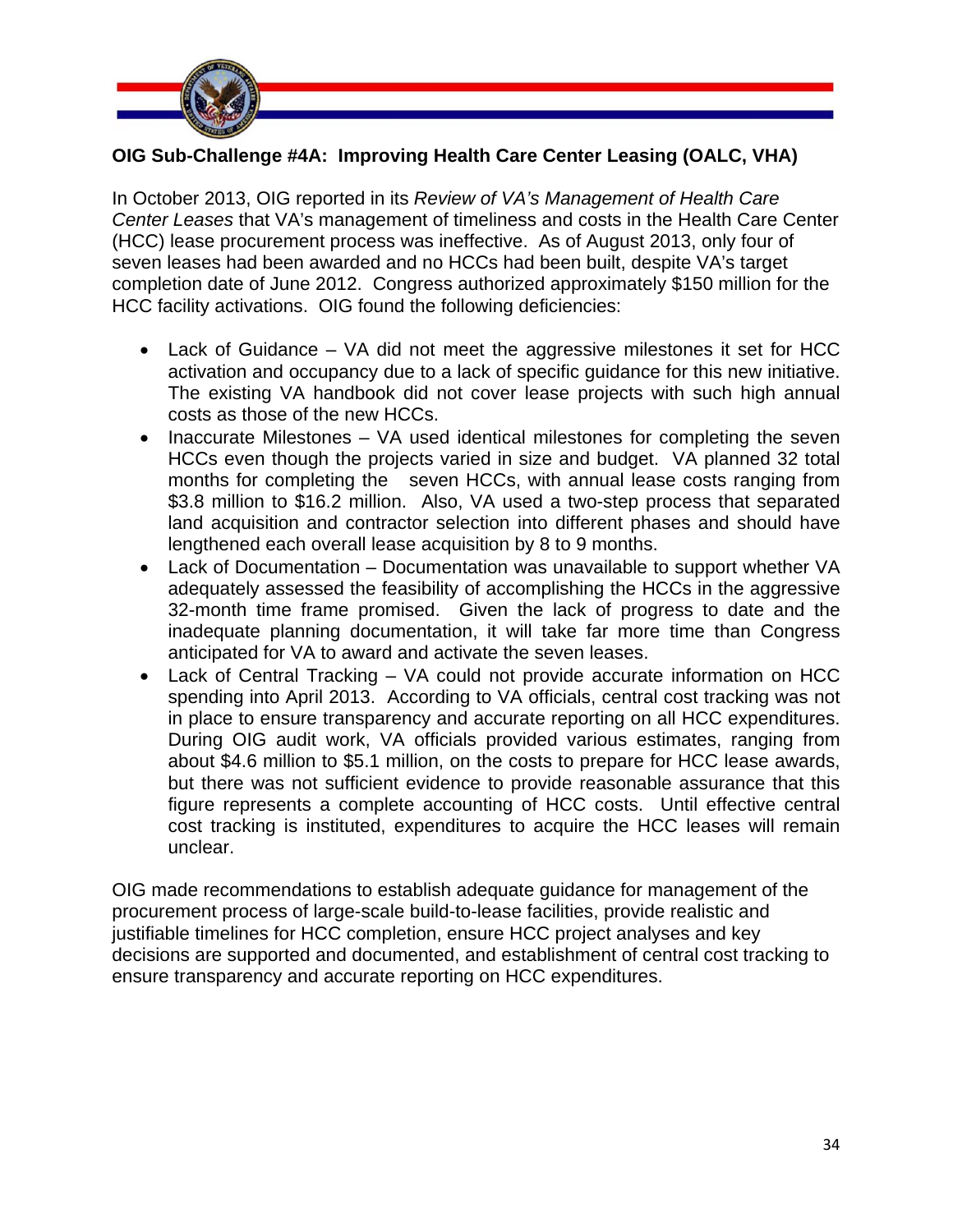

#### **VA's Program Response Estimated Resolution Timeframe: 2014 Responsible Agency Official: Principal Executive Director, OALC/Under Secretary for Health, VHA**

## Completed Fiscal Year 2014 Milestones

Beginning in FY 2015, all leases including Health Care Center leases, regardless of expansion amount, are required to be submitted through SCIP process. This Department-wide SCIP process was developed to improve the capital planning process with the goal of improving the delivery of services and benefits to Veterans, of investing in VA's future, and of improving the efficiency of operations. This process integrates various capital investment planning efforts in VA for all of the following: 1) Major Construction, 2) Minor Construction, 3) Leasing, which includes all new or renewal medical, non-medical, program office leases [of any annual cost and/or square footage], Vet Centers [regardless of the funding source or their delegated authorities], 4) VHA Non-Recurring Maintenance, 5) NCA Non-Recurring Maintenance, 6) Enhanced-Use Leasing, and 7) Sharing or other formal Agreements.

Non-capital solutions to gaps are also included in the process requiring a brief description in the Strategic Capital Assessment and a designation of that type of solution in the Action Plan only. The end result is a long-range plan of capital investments and resource levels needed that are based on gaps identified at the corporate level (top-down) and at the local level (bottom-up) across the Department. SCIP is fully integrated into VA Planning, Programming, Budgeting, and Evaluation process. This strategic planning approach conforms to established 2015 budget deadlines. The SCIP process is robust, transparent, and data-driven, resulting in a fully integrated prioritized listing of all proposed capital investments that are tied to the VA Strategic Plan. This process is designed to capture the full extent of VA infrastructure and service gaps and the resources needed to address the deficiencies and gaps. Planning is based on finding the ideal way to deliver services while considering the reality of current locations. The SCIP process employs two main components: action plans – which include a gap analysis, strategic capital assessment, and long-range capital plan – and business cases. Strategic capital assessments and long-range capital plans are evaluated by senior VA officials. Projects approved for 2015 require business cases for prioritization purposes.

In addition to the SCIP process, VHA directed VA Medical Center Chief Engineers to request Lease Accounting Classification Codes for all SCIP approved leases for purposes of central cost tracking and reporting on HCC expenditures.

 anticipates that the LBOPCDG update will be published by the end of Fiscal Year 2014. The Office of Acquisition, Logistics and Construction (OALC), continues to work update the Lease Based Outpatient Clinic Design Guide (LBOPCDG), which now contains specific narrative guidance on large-scale, build-to-suit leased facilities. OALC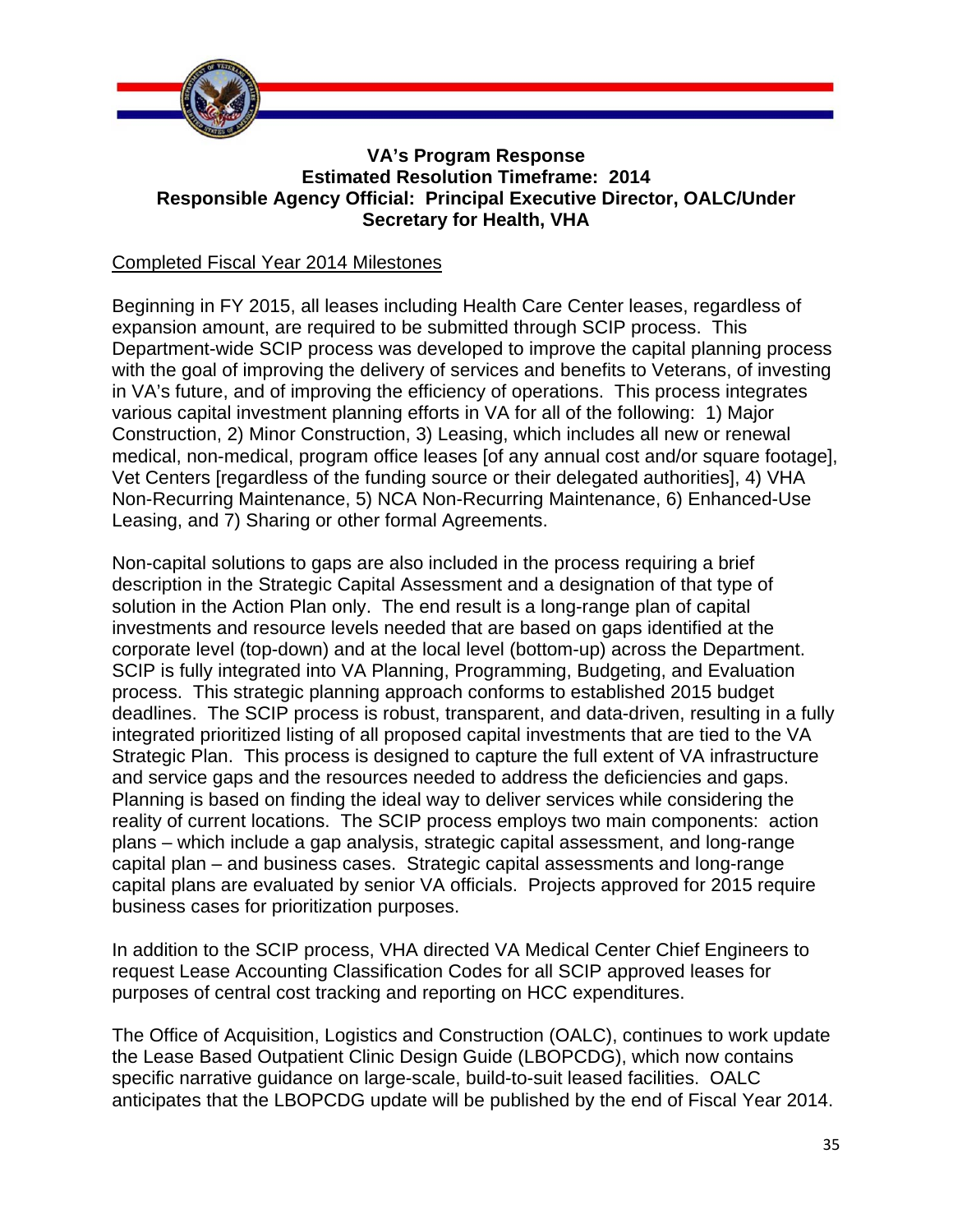

Additionally, Veterans Affairs Handbook 7815, Acquisition of Real Property by Lease and by Assignment from the General Services Administration, is in process of being updated to provide the most current guidance available for the leasing process and it is anticipated it be published by the end of Fiscal Year 2014.

OALC evaluated the project schedules and re-baselined them, creating Integrated Master Schedules (IMSs) that provide realistic timeframes to accompany lease milestones. These time lines were first presented in the VA Fiscal Year 2014 Budget submission and will continue to be refined. These schedules include the flexibility for one-step or two-step procurements with all associated milestones. The LBOPCDG will also contain lease milestones and the formalization of the process for selecting a onestep vs two-step procurement already being used for prospectus projects. VA will develop project-specific IMSs that utilize the milestone durations and will adhere to these from procurement inception until the first patient is seen.

The General Services Administration (GSA) rescinded VA's blanket delegation of authority to lease in July 2014. All VA leases, regardless of size, scope, or Congressional authorization as required by 38 USC 8103, now require individual delegations of authority from GSA. However, GSA's inability to delegate leases above its current Prospectus threshold of \$2.85M may lead to further delays in bringing these much needed projects to fruition and may require multiple short-term, smaller leases to bridge the gap between expiring and new facilities, especially those not-yet-delegated by GSA.

Publication of the LBOPCDG may be delayed pending the final outcome of the lease delegation of authority to include any new required processes or procedures.

## **OIG Sub-Challenge #4B: Improving Oversight of Minor Construction Projects (VHA)**

In OIG's December 2012 report *Review of VHA's Minor Construction Program*, OIG reviewed the organizational structure, procedures, and financial controls VHA used to manage its minor construction projects. OIG reported that VHA's Minor Construction Program lacked adequate internal controls for oversight of individual projects as a means of ensuring proper use of minor construction funds. OIG found that VHA did not ensure that medical facility funding was consistently used to supplement minor construction projects. In addition, VHA did not ensure adequate monitoring of minor construction project schedules and expenditures.

VHA integrated design and construction work for 7 of 30 minor construction projects into 3 combined projects that exceeded the \$10 million minor construction spending limit. As a result, OIG reported that VHA violated the Anti-Deficiency Act in five of seven projects. OIG also found that 3 of 30 projects were inappropriately supplemented with medical facility funds and project monitoring was ineffective. A third combined project was in the process of being awarded; however, when the OIG notified VHA of a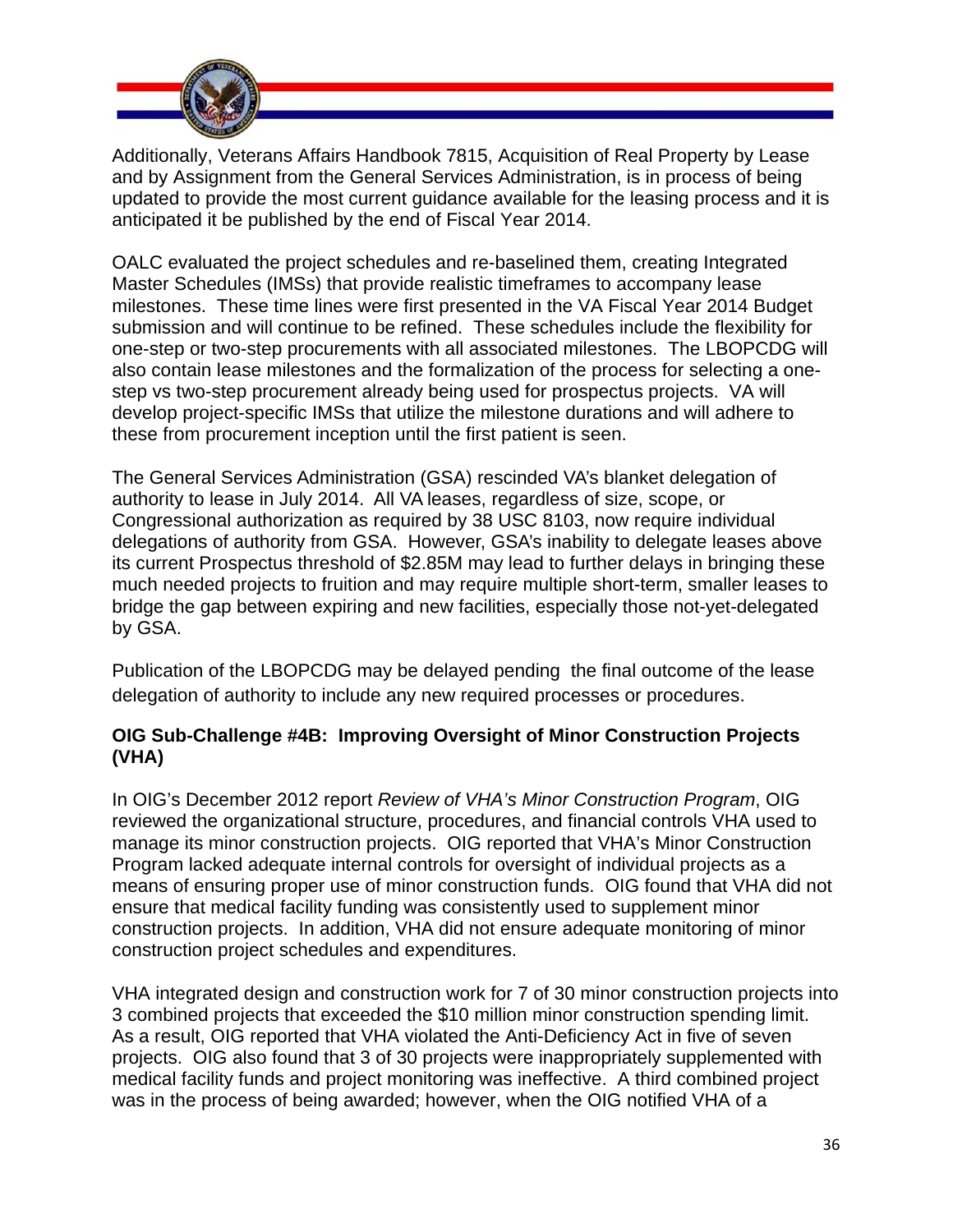

potential Anti-Deficiency Act violation, VHA suspended these projects during the award process. This improper use of minor construction funding occurred because Office of Capital Asset Management and Support (OCAMS) and VISN officials did not effectively oversee project execution and OCAMS fully funded individual projects prior to medical facilities developing contract solicitations for design and construction.

Once funding was provided to medical facilities, OCAMS and VISNs were dependent on the facilities to self-report changes in project scope during the contract solicitation process. This resulted in OCAMS and VISNs not being fully aware of project scope changes in the contract solicitation process for design and construction. According to an OCAMS official, VHA was strongly encouraged to outsource design and construction contract management to the U.S. Army Corps of Engineers (USACE) at medical facilities where contracting resources were scarce. USACE managed 13 of the 30 projects reviewed.

Typically, after OCAMS officials approved minor construction projects, USACE managed project execution. USACE was responsible for integrating the design and construction of five of the seven minor construction projects identified as being improperly combined into two major construction projects. According to VHA officials, OCAMS maintained no control over project scope once funding was allotted and did not even review the construction contract solicitation prepared by the USACE's contracting officer. Further, at one VA medical facility, project engineers responsible for the facility's minor construction projects did not have copies of the USACE contracts signed on the medical facility's behalf. This condition heightened construction risks and limited oversight and control of construction costs and change orders.

OIG's report on medical facility funding and minor construction projects also disclosed that 3 of the 30 minor construction projects reviewed were supplemented with medical facility funding. These three projects received \$24.4 million in minor construction and \$14.6 million from medical facility funds. When adding funding from both appropriations together, two of the three projects exceeded the \$10 million spending limit for minor construction projects. VA medical facilities did not follow non-recurring maintenance (NRM) policy limiting the use of medical facility funding to supplement minor construction projects and limiting renovation projects to \$500,000. OCAMS provided guidance in September 2008 and again in September 2010 to VA medical facilities on the allowable uses of minor construction and NRM funds based on draft handbooks that had not been officially issued.

These draft handbooks defined the limits of minor construction projects and expanded NRM to include projects that renovated and modernized existing facility square footage between \$500,000 and \$10 million. OCAMS and VISN officials did not routinely monitor minor construction project schedules and financial performance. Rather, OCAMS assigned responsibility to VA medical facility project engineers to monitor the projects and notify OCAMS if significant changes occurred or additional project funding was required. The draft minor construction program handbook required OCAMS to create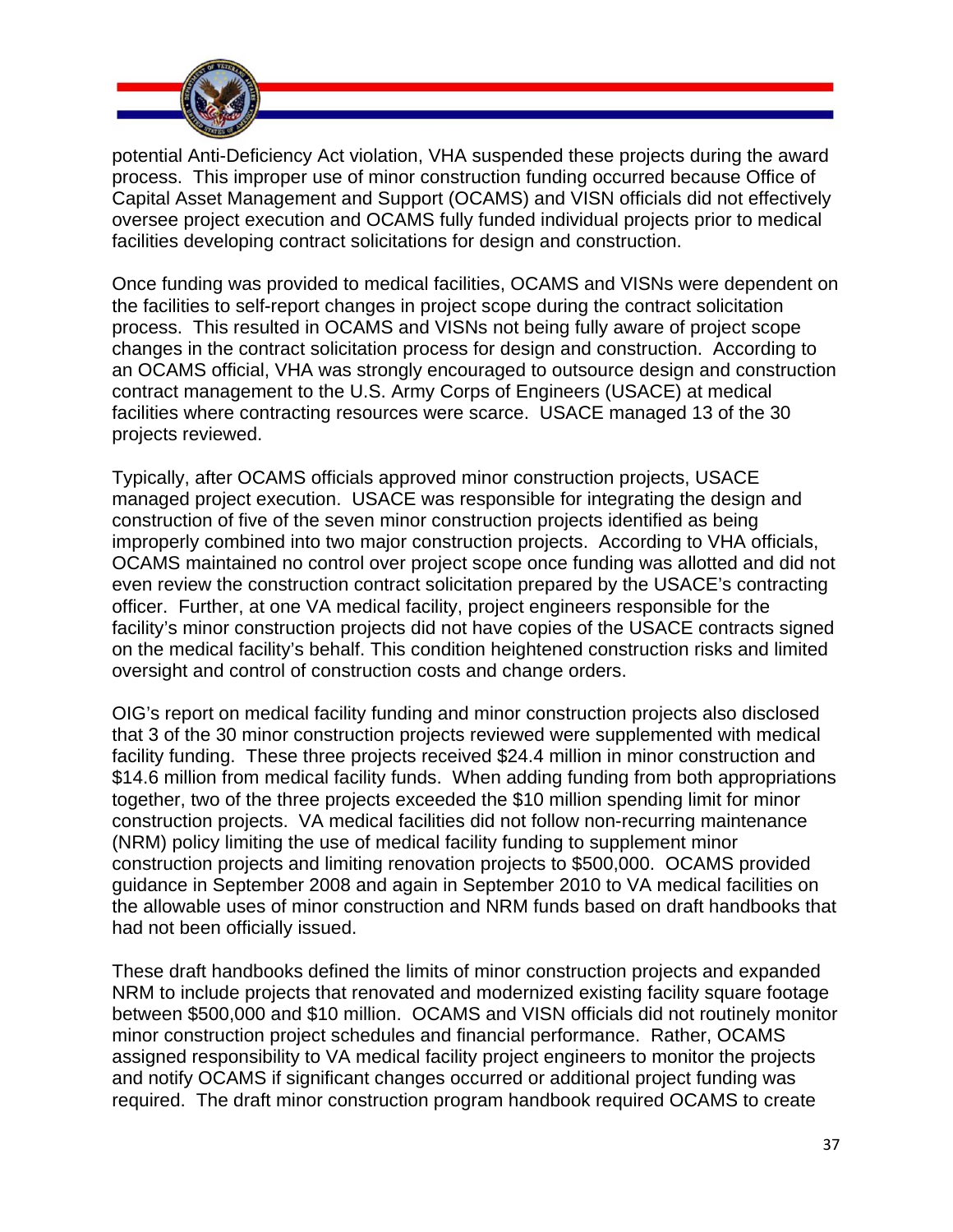

Minor Program Review Teams to perform quarterly reviews of project schedules and financial performance at selected sites. However, OIG found no evidence that the Minor Program Review Teams were formed or that internal program reviews were performed. As a result, VHA lacked the ability to effectively identify projects with cost overruns, significant schedule slippages, or significant construction scope changes in a timely manner and take corrective actions when necessary.

OIG recommended the USH publish Minor Construction Program policy, develop procedures to ensure projects are executed within their approved scope, and determine whether other combined minor construction projects violated the Anti-Deficiency Act. VHA also needed to implement a mechanism to ensure medical facility funding is not used to supplement minor construction projects, ensure program reviews are performed, and strengthen project tracking reports. Without effective capital asset management, VA officials have not been able to ensure authorized leased projects are completed timely and within budget, minor construction projects are not combined or otherwise significantly changed after approval, leased facilities are the right size and the right location to ensure they are fully utilized once completed, or authorized lease projects are completed timely and within budget. Until these issues are addressed, VA will continue to lack assurance that it is timely and cost-effectively acquiring health care facilities to serve the needs of Veterans.

## **Estimated Resolution Timeframe: 2014 VA's Program Response Responsible Agency Official: Under Secretary for Health**

## Completed Fiscal Year 2014 Milestones

In November 2012, VHA Office of Capital Asset Management Engineering and Support (OCAMES) published VHA Handbook 1002.02, *Minor Construction Program*, which establishes the procedures and responsibilities for the management of the Minor Construction Program.

In the past two years, OCAMES has expanded its service to VHA facilities by establishing the compliance team of engineering personnel to assist the Capital Support section in performing site visits and working closely with facilities on construction projects. To ensure minor construction projects are executed within their approved scope, VHA's OCAMES has begun reviewing all minor construction design or construction funding transaction requests, comparing the latest design or construction documents to approved scopes of work based on the approved application or change in scope memo prior to funding transaction request approval.

In addition, beginning in fiscal year 2014, the OCAMES added a new Veterans Integrated Service Network (VISN) Director Performance Measure to ensure that Project Tracking Reports are updated monthly, as appropriate. These reports are also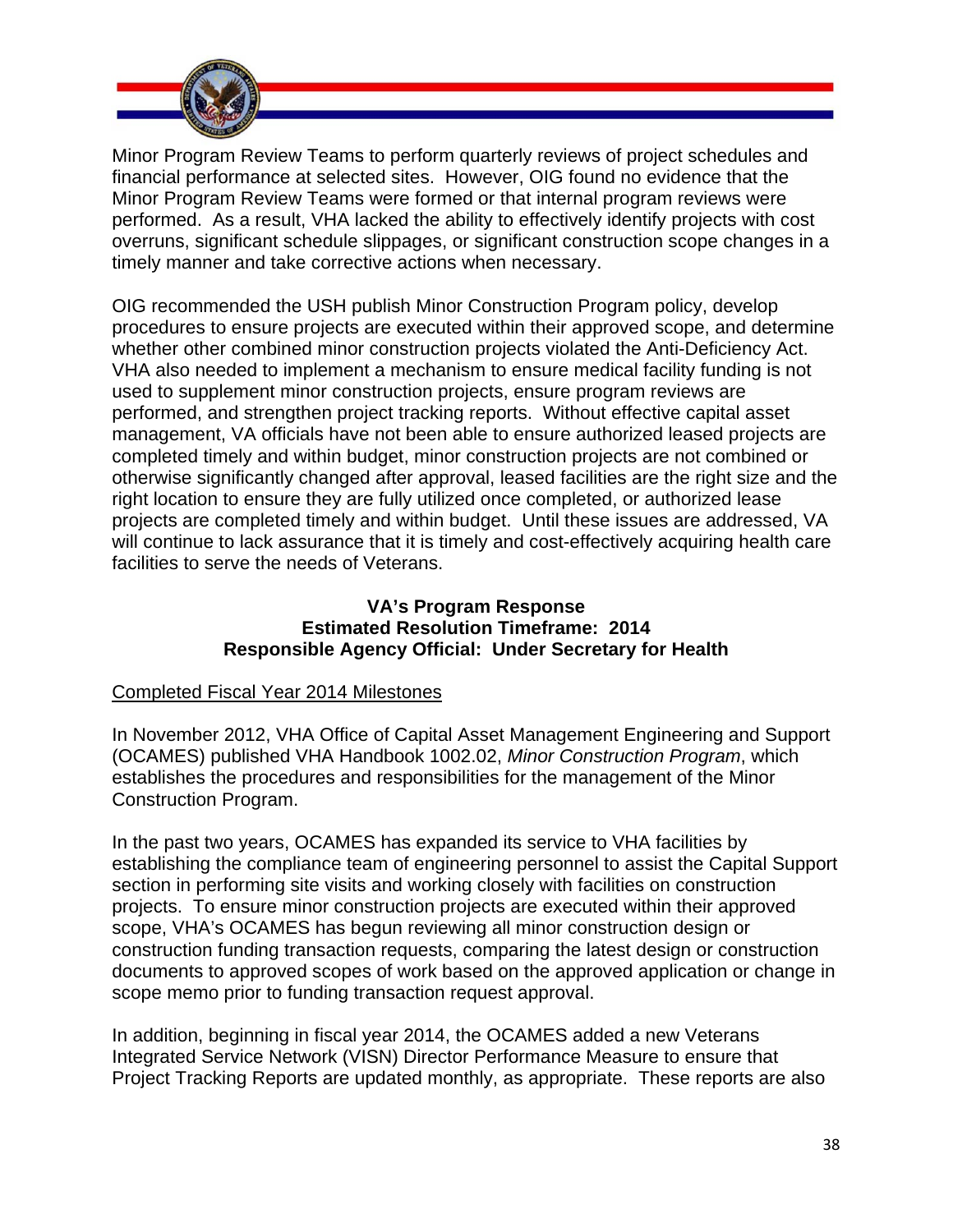

being shared with VISN Capital Asset Managers on a monthly basis to ensure a proactive stance in managing outlier issues and missing data.

OCAMES ensures medical facility funding is not used to supplement minor construction projects. This has been done by a team approach with the Minor Construction Program Manager and the Capital Support section, which routinely review high risk minor construction projects greater than \$9.5 million, NRM and Clinical Specific Initiative (CSI) projects with similar titles, and minor construction projects contracted to the Army Corps of Engineers. If augmentation is identified, appropriate corrective actions are instructed to the VISN and medical center staff. If appropriation or authorization violations appear to have occurred, the OCAMES Director sends the report to Office of General Counsel (OGC) for an official opinion and follow-up action.

With respect to Office of Inspector General Report 12-03346-69, *Review of the Minor Construction Program* (December 2012), OCAMES staff reviewed the seven potentially problematic minor construction projects to assess whether projects were combined into major construction projects. As a result of this review, OCAMES has worked with OGC, VISN and facility staff to provide guidance and consultation to ensure that six of the seven projects identified did not exceed the \$10 million Minor Construction threshold. VHA identified that a violation on one of the projects did occur, and will take appropriate action.

#### **OIG CHALLENGE #5: INFORMATION MANAGEMENT**  *-Strategic Overview-*

The use of information technology (IT) is critical to VA providing a range of benefits and services to Veterans, from medical care to compensation and pensions. If managed effectively, IT capital investments can significantly enhance operations and support the secure and effective delivery of VA benefits and services. However, when VA does not properly plan and manage its IT investments, they can become costly, risky, and counterproductive. Lacking proper safeguards, computer systems also are vulnerable to intrusions by groups seeking to obtain sensitive information, commit fraud, disrupt operations, or launch attacks against other systems.

Under the leadership of the Executive in Charge of Information and Technology, VA's Office of Information and Technology (OIT) is positioning itself to facilitate VA's transformation into a  $21<sup>st</sup>$  century organization through improvement strategies in five key IT areas: (1) quality customer service, (2) continuous readiness in information security, (3) transparent operational metrics, (4) product delivery commitments, and (5) fiscal management. OIT's efforts are also focused on helping accomplish VA's top three agency priority goals of expanding access to benefits and services, eliminating the claims backlog in 2015, and ending Veteran homelessness in 2015.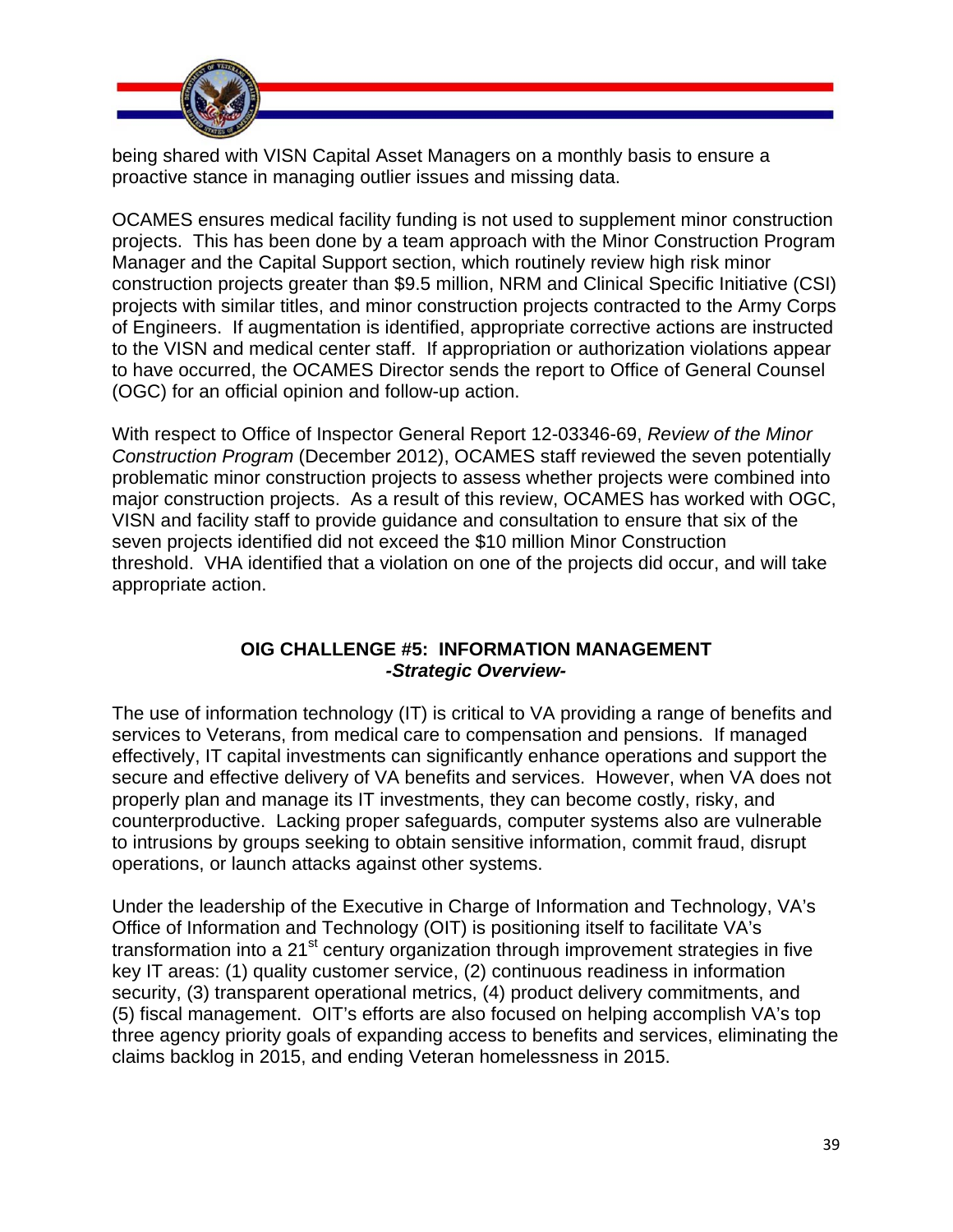

 independent auditor has identified IT security controls as a material weakness. However, OIG oversight work indicates that additional actions are needed to effectively manage and safeguard VA's information resources and processing operations. As a result of the FY 2013 CFS audit, OIG's independent auditor reported that VA did not substantially comply with requirements of the Federal Financial Management Improvement Act of 1996. While providing an unqualified opinion on the CFS, the

OIG work indicates VA has only made marginal progress toward eliminating the material weakness and remediating major deficiencies in IT security controls. VA could not readily account for the various systems linkages and sharing arrangements with affiliate organizations, leaving sensitive Veterans' data at unnecessary risk of unauthorized access and disclosure. OIT also has not fully implemented competency models, identified competency gaps, or created strategies for closing the gaps to ensure its IT human capital resources will support VA in accomplishing IT initiatives and mission goals well into the future. Despite implementation of the Program Management and Accountability System (PMAS) to ensure oversight and accountability, VA is still challenged in effectively managing its IT systems initiatives to maximize the benefits and outcomes from the funds invested.

## **OIG Sub-Challenge #5A: Develop an Effective Information Security Program and System Security Controls (OIT)**

Secure systems and networks are integral to supporting the range of VA mission-critical programs and operations. Information safeguards are essential, as demonstrated by well-publicized reports of information security incidents, the wide availability of hacking tools on the internet, and the advances in the effectiveness of attack technology. In several instances, VA has reported security incidents in which sensitive information has been lost or stolen, including personally identifiable information (PII) — exposing millions of Americans to the loss of privacy, identity theft, and other financial crimes. The need for an improved approach to information security is apparent, and one that senior Department leaders recognize. Recent work on the CFS audit supports OIG's annual Federal Information Security Management Act (FISMA) assessment. During FY 2013, VA continued to implement its Continuous Readiness in Information Security Program to ensure continuous monitoring year-round and establish a team responsible for resolving the IT material weakness. In August 2013, VA also implemented an IT Governance, Risk and Compliance Tool to improve the process for assessing, authorizing, and monitoring the security posture of the agency. As FISMA work progressed, OIG noted more focused VA efforts to implement standardized information security controls across the enterprise. OIG also saw improvements in role-based and security awareness training, contingency plan testing, reduction in the number of outstanding Plans of Action and Milestones (POA&M), development of initial baseline configurations, reduction in the number of IT individuals with outdated background investigations, and improvement in data center web application security.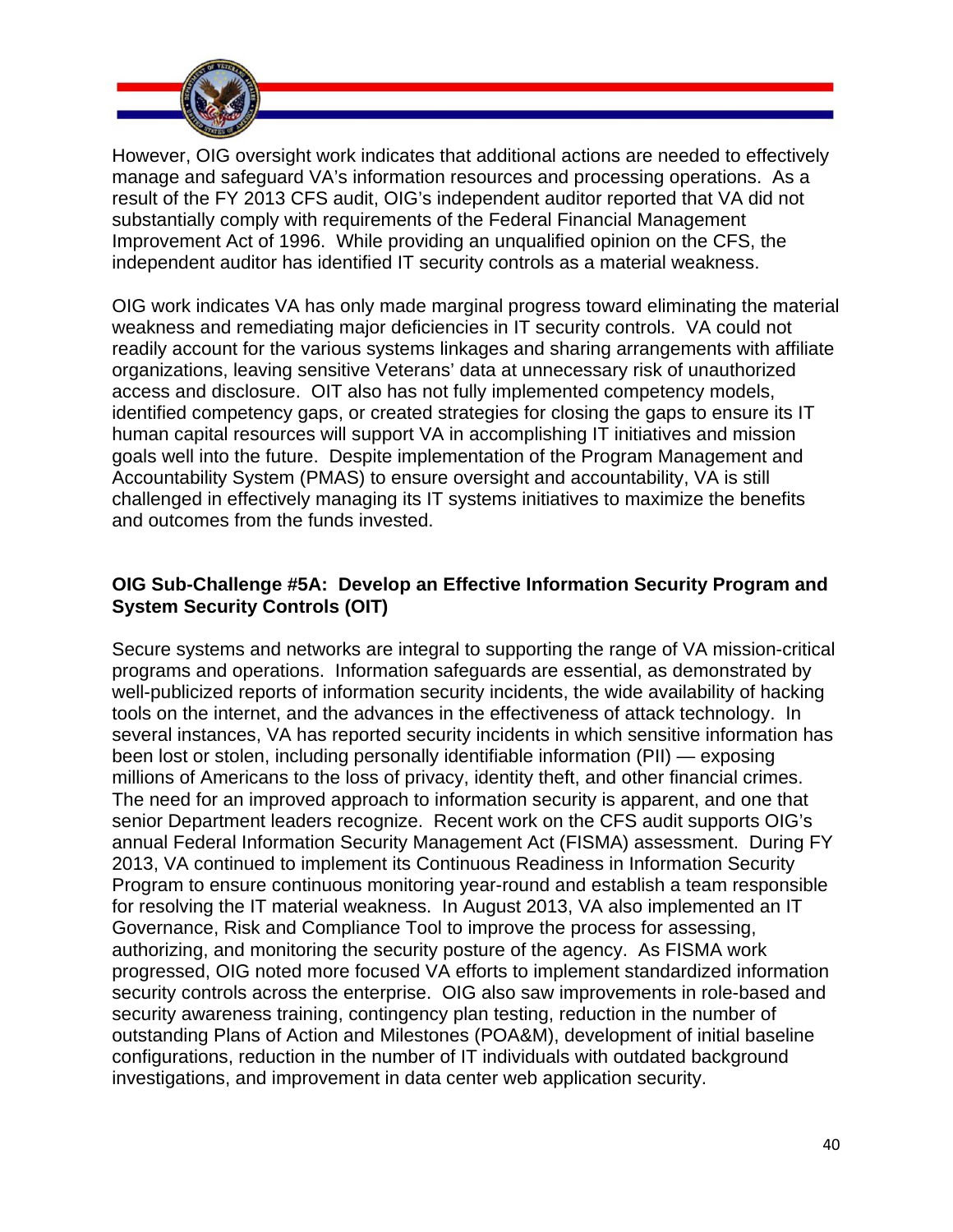

 Configuration Management, and Contingency Planning. Most importantly, OIG However, these controls require time to mature and show evidence of their effectiveness. Accordingly, OIG continues to see information system security deficiencies similar in type and risk level to our findings in prior years and an overall inconsistent implementation of the security program. Moving forward, VA needs to ensure a proven process is in place across the agency. VA also needs to continue to address control deficiencies that exist in other areas across all VA locations. OIG continues to find control deficiencies in Security Management, Access Controls, continues to identify significant technical weaknesses in databases, servers, and network devices that support transmitting financial and sensitive information between VAMCs, VA Benefit Offices, and Data Centers. This is a result of an inconsistent application of vendor patches that could jeopardize the data integrity and confidentiality of VA's financial and sensitive information.

VA has made progress in deploying current patches; however, older patches and previously identified vulnerabilities continue to persist on networks. Even though VA has made some progress in these areas, more progress must be made to improve deployment of patches that will mitigate security vulnerabilities and to implement a centralized process that is consistent across all field offices. Many of these weaknesses can be attributed to an inconsistent enforcement of an agency-wide information security program across the enterprise and ineffective communication between VA management and the individual field offices. Therefore, VA needs to improve its performance monitoring to ensure controls are operating as intended at all facilities and communicate security deficiencies to the appropriate personnel, who will implement corrective actions.

As such, the FY 2013 FISMA audit report discussed control deficiencies in four key areas: (1) configuration management controls, (2) access controls, (3) change management, and (4) service continuity controls. Improvements are needed in these key controls to prevent unauthorized access, alteration, or destruction of major application and general support systems. VA had over 6,000 system security risks and corresponding POA&Ms that still need to be remediated to improve its overall information security posture. More importantly, OIG continued to identify significant technical weaknesses in databases, servers, and network devices that support transmitting sensitive information among VA facilities. Many of these weaknesses may be attributed to inconsistent enforcement of an agency-wide information security program across the enterprise and ineffective communication between VA management and the individual field offices.

OIG's FY 2013 FISMA report provided 30 current recommendations to the Executive in Charge of Information and Technology for improving VA's information security program. The report also highlighted 5 unresolved recommendations from prior years' assessments for a total of 35 outstanding recommendations. Overall, OIG recommended that VA focus its efforts in the following areas: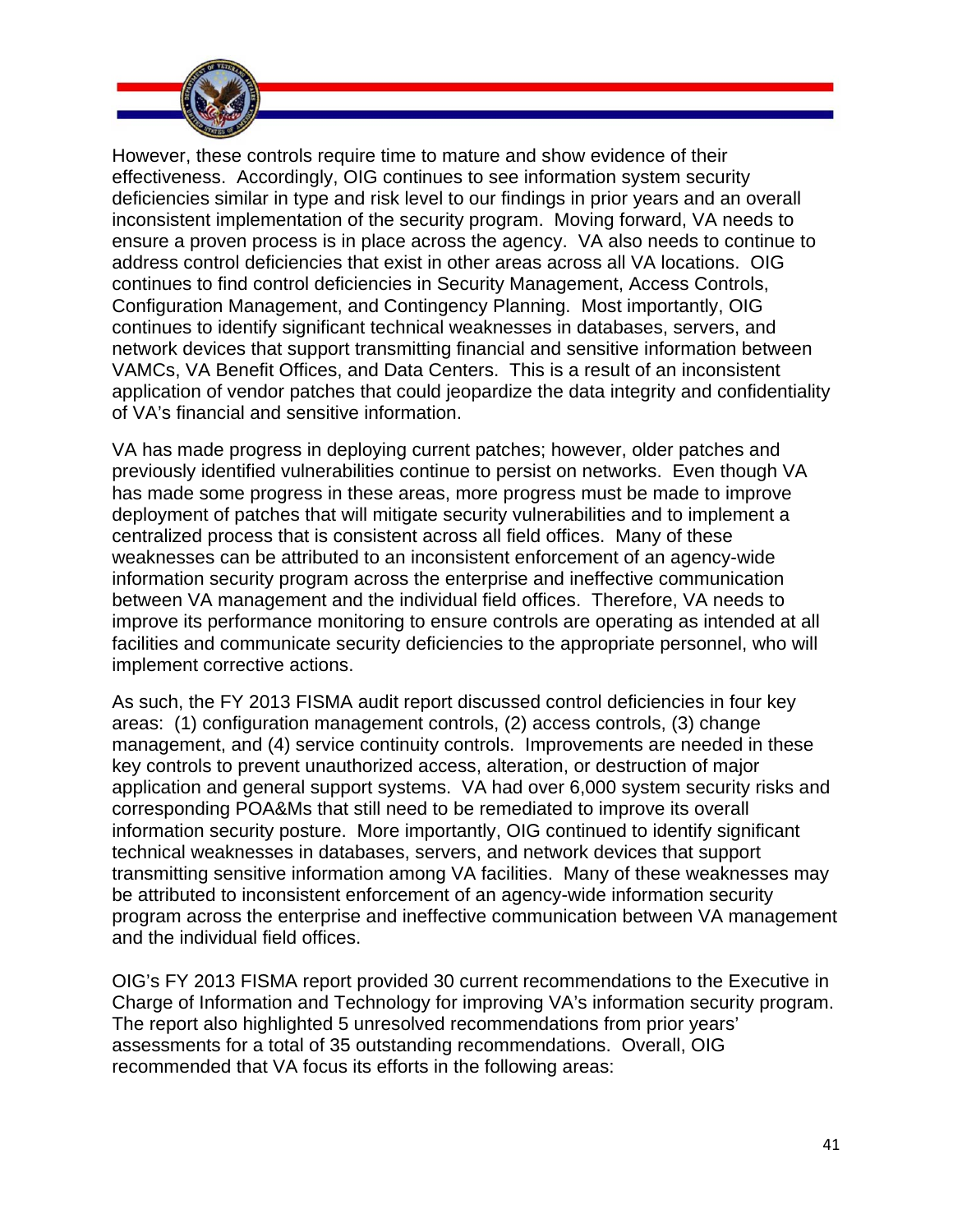

- Addressing security-related issues that contributed to the IT material weakness reported in the FY 2013 Consolidated Financial Statements Audit of the Department.
- Successfully remediating high-risk system security issues in its POA&Ms.
- Establishing effective processes for evaluating information security controls via continuous monitoring and vulnerability assessments.

OIG continues to evaluate VA's progress during the ongoing FY 2014 FISMA audit and acknowledges increased VA efforts to improve information security, but OIG is still identifying repeat deficiencies, albeit to a lesser extent. Upon completion of the FY 2014 FISMA testing and related work, OIG will make a determination as to whether VA's improvement efforts are successful in overcoming the IT material weakness.

A range of additional OIG audits and reviews over the past 2 years have exemplified VA's information security controls deficiencies. For example, in March 2013, the OIG reported that VA was transmitting sensitive data, including PII and internal network routing information, over an unencrypted telecommunications carrier network. VA OIT personnel disclosed that VA typically transferred unencrypted sensitive data, such as EHRs and internal Internet protocol addresses, among certain VAMCs and CBOCs using an unencrypted telecommunications carrier network. OIT management acknowledged this practice and formally accepted the security risk of potentially losing or misusing the sensitive information exchanged. VA has not implemented technical configuration controls to ensure encryption of sensitive data despite VA and Federal information security requirements. Without controls to encrypt the sensitive VA data transmitted, Veterans' information may be vulnerable to interception and misuse by malicious users as it traverses unencrypted telecommunications carrier networks. Further, malicious users could obtain VA router information to identify and disrupt mission-critical systems essential to providing health care services to Veterans.

Further, in February 2012, OIG reported that VA did not adequately protect sensitive data hosted within its System-to-Drive-Performance (STDP) application. Specifically, OIG determined that more than 20 system users had inappropriate access to sensitive STDP information. Further, OIG reported that project managers did not report unauthorized access as a security event as required by VA policy. STDP project managers were not fully aware of VA's security requirements for system development and had not formalized user account management procedures. Inadequate Information Security Officer oversight contributed to weaknesses in user account management and failure to report excessive user privileges as security violations. As a result, VA lacked assurance of adequate control and protection of sensitive STDP data. VA OIT plans to implement a VA-wide encryption solution to mitigate these security risks.

In July 2011, OIG reported that certain contractors did not comply with VA information security policies for accessing mission critical systems and networks. For instance, contractor personnel improperly shared user accounts when accessing VA networks and systems, did not readily initiate actions to terminate accounts of separated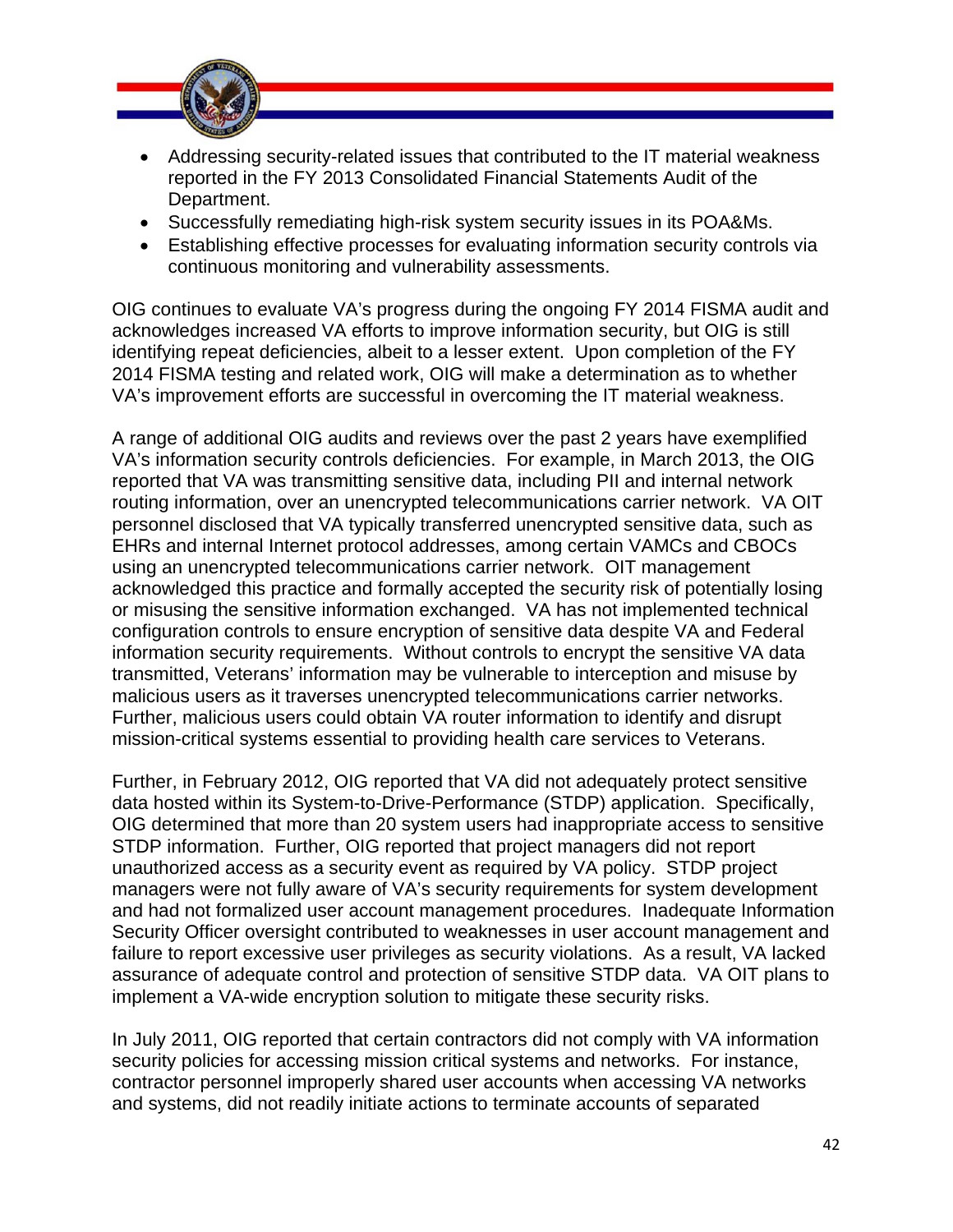

employees, and did not obtain appropriate security clearances or complete security training for access to VA systems and networks. OIG concluded that VA has not implemented effective oversight to ensure that contractor practices comply with its information security policies and procedures. Contractor personnel also stated they were not aware of VA's information security requirements. As a result of these deficiencies, VA sensitive data is at risk of inappropriate disclosure or misuse.

An effective information security program and adequate system security controls also includes limiting employee or contractor access to sensitive information to only that which is needed to accomplish the mission and perform his or her job. For example, a scheduling clerk whose duties involve contacting a Veteran to verify or schedule an appointment may require only the patient's name, phone or email contact information, and the date and nature of the appointment to schedule an appointment and notify the Veteran. OIG has initiated multiple criminal investigations of VA employees who are suspected of having sold sensitive personal information about Veteran patients to which they had access to individuals who used this information to file bogus electronic tax returns and obtain fraudulent refunds. To date, 10 individuals have been arrested, 12 individuals have been indicted, and 7 individuals have been convicted regarding schemes in which the identities of Veterans were stolen from VA. These cases have resulted in over \$5.7 million in fraudulent tax returns. VA data managers need to be cognizant of the potential for misuse of sensitive information and limit its access by VA employees to the minimum necessary to conduct business. VA also has a duty to ensure proper handling and destruction of VA documents containing PII to ensure that these documents are not exposed to the possibility of theft. OIG has provided one management implication notification to VA management on this issue.

#### **VA's Program Response Estimated Resolution Timeframe: 2015 Responsible Agency Official: Executive in Charge and Chief Information Officer**

#### Completed 2014 MMC Milestones:

OIT continued efforts to improve VA's information security program and system security controls throughout 2014 by addressing findings in the 2013 Federal Information Security Management Act (FISMA) Report regarding configuration management, access controls, change management, and service continuity controls. VA has made progress in managing Plans of Action and Milestones (POA&Ms), in part, by our continuing initiatives such as the Governance, Risk, and Compliance (GRC) tool, Agiliance RiskVision OpenGRC (RiskVision), which establishes effective processes for evaluating information security controls through continuous monitoring across the VA network. This tool automatically ties risk assessments to POA&Ms and system security plans, resulting in a more comprehensive understanding of VA's security posture.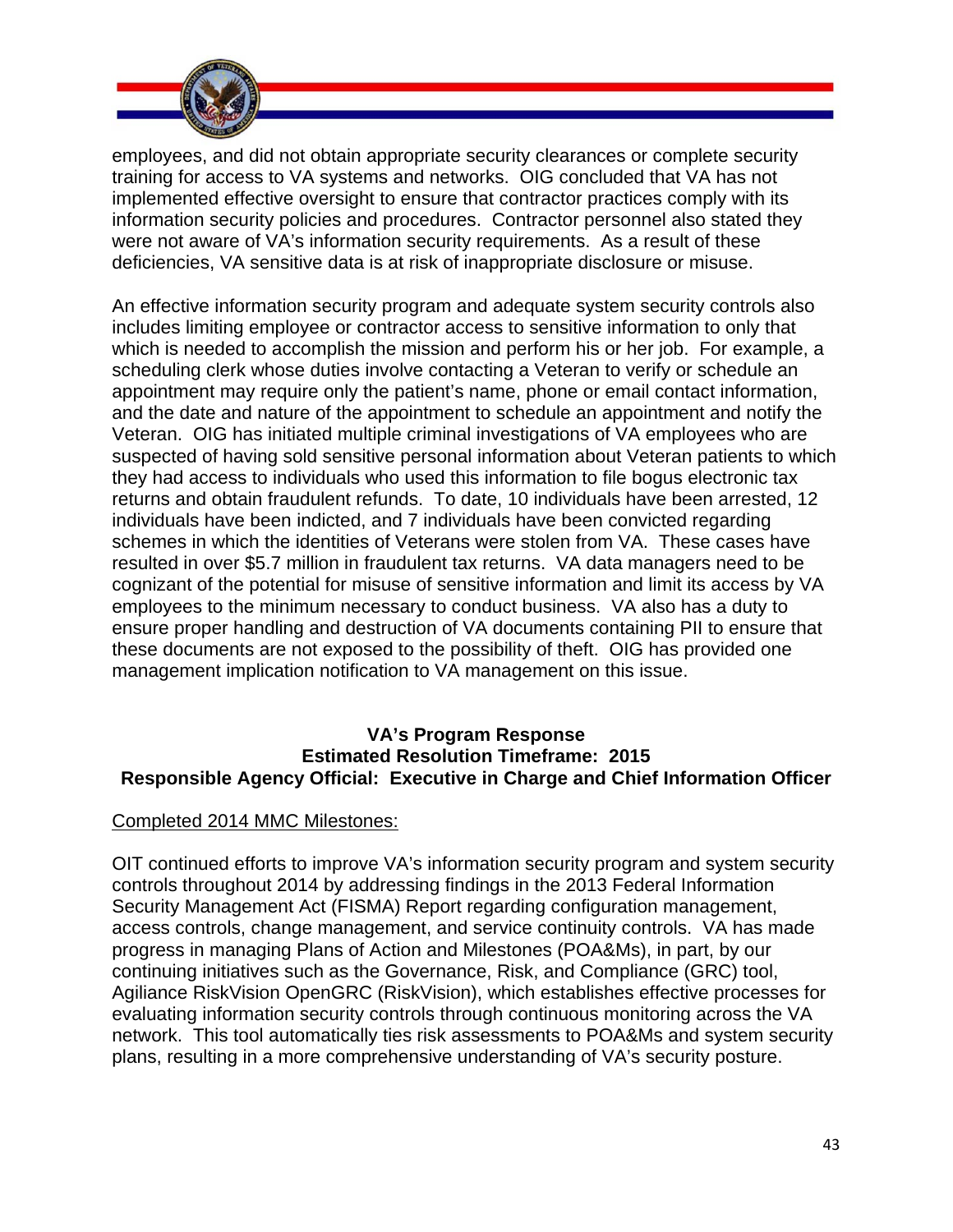

Regarding the OIG finding that significant technical weaknesses were identified in databases, servers, and network devices that transmit sensitive information, VA is now working to modernize security standards on servers and network devices. This past quarter the Chief Information Security Officer issued a memorandum requiring the use of Defense Information Systems Agency (DISA) Standard Technical Guides (STIGs) and the United States Government Configuration Baseline (USGCB) baseline.

VA purchased encryption software licenses with the anticipation of encrypting both desktop and laptop computers. VA has deployed Windows 7 with encryption across the enterprise, and was also the first government agency to implement CERT Intrusion Prevention Security Services (IPSS), also known as Einstein III, which provides monitoring and prevention against cyber threats.

OIG asserted that inconsistent application of vendor patches could jeopardize the data integrity and confidentiality of VA's information. While VA acknowledges that patches are sometimes applied differently, depending upon each system's unique functionality, it is important to point out that VA only deploys patches that are determined not to pose operational threats to our mission delivery of patient care and services to Veterans while ensuring maximum protection of Veterans' data.

To address the finding that VA needs to improve its performance monitoring to ensure controls are operating as intended, we have shifted to real-time continuous monitoring, allowing us to assess demand and address any significant risk to our systems and devices. For example, we are starting to leverage automated scanning results and continuous monitoring data when evaluating system and network security risk and when making risk decisions for the VA enterprise. VA also implemented Trusted Internal Connections (TIC) to enhance monitoring and awareness of external connections. In response to the finding that employee and contractor access to sensitive information should be limited only to that which is needed for job duties, VA continues to implement, follow, and enforce Elevated Privilege Review which grants access for sensitive information only to users who need it for their job duties. Employees are required annually to sign the Rules of Behavior and complete information security and privacy awareness training.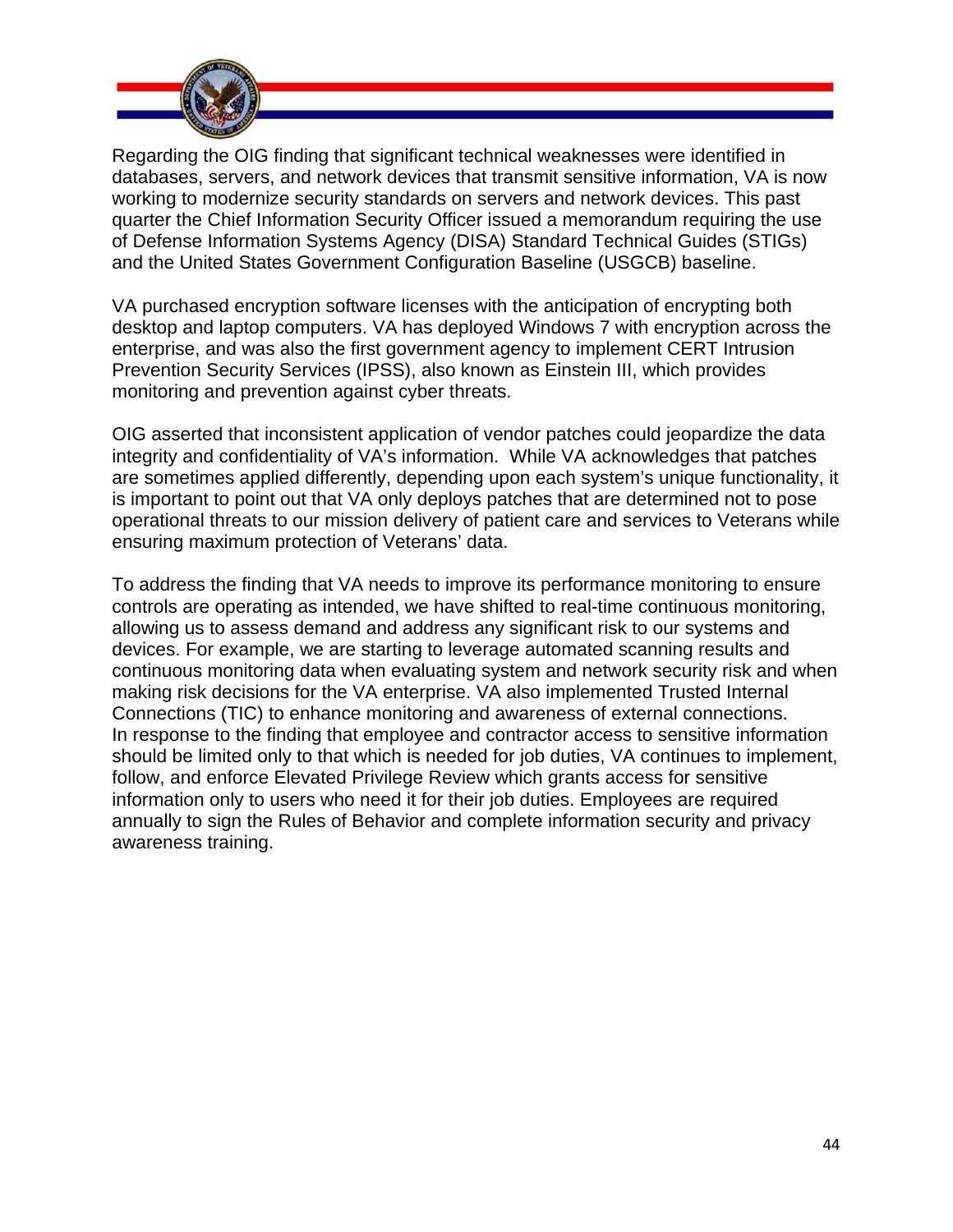

## **APPENDIX**

The Appendix lists selected reports pertinent to the five key challenges discussed. However, the Appendix is not intended to encompass all OIG work in an area.

## **OIG MAJOR MANAGEMENT CHALLENGE #1: HEALTH CARE DELIVERY**

**Healthcare Inspection–Emergency Department Staffing and Patient Safety Issues, VA San Diego Healthcare System, San Diego, California** 

*9/3/2014 | 14-00271-265 | [Summary](http://www.va.gov/oig/publications/report-summary.asp?id=3203) |* 

**Healthcare Inspection–Follow-up Review of the Pause in Providing Inpatient Care VA Northern Indiana Healthcare System, Fort Wayne, Indiana** 

*8/28/2014 | 13-00670-262 | [Summary](http://www.va.gov/oig/publications/report-summary.asp?id=3201) |* 

**Review of Alleged Patient Deaths, Patient Wait Times, and Scheduling Practices at the Phoenix VA Health Care System**

*8/26/2014 | 14-02603-267 | [Summary |](http://www.va.gov/oig/publications/report-summary.asp?id=3200)* 

**Healthcare Inspection–Deficiencies in the Caregiver Support Program, Ralph H. Johnson VA Medical Center, Charleston, South Carolina** 

*8/21/2014 | 14-00991-255 | [Summary](http://www.va.gov/oig/publications/report-summary.asp?id=3197) |* 

**Healthcare Inspection–Coordination and Delivery of Medical Care Concerns, VA Black Hills Health Care System, Fort Meade, South Dakota** 

*8/20/2014 | 14-01467-256 | [Summary](http://www.va.gov/oig/publications/report-summary.asp?id=3196) |* 

**Healthcare Inspection–Improper Closure of Non-VA Care Consults, Carl Vinson VA Medical Center, Dublin, GA** 

*8/12/2014 | 14-03010-251 | [Summary](http://www.va.gov/oig/publications/report-summary.asp?id=3190) |* 

**Healthcare Inspection–Quality of Care and Staff Safety Concerns at the Huntsville Community Based Outpatient Clinic, Huntsville, Alabama** 

*7/17/2014 | 14-01322-215 | [Summary](http://www.va.gov/oig/publications/report-summary.asp?id=3164) |* 

**Healthcare Inspection–Alleged Medication Cart Deficiencies and Unsafe Medication Administration Practices, Atlanta VA Medical Center, Decatur, Georgia**  *7/16/2014 | 14-02396-212 | [Summary](http://www.va.gov/oig/publications/report-summary.asp?id=3160) |* 

**Healthcare Inspection–Reporting of Suspected Patient Neglect, Central Alabama Veterans Health Care System, Tuskegee, Alabama** 

*7/16/2014 | 14-02903-211 | [Summary](http://www.va.gov/oig/publications/report-summary.asp?id=3159) |* 

**Healthcare Inspection–Alleged Mismanagement in the Cardiac Catheterization Laboratory, VA Maryland Health Care System, Baltimore, Maryland** 

*7/15/2014 | 13-02892-217 | [Summary](http://www.va.gov/oig/publications/report-summary.asp?id=3165) |* 

**Healthcare Inspection–Alleged Surgical Care Issues, Malcom Randall VA Medical Center, Gainesville, Florida** 

*7/14/2014 | 14-00992-210 | [Summary](http://www.va.gov/oig/publications/report-summary.asp?id=3158) |* 

**Healthcare Inspection–Potential Exposure to Creutzfeldt-Jakob Disease, VA Connecticut Healthcare System, West Haven, Connecticut** 

*7/1/2014 | 13-04520-201 | [Summary |](http://www.va.gov/oig/publications/report-summary.asp?id=3152)* 

**Healthcare Inspection–Substandard Care of a Lupus Patient at the Albany CBOC and Carl Vinson VA Medical Center, Dublin, Georgia**

*7/1/2014 | 14-00467-202 | [Summary](http://www.va.gov/oig/publications/report-summary.asp?id=3151) |* 

**Healthcare Inspection–Medication Management Issues in a High Risk Patient, Tuscaloosa VAMC, Tuscaloosa, Alabama**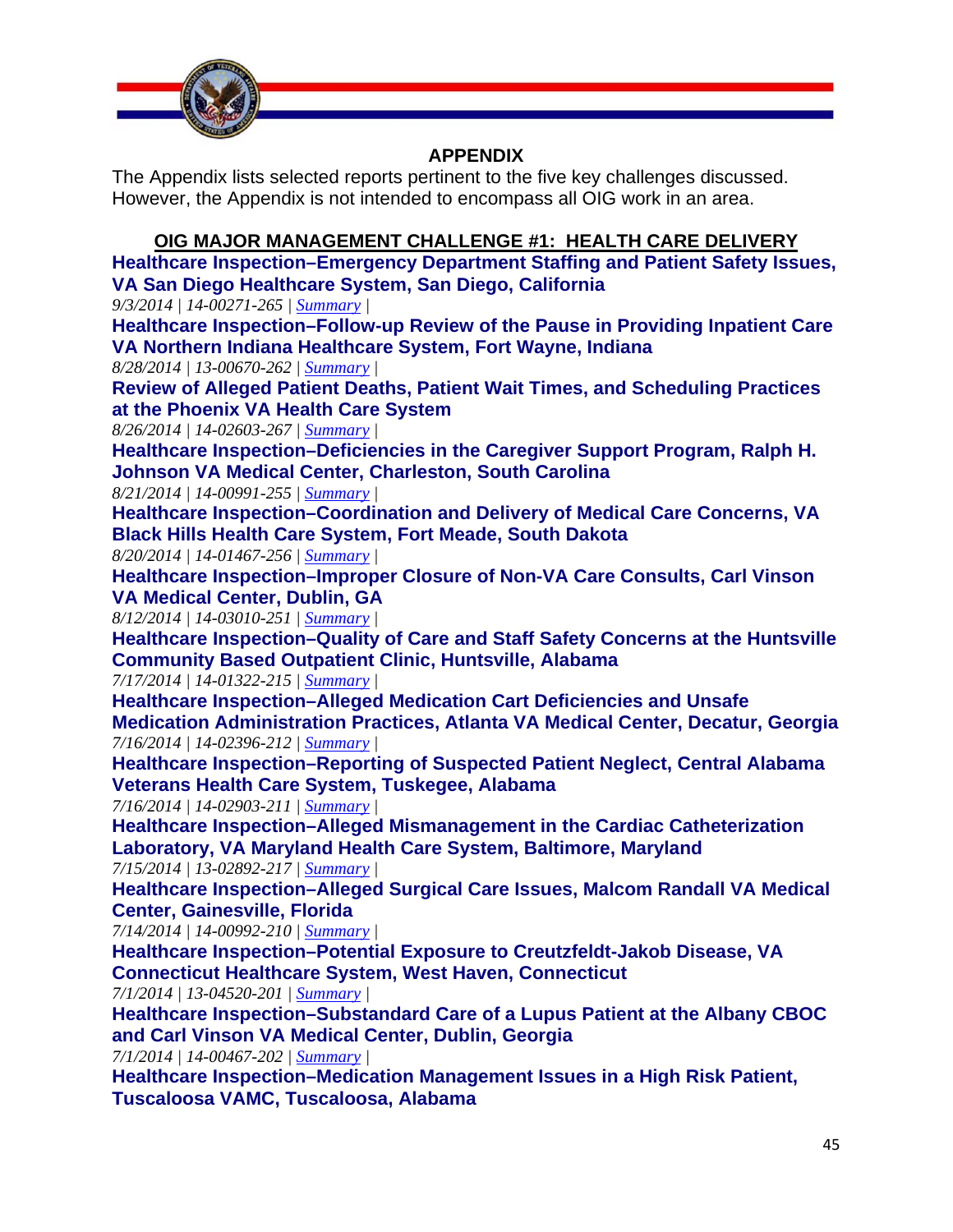

*6/25/2014 | 13-02665-197 | [Summary](http://www.va.gov/oig/publications/report-summary.asp?id=3150) |*  **Healthcare Inspection–Resident Supervision in the Operating Room, Ralph H. Johnson VA Medical Center, Charleston, South Carolina**  *6/23/2014 | 14-00637-199 | [Summary](http://www.va.gov/oig/publications/report-summary.asp?id=3127) |*  **Healthcare Inspection–Quality of Care and Staffing Concerns, Salem VA Medical Center, Salem, Virginia**  *6/23/2014 | 13-03604-198 | [Summary](http://www.va.gov/oig/publications/report-summary.asp?id=3126) |*  **Healthcare Inspection–Follow-Up of Mental Health Inpatient Unit and Outpatient Contract Programs, Atlanta VA Medical Center, Decatur, Georgia**  *6/19/2014 | 12-03869-187 | [Summary](http://www.va.gov/oig/publications/report-summary.asp?id=3125) |*  **Healthcare Inspection–Alleged Preventive Maintenance Inspection Deficiencies, Northern Arizona VA Health Care System, Prescott, Arizona**  *6/9/2014 | 13-04592-179 | [Summary](http://www.va.gov/oig/publications/report-summary.asp?id=3118) |*  **Healthcare Inspection–Quality of Care Concerns, Hospice/Palliative Care Program, VA Western New York Healthcare System, Buffalo, New York**  *6/9/2014 | 13-04195-180 | [Summary](http://www.va.gov/oig/publications/report-summary.asp?id=3121) |*  **Healthcare Inspection–Community Living Center Patient Care, Gulf Coast Veterans Health Care System, Biloxi, Mississippi**  *5/28/2014 | 14-01119-168 | [Summary](http://www.va.gov/oig/publications/report-summary.asp?id=3108) |*  **Interim Report: Review of VHA's Patient Wait Times, Scheduling Practices, and Alleged Patient Deaths at the Phoenix Health Care System**  *5/28/2014 | 14-02603-178 | [Summary](http://www.va.gov/oig/publications/report-summary.asp?id=3115) |*  **Healthcare Inspection–GI Fellowship Program Issues, New Mexico VA Health Care System, Albuquerque, New Mexico**  *5/23/2014 | 14-00612-167 | [Summary](http://www.va.gov/oig/publications/report-summary.asp?id=3105) |*  **Healthcare Inspection–Podiatry Clinic Staffing Issues and Delays in Care, Central Alabama Veterans Health Care System, Montgomery, Alabama**  *5/19/2014 | 13-04474-157 | [Summary](http://www.va.gov/oig/publications/report-summary.asp?id=3101) |*  **Audit of VHA's Mobile Medical Units**  *5/14/2014 | 13-03213-152 | [Summary](http://www.va.gov/oig/publications/report-summary.asp?id=3094) |*  **Healthcare Inspection–VA Patterns of Dispensing Take-Home Opioids and Monitoring Patients on Opioid Therapy** *5/14/2014 | 14-00895-163 | [Summary](http://www.va.gov/oig/publications/report-summary.asp?id=3100) |*  **Healthcare Inspection–Improper Procurement and Billing Practices for Anesthesiology Services, George E. Wahlen VA Healthcare System, Salt Lake City, Utah**  *5/6/2014 | 13-01819-133 | [Summary](http://www.va.gov/oig/publications/report-summary.asp?id=3090) |*  **Healthcare Inspection–Alleged Excessive Wait for Emergency Care and Staff** 

**Disrespect, VA Southern Nevada Healthcare System, Las Vegas, Nevada**  *4/30/2014 | 14-01104-134 | [Summary](http://www.va.gov/oig/publications/report-summary.asp?id=3085) |* 

 **of Cardiovascular Care, Edward Hines, Jr. VA Hospital, Hines, Illinois Healthcare Inspection–Questionable Cardiac Interventions and Poor Management**  *4/8/2014 | 13-02053-119 | [Summary](http://www.va.gov/oig/publications/report-summary.asp?id=3073) |* 

**Healthcare Inspection–Administrative Irregularities, Leadership Lapses, and Quality of Care Concerns, VA Central Iowa Health Care System, Des Moines, Iowa** *3/31/2014 | 13-02073-106 | [Summary |](http://www.va.gov/oig/publications/report-summary.asp?id=3067)*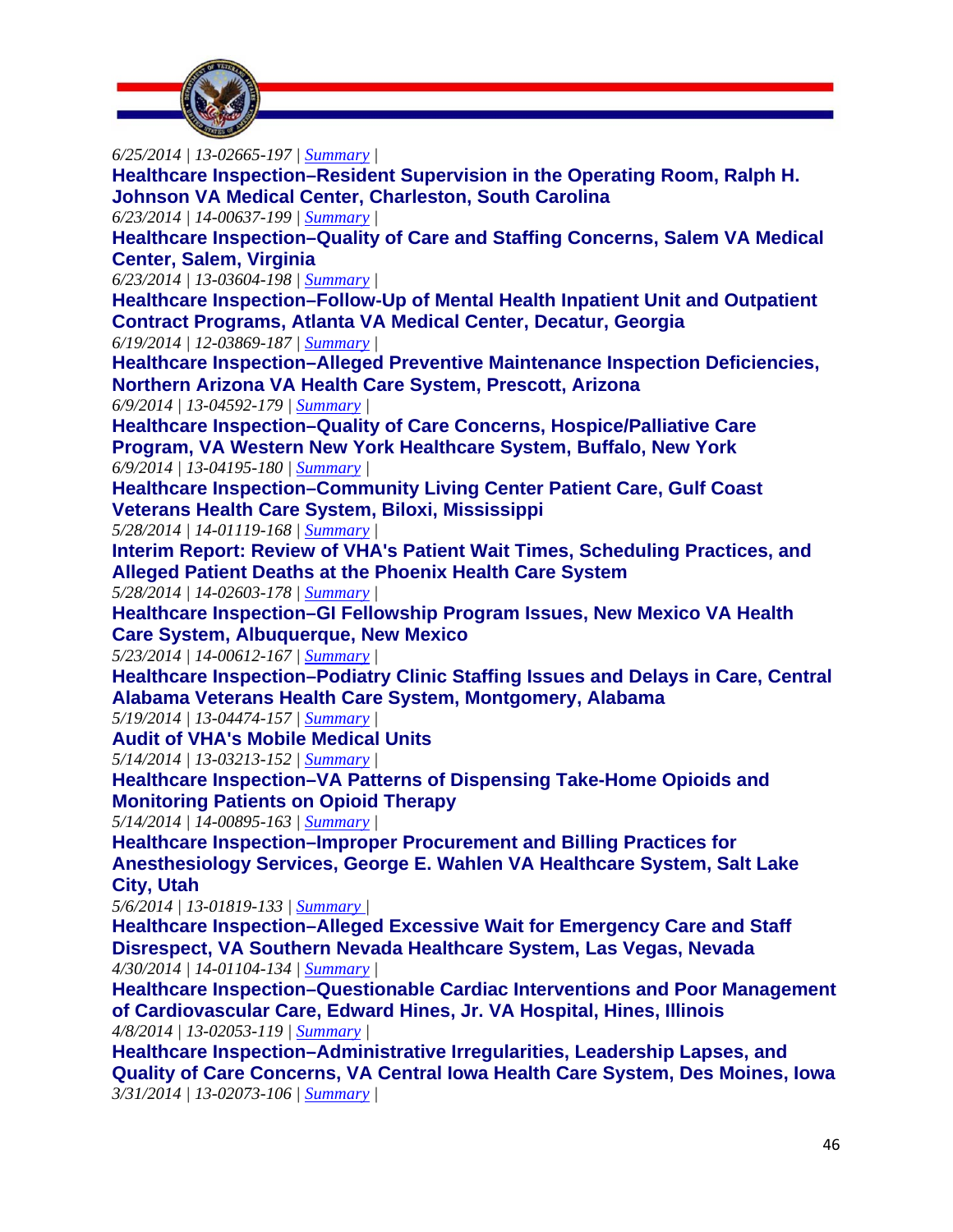

**Healthcare Inspection–Unexpected Patient Death in a Substance Abuse Residential Rehabilitation Treatment Program, Miami VA Healthcare System, Miami, Florida** 

*3/27/2014 | 13-03089-104 | [Summary](http://www.va.gov/oig/publications/report-summary.asp?id=3065) |* 

**Alleged Adverse Outcomes and Access Issues in Diagnostic Imaging Services, North Florida/South Georgia Veterans Health System, Gainesville, Florida**

*3/20/2014 | 13-00853-100 | [Summary](http://www.va.gov/oig/publications/report-summary.asp?id=3063) |* 

**Audit of VA's Hearing Aid Services**

*2/20/2014 | 12-02910-80 | [Summary](http://www.va.gov/oig/publications/report-summary.asp?id=3046) |* 

**Healthcare Inspection–Environment of Care Deficiencies in the Operating Room, VA Connecticut Healthcare System, West Haven, Connecticut**

*2/18/2014 | 13-03747-76 | [Summary](http://www.va.gov/oig/publications/report-summary.asp?id=3044) |* 

**Healthcare Inspection–Alleged Patient Safety Concerns in the Operating Room, VA Maine Healthcare System, Augusta, Maine**

*2/12/2014 | 13-03624-58 | [Summary](http://www.va.gov/oig/publications/report-summary.asp?id=3040) |* 

**Healthcare Inspection–Alleged Lapses in Communication and Poor Quality of Care, Charlie Norwood VA Medical Center, Augusta, Georgia**

*2/12/2014 | 13-03178-70 | [Summary](http://www.va.gov/oig/publications/report-summary.asp?id=3039) |* 

**Healthcare Inspection–Quality of Care, Management Controls, and Administrative Operations, William Jennings Bryan Dorn VA Medical Center, Columbia, South Carolina** 

*2/6/2014 | 13-00872-71 | [Summary](http://www.va.gov/oig/publications/report-summary.asp?id=3035) |* 

**Healthcare Inspection–Quality of Care Issues, San Juan VA Medical Center, San Juan, Puerto Rico** 

*12/30/2013 | 13-01956-37 | [Summary](http://www.va.gov/oig/publications/report-summary.asp?id=3017) |* 

**Healthcare Inspection–Emergency Department Length of Stay and Call Center Wait Times, VA Eastern Colorado Health Care System, Denver, Colorado** *12/23/2013 | 13-03862-35 | [Summary](http://www.va.gov/oig/publications/report-summary.asp?id=3015) |* 

**Healthcare Inspection–Alleged Chemotherapy Delay and Excessive Emergency Department Length of Stay, Jesse Brown VA Medical Center, Chicago, Illinois**  *12/9/2013 | 13-00488-26 | [Summary](http://www.va.gov/oig/publications/report-summary.asp?id=3013) |* 

**Healthcare Inspection–Alleged Computed Tomography Scan Delays and Timekeeping Abuses, Dayton VA Medical Center, Dayton, Ohio** 

*11/20/2013 | 12-04061-18 | [Summary](http://www.va.gov/oig/publications/report-summary.asp?id=3009) |* 

**Healthcare Inspection–Alleged Improper Opioid Prescription Renewal Practices, San Francisco VA Medical Center, San Francisco, California** 

*11/7/2013 | 13-00133-12 | [Summary](http://www.va.gov/oig/publications/report-summary.asp?id=3005) |* 

**Healthcare Inspection–Audiology Staffing, Consult Management, and Access to Care, Sheridan VA Healthcare System, Sheridan, Wyoming**

*11/5/2013 | 13-03670-13 | [Summary](http://www.va.gov/oig/publications/report-summary.asp?id=3004) |* 

**Healthcare Inspection–Emergency Department Patient Deaths' Memphis VAMC, Memphis, Tennessee**

*10/23/2013 | 13-00505-348 | [Summary |](http://www.va.gov/oig/publications/report-summary.asp?id=3000)*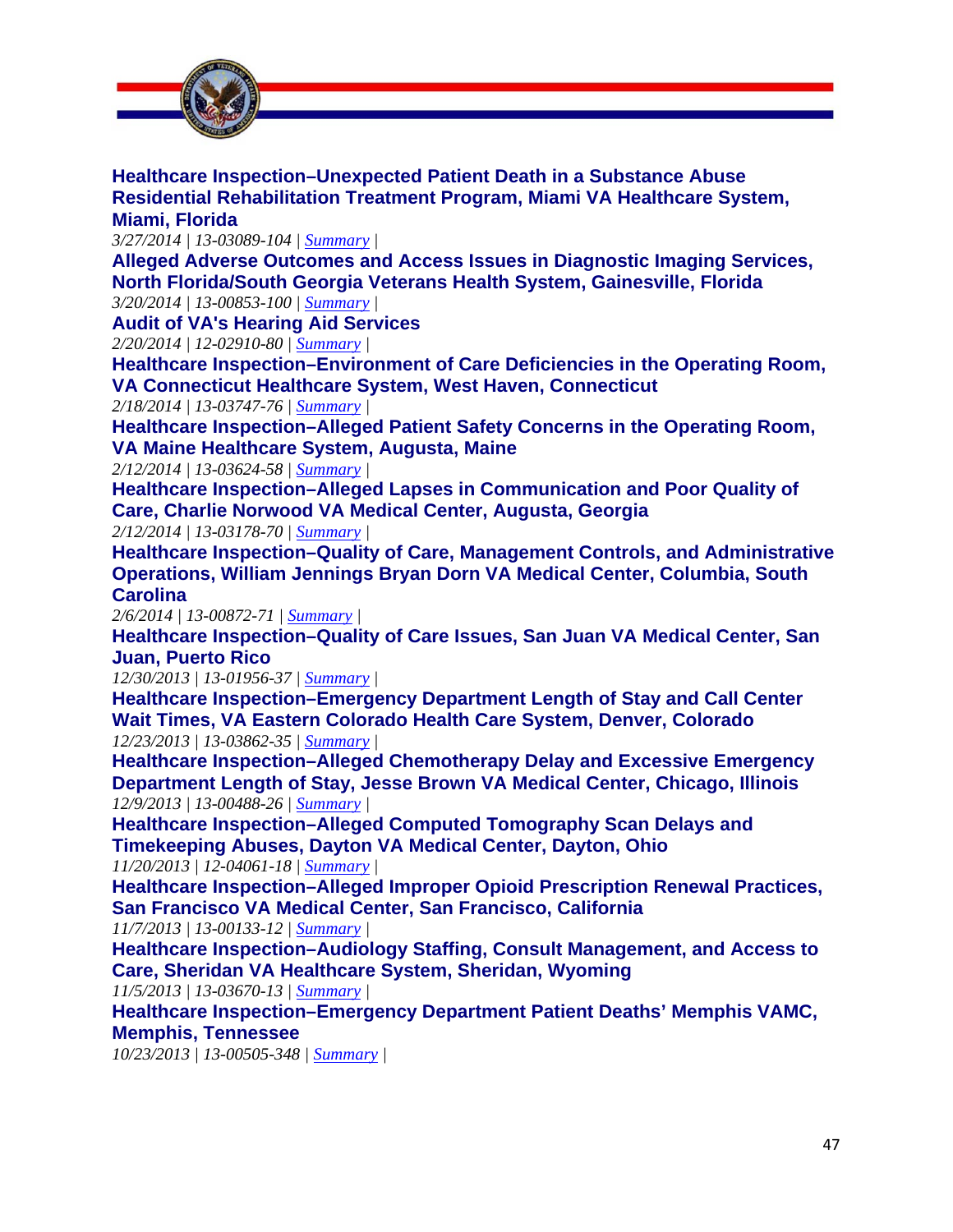

## **[Congressional Testimony 9/17/2014](http://www.va.gov/OIG/pubs/statements/VAOIG-statement-20140917-oralgriffin.pdf)**

Statement of Richard J. Griffin Acting Inspector General Office of Inspector General Department of Veterans Affairs Before The Committee On Veterans' Affairs United States House of Representatives Hearing On "Scheduling Manipulation And Veteran Deaths In Phoenix: Examination of the OIG's Final Report" More

## **[Congressional Testimony 9/17/2014](http://www.va.gov/OIG/pubs/statements/VAOIG-statement-20140917-griffin.pdf)**

Oral Statement of Richard J. Griffin Acting Inspector General Office of Inspector General Department of Veterans Affairs Before The Committee On Veterans' Affairs United States House Representatives Hearing On "Scheduling Manipulation And Veteran Deaths In Phoenix: Examination of the OIG's Final Report" More

## **[Congressional Testimony 6/9/2014](http://www.va.gov/OIG/pubs/statements/VAOIG-statement-20140609-griffin.pdf)**

Statement of Richard J. Griffin Acting Inspector General Office of Inspector General Department of Veterans Affairs Before the Committee On Veterans' Affairs United States House of Representatives Oversight Hearing On "Data Manipulation And Access To VA Healthcare: Testimony From GAO, IG, and VA" More

#### **[Congressional Testimony 5/29/2014](http://www.va.gov/OIG/pubs/statements/VAOIG-statement-20140529-halliday.pdf)**

Statement of Linda A. Halliday Assistant Inspector General for Audits and Evaluations Office of Inspector General Department of Veterans Affairs Before the Subcommittee on Disability Assistance and Memorial Affairs Committee on Veterans' Affairs United States House of Representatives Hearing on "Defined Expectations: Evaluating VA's Performance in the Service Member Transition Process" More

#### **[Congressional Testimony 5/15/2014](http://www.va.gov/oig/pubs/statements/VAOIG-statement-20140515-griffin.pdf)**

Statement of Richard J. Griffin Acting Inspector General Office of Inspector General Department of Veterans Affairs Before Committee On Veterans' Affairs United States Senate Hearing On "The State of VA Health Care" More

#### **[Congressional Testimony 5/15/2014](http://www.va.gov/oig/pubs/statements/VAOIG-statement-ActingVAOIGOralStatementSVACHearingMay152014.pdf)**

Oral Statement of Richard J. Griffin Acting Inspector General Office of Inspector General Department of Veterans Affairs Before Committee On Veterans' Affairs United States Senate Hearing On "The State of VA Health Care" More

#### **[Congressional Testimony 4/9/2014](http://www.va.gov/oig/pubs/statements/VAOIG-statement-20140409-daigh.pdf)**

Statement of John D. Daigh, Jr., M.D. Assistant Inspector General For Healthcare Inspections Office of Inspector General Department of Veterans Affairs Before Committee on Veterans' Affairs United States House Of Representatives Hearing On "A Continued Assessment of Delays in VA Medical Care and Preventable Veteran Deaths" **More**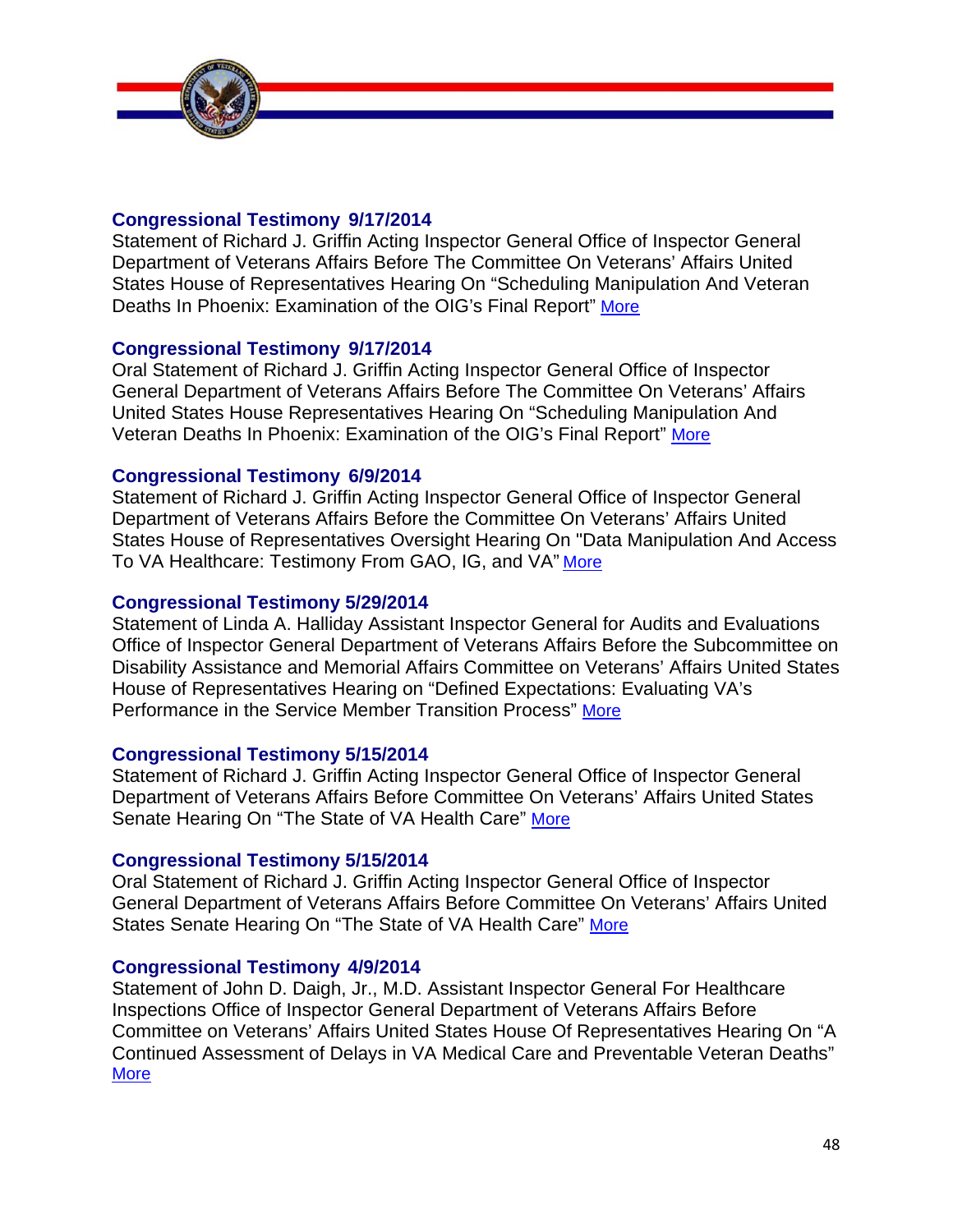

**OIG CHALLENGE #2: BENEFITS PROCESSING Review of Alleged Data Manipulation at the VA Regional Office Houston, TX**  *9/30/2014 | 14-04003-298 | [Summary](http://www.va.gov/oig/publications/report-summary.asp?id=3216) |*  **Review of Alleged Data Manipulation at the Los Angeles VA Regional Office**  *9/18/2014 | 14-03736-273 | [Summary](http://www.va.gov/oig/publications/report-summary.asp?id=3209) |*  **Audit of VBA's Efforts to Effectively Obtain Veterans' Service Treatment Records**  *8/28/2014 | 14-00657-261 | [Summary](http://www.va.gov/oig/publications/report-summary.asp?id=3198) |*  **Review of Alleged Mail Mismanagement at VBA's Baltimore VA Regional Office**  *7/14/2014 | 14-03644-225 | [Summary](http://www.va.gov/oig/publications/report-summary.asp?id=3167) |*  **Review of VBA's Special Initiative To Process Rating Claims Pending Over 2 Years**  *7/14/2014 | 13-03699-209 | [Summary](http://www.va.gov/oig/publications/report-summary.asp?id=3166) |*  **Audit of NCA's Rural Veterans Burial Initiative**  *7/14/2014 | 13-03468-203 | [Summary](http://www.va.gov/oig/publications/report-summary.asp?id=3162) |*  **Audit of Post-9/11 G.I. Bill Monthly Housing Allowance and Book Stipend Payments** *7/11/2014 | 13-01452-214 | [Summary](http://www.va.gov/oig/publications/report-summary.asp?id=3163) |*  **Follow-Up Audit of VHA's Workers' Compensation Case Management**  *7/7/2014 | 11-00323-169 | [Summary |](http://www.va.gov/oig/publications/report-summary.asp?id=3153)*  **Follow-up Audit of VBA's 100 Percent Disability Evaluations**  *6/6/2014 | 14-01686-185 | [Summary](http://www.va.gov/oig/publications/report-summary.asp?id=3123) |*  **Audit of VBA's Management of Concurrent VA and Military Drill Pay Compensation** *6/3/2014 | 13-02129-177 [| Summary |](http://www.va.gov/oig/publications/report-summary.asp?id=3117)*  **Review of Alleged Mismanagement of VBA's Eastern Area Fiduciary Hub**  *5/28/2014 | 13-03018-159 | [Summary](http://www.va.gov/oig/publications/report-summary.asp?id=3110) |*  **Audit of the Quick Start Program** *5/20/2014 | 12-00177-138 | [Summary |](http://www.va.gov/oig/publications/report-summary.asp?id=3109)*  **Interim Report - VBA's Efforts to Effectively Obtain Service Treatment Records and Official Military Personnel Files**  *5/15/2014 | 14-00657-144 | [Summary](http://www.va.gov/oig/publications/report-summary.asp?id=3097) |*  **Audit of VHA's Supportive Services for Veteran Families Program**  *3/31/2014 | 13-01959-109 | [Summary](http://www.va.gov/oig/publications/report-summary.asp?id=3070) |* 

#### **[Congressional Testimony 7/14/2014](http://www.va.gov/OIG/pubs/statements/VAOIG-statement-20140714-halliday.pdf)**

Statement of Linda A. Halliday Assistant Inspector General for Audits and Evaluations Office of Inspector General Department of Veterans Affairs Before The Committee on Veterans' Affairs United States House Of Representatives Hearing On "Evaluation Of The Process To Achieve VBA Goals" More

#### **[Congressional Testimony 12/4/2013](http://www.va.gov/oig/pubs/statements/VAOIG-statement-20131204-mccauley.pdf)**

Statement of Sondra F. McCauley Deputy Assistant Inspector General For Audits And Evaluations Office of Inspector General, Department of Veterans Affairs Before The Subcommittee On Disability Assistance And Memorial Affairs Committee On Veterans'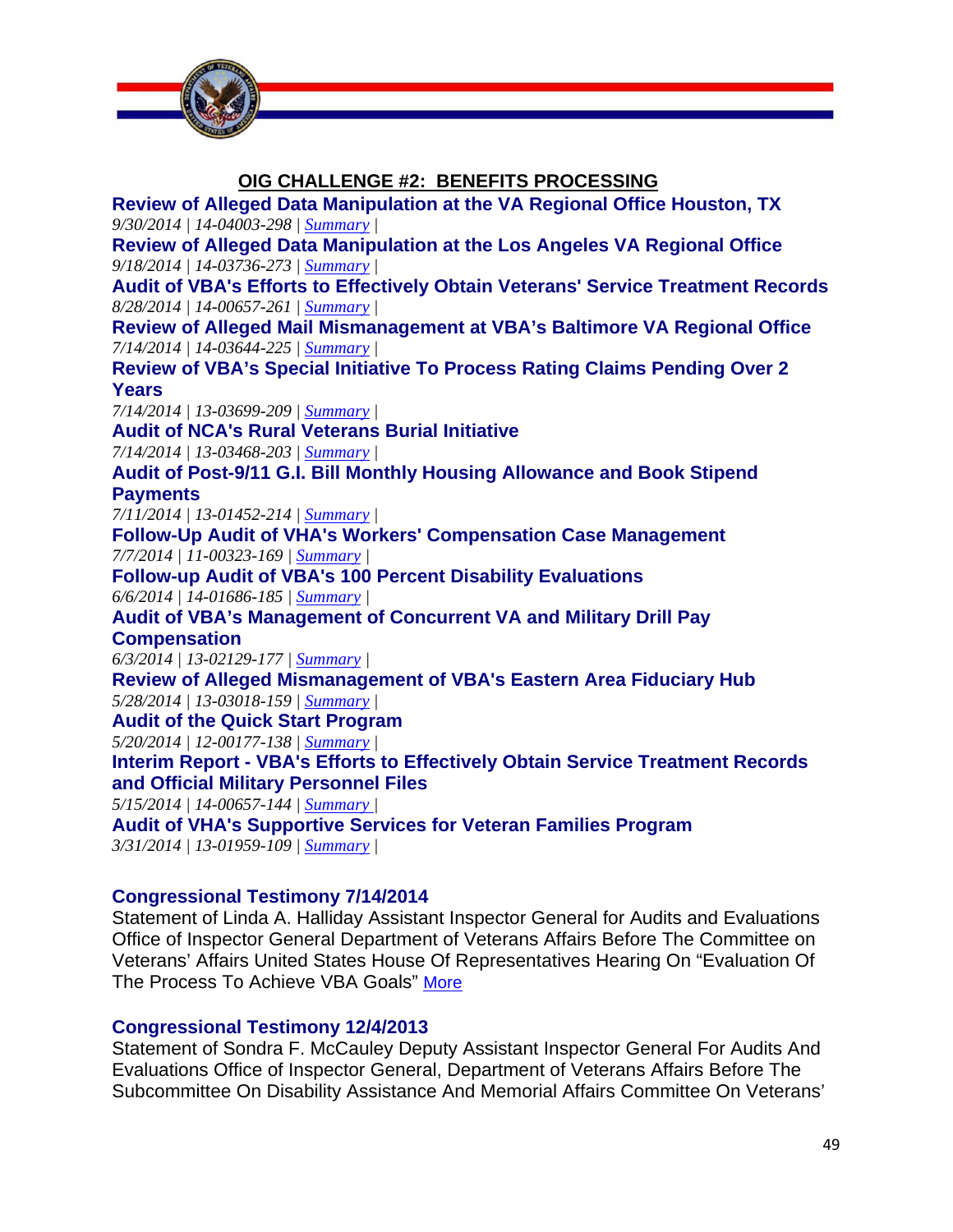

Affairs United States House Of Representatives Hearing On "Adjudicating VA's Most Complex Disability Claims: Ensuring Quality, Accuracy, And Consistency On Complicated Issues" More

## **OIG CHALLENGE #3: FINANCIAL MANAGEMENT**

**VA's Federal Information Security Management Act Audit for Fiscal Year 2013**  *5/29/2014 | 13-01391-72 | [Summary](http://www.va.gov/oig/publications/report-summary.asp?id=3116) |* 

**FY 2013 Review of VA's Compliance With the Improper Payments Elimination and Recovery Act** 

*4/15/2014 | 13-02926-112 | [Summary](http://www.va.gov/oig/publications/report-summary.asp?id=3078) |* 

**Independent Review of VA's FY 2013 Performance Summary Report to the Office of National Drug Control Policy**

*2/11/2014 | 14-00257-67 | [Summary](http://www.va.gov/oig/publications/report-summary.asp?id=3037) |* 

**Independent Review of VA's FY 2013 Detailed Accounting Submission to the Office of National Drug Control Policy**

*2/10/2014 | 14-00258-66 | [Summary](http://www.va.gov/oig/publications/report-summary.asp?id=3036) |* 

**Audit of VA's Consolidated Financial Statements for FY's 2013 and 2012**  *11/27/2013 | 13-01316-22 | [Summary |](http://www.va.gov/oig/publications/report-summary.asp?id=3031)* 

## **OIG CHALLENGE #4: PROCUREMENT PRACTICE**

**Review of Alleged Unauthorized Commitments Within VA**  *5/21/2014 | 13-00991-154 | [Summary](http://www.va.gov/oig/publications/report-summary.asp?id=3107) |*  **Audit of the Non-Recurring Maintenance Program** *5/7/2014 | 13-00589-137 | [Summary](http://www.va.gov/oig/publications/report-summary.asp?id=3091) |*  **Audit of VHA's Engineering Service Purchase Card Practices at the Ralph H. Johnson VAMC, Charleston, SC**  *4/17/2014 | 13-02267-124 | [Summary](http://www.va.gov/oig/publications/report-summary.asp?id=3080) |*  **Review of the Lease Awarded to Westar Development Company, LLC for the Butler, Pennsylvania Health Care Center** *3/31/2014 | 13-02697-113 | [Summary](http://www.va.gov/oig/publications/report-summary.asp?id=3069) |*  **Review of VA's Management of Health Care Center Leases**

*10/22/2013 | 12-04046-307 | [Summary](http://www.va.gov/oig/publications/report-summary.asp?id=2999) |* 

#### **[Congressional Testimony 11/20/2013](http://www.va.gov/oig/pubs/statements/VAOIG-statement-20131120-halliday.pdf)**

Statement of Linda A. Halliday Assistant Inspector General For Audits And Evaluations Office of Inspector General Department of Veterans Affairs Before The Committee On Veterans' Affairs United States House of Representatives Hearing On "Building VA's Future – Confronting Persistent Challenges in VA's Major Construction and Lease Programs" More

#### **[Congressional Testimony 10/30/2013](http://www.va.gov/oig/pubs/statements/VAOIG-statement-20131030-Griffin.pdf)**

Statement of Richard J. Griffin Deputy Inspector General Office of Inspector General Department of Veterans Affairs Before the Committee On Oversight And Government Reform United States House of Representatives Hearing on VA Conferences in Orlando, Florida More